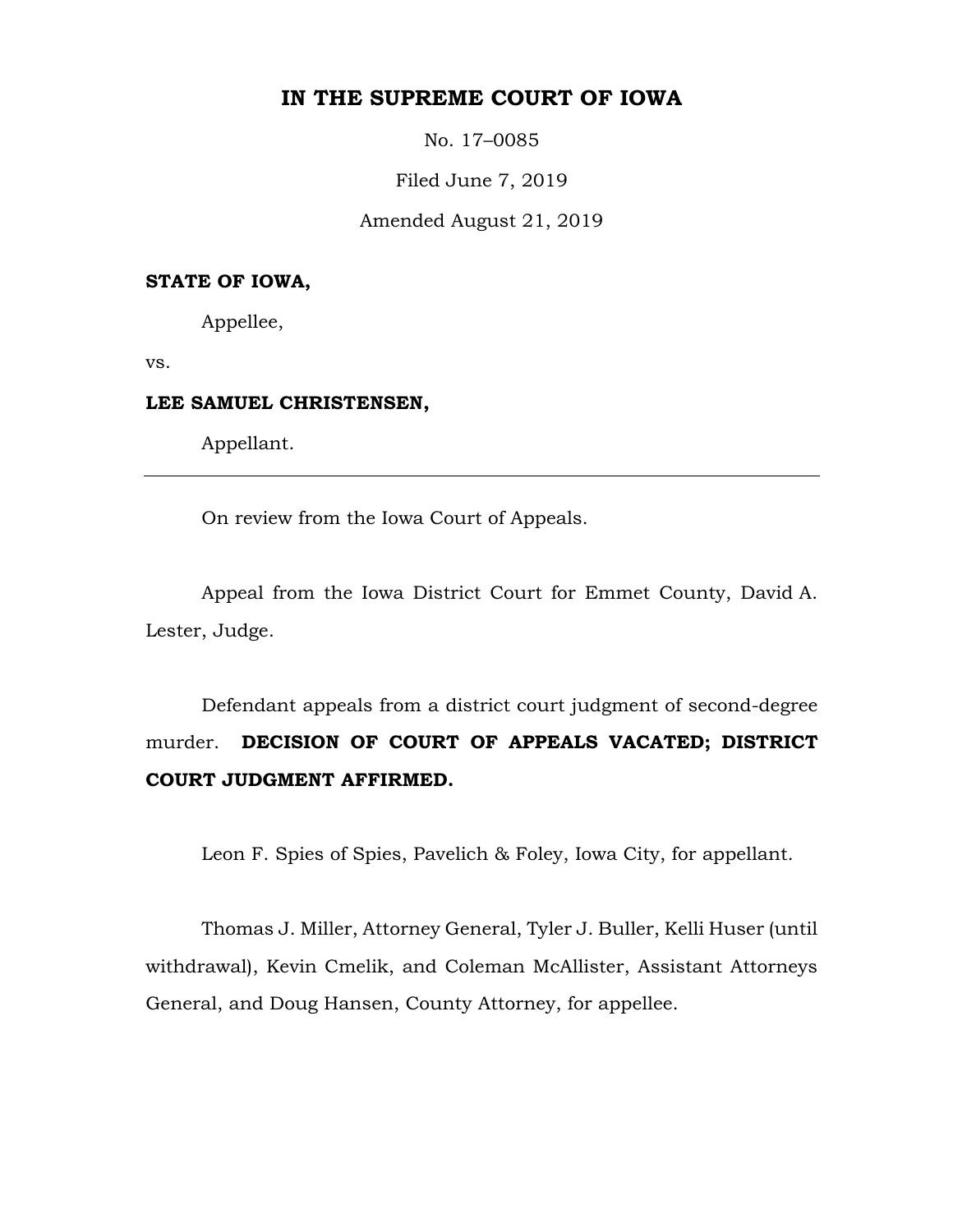## **APPEL, Justice.**

In this case, Lee Christensen challenges his conviction of seconddegree murder following a jury trial. After the trial, Christensen moved for a new trial based upon (1) the refusal of the trial court to disqualify a juror who allegedly made out-of-court statements regarding the defendant's guilt, (2) prosecutorial misconduct related to allegedly improper testimony from two witnesses for the State, and (3) misconduct and bias related to extraneous information reaching the jury about a possible riot if a certain verdict was not returned. The district court denied the motions for a new trial, entered judgment, and sentenced Christensen. Christensen appealed.

We transferred the case to the court of appeals. The court of appeals reversed, holding Christensen was entitled to a new trial as a result of juror misconduct and bias. For the reasons expressed below, we vacate the court of appeals decision and affirm the district court judgment.

#### **I. Factual and Procedural Background.**

**A. Introduction.** Thomas Bortvit was dating Christensen's former girlfriend. Bortvit and Christensen both lived in Estherville, Iowa. After Bortvit was reported missing from work, a community search was undertaken in an effort to find him. As part of its investigation, law enforcement wanted to speak with Christensen. After law enforcement contacted the Christensen family about a potential interview, Christensen's mother asked him if he knew Bortvit's whereabouts, became suspicious, and confronted her son. Christensen ultimately told his father that he had killed Bortvit. Christensen provided his father with information that led to the discovery of Bortvit's body in a remote location.

The State charged Christensen, an Estherville high school student, with murder and other lesser included offenses. He pled not guilty. The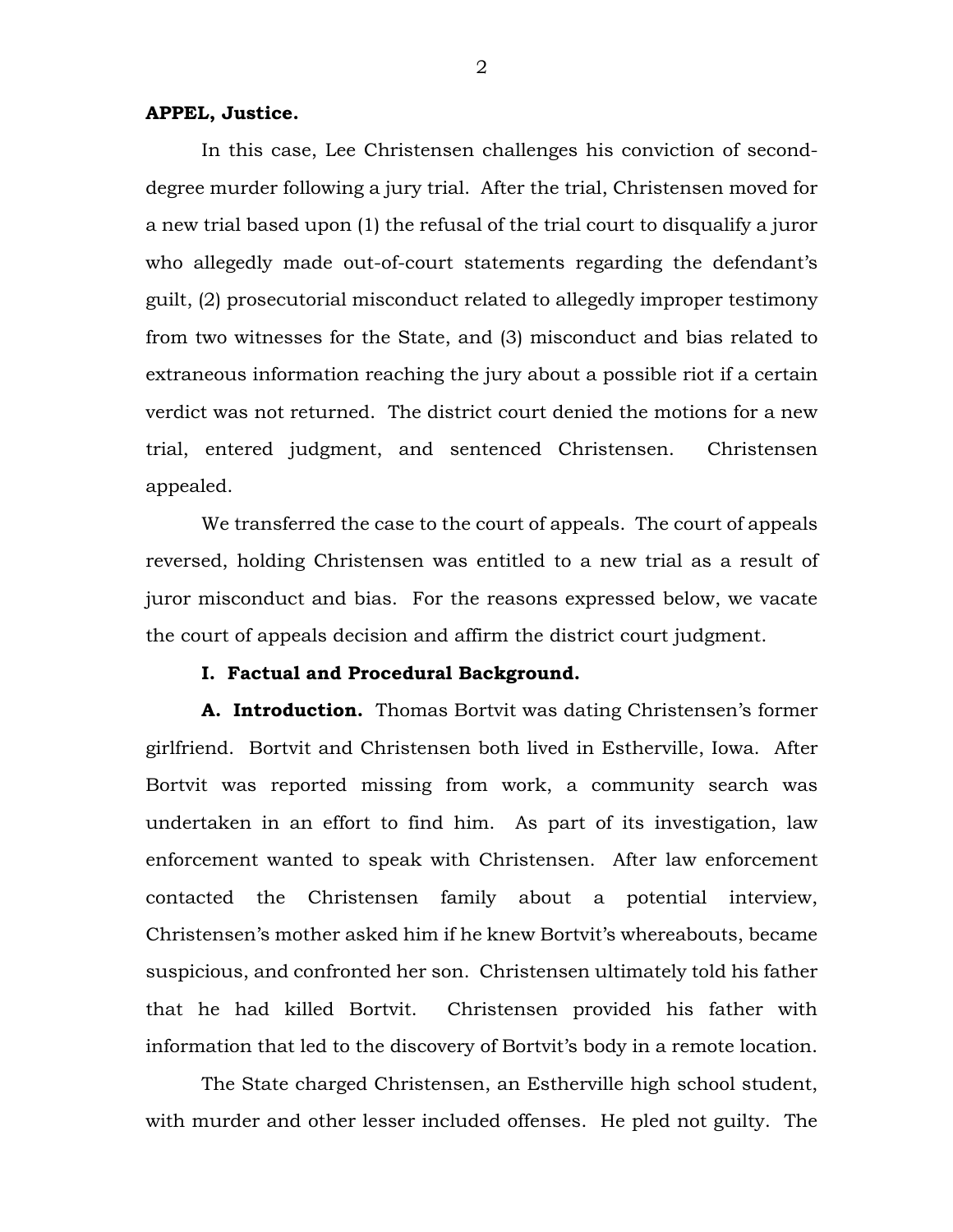matter proceeded to jury trial in Estherville. The jury found him guilty of second-degree murder.

Christensen filed a posttrial motion attacking the verdict. He claimed the district court erred in refusing to grant a midtrial motion to disqualify a juror for cause. He further asserted the verdict was tainted because of juror misconduct. He also claimed prosecutorial misconduct associated with two witnesses' testimony required a new trial. The district court overruled the motion for a new trial, entered judgment, and sentenced Christensen. Christensen appealed.

**B. Selection of the Jury.** Before the jury trial began, the parties engaged in voir dire of the jury venire. The district court began by asking the jurors three questions: (1) whether they had heard about the case from the media, (2) whether they had heard about the case from sources besides the media, and (3) whether they had formed an opinion about the case. Many jurors answered affirmatively to one or more of the questions.

Counsel for the parties then conducted individual voir dire outside the presence of the other venire members. The voir dire process revealed that the events surrounding Bortvit's death were the subject of extensive discussion in the Estherville community. Many prospective jurors knew members of the Christensen family, the Bortvit family, or both. In addition, many prospective jurors further explained their knowledge about the case from the media and from other sources, including various Facebook postings.

A number of jurors believed they could not fairly judge the case because they had already formed opinions about the matter. Most often, these jurors believed Christensen was guilty. When asked if they could be fair in the proceedings, a number said they could not. Of the sixty prospective jurors, the district court disqualified twenty-four for cause.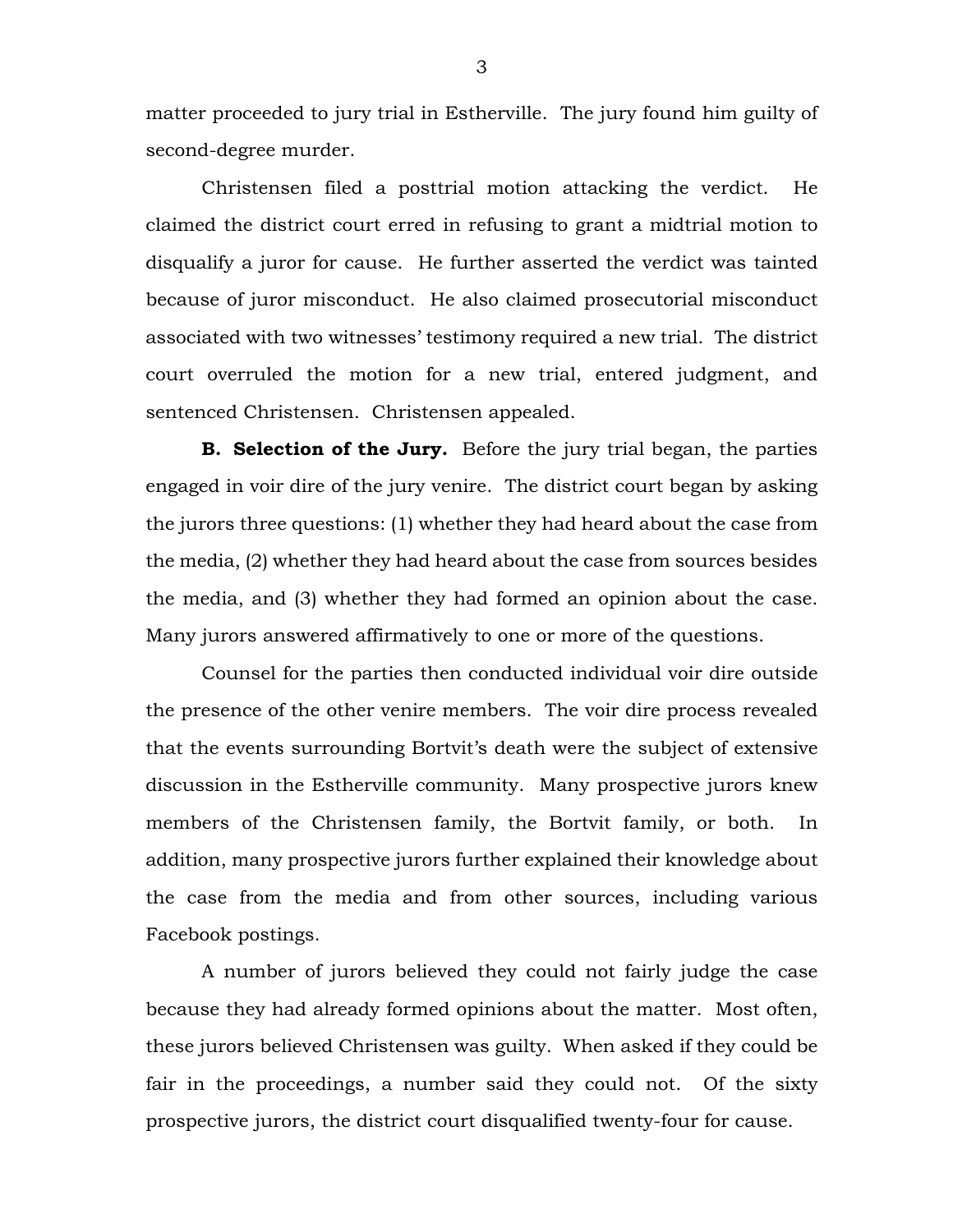During voir dire, the lawyers and prospective jurors recognized the emotional character of the case. One prospective juror stated, "I know that sentiments run high." Another remarked, "[I]t is so traumatic that this has happened. And whether or not he is guilty, everybody involved has been hurt . . . ." A third potential juror stopped going out for coffee because "[it was] too disturbing to [the juror] to listen to other people . . . disparagingly talk about individuals." A fourth potential juror when asked whether they were well suited to be a juror explained, "I just think I'm going to need a tissue a lot."

During voir dire of the entire panel, Christensen's attorney asked the jury if anyone had "difficulty with the notion that Lee Christensen doesn't have to prove his innocence, doesn't have to testify, that you can't hold it against him." No one responded in the affirmative.

At the close of jury selection, the district court described how the trial would proceed. The district court stated that after the close of the State's case, Christensen could present evidence "if he chooses to." The district court advised the jury, "[Christensen is] not required to [present evidence]. As you've been told, he's presumed innocent and the burden rests with the state."

**C. Instructions of the District Court Related to Extraneous Communications.** After the petit jury had been selected, the district court admonished the jury to avoid extraneous communication with anyone regarding the trial. Specifically, the district court instructed the jury,

[Y]ou are not to converse among yourselves or with anyone else on any subject connected with this case. . . . If anyone should attempt to discuss this case with you or in your presence, walk away and do not listen. However, if anyone should persist in talking to you or in your presence, report it immediately . . . .

Further, the district court told the jury,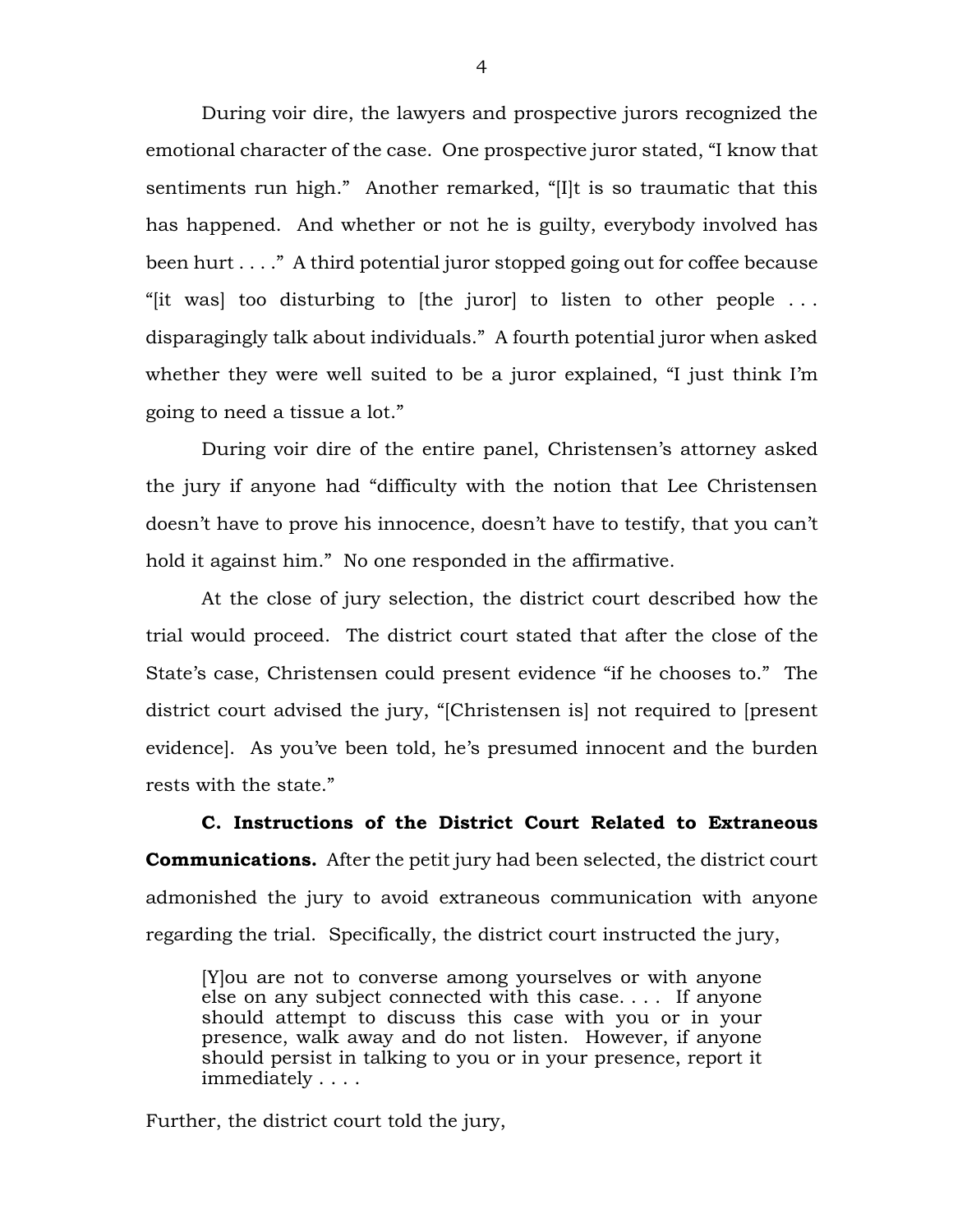[Y]ou are admonished not to listen to, view, or read any form of media while this case is in progress. . . . This includes . . . the full gamut of social media, the internet, cell phone communications, Instagram, Twitter. Just for the next few days, I need to have you disconnect from that if you're involved at all.

**D. Overview of Evidence Adduced at Christensen's Trial.** On June 6, 2015, Bortvit was working in the meat department at a Fareway store in Estherville. That afternoon Christensen was seen at the Fareway meat counter. His truck was also spotted in the Fareway parking lot. Although his family was not going to be home that evening, Christensen bought some ground beef, which he put in the freezer when he returned home. Bortvit left the Fareway store for his break at about 4:00 p.m.

Bortvit's girlfriend, Cayley Fehr, was out of town but exchanged text messages with Bortvit during the afternoon. Bortvit told Fehr in a text message that he was with Christensen and that Christensen had asked for a ride because his truck had broken down. Fehr had dated Christensen in the past and knew of the antipathy Bortvit had toward Christensen. Later in the day, Fehr received a text message from Bortvit's phone stating that he no longer wanted to date or see Fehr and that they should see other people. Fehr subsequently received a text message from Christensen stating he had killed Bortvit.

Christensen arrived home at approximately 5:00 or 5:30 p.m. wearing a soiled T-shirt and jeans. He and his sister went downtown for a sandwich. Upon returning home, Christensen watched TV but then abruptly went upstairs.

Late that evening, Bortvit's friends discovered his car parked and locked in a residential area of Estherville. Police and community members began to look for Bortvit.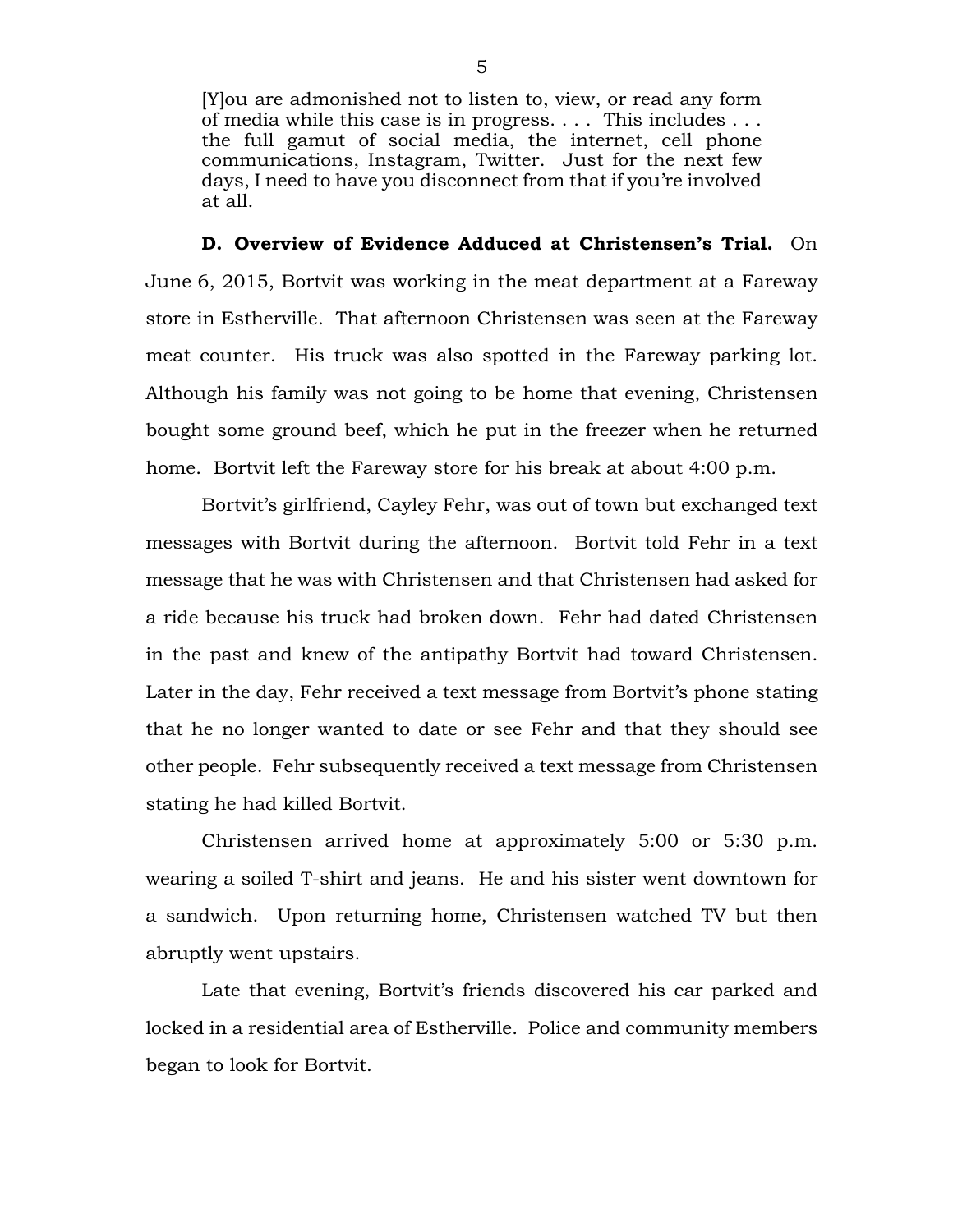The next day, Christensen and his mother were driving to Sioux Falls to catch a flight to Arizona so that Christensen could attend a crosscountry sports camp. She learned on Facebook that Bortvit was missing. When she told Christensen of the news, he sat quietly. That same day, Christensen's father participated in the search for Bortvit.

After law enforcement learned that Bortvit had been seen talking to Christensen at Fareway, they went to Christensen's home and told his sister they wanted to talk to him. When Christensen and his mother arrived in Arizona, his mother received a text message indicating the police wanted to talk to her son. After a confrontation, Christensen told his mother that he and Bortvit had gotten into a fight, that he got scared, and that he hit Bortvit with a rock. Thereafter, Christensen called his father and told him that he knew where Bortvit's body was. Christensen's father told police that Christensen had killed Bortvit. Using directions from Christensen, police drove to a place outside of town where Bortvit's body was located in a pasture.

A search warrant executed at the Christensen home produced a .45 caliber pistol, ammunition, clothing, and Bortvit's wallet in Christensen's room. In addition, investigators found bloodstained boots in the lower level of the residence. A search of Christensen's grandfather's farm produced three .45 caliber cartridge cases and three slugs. The trunk of Bortvit's car contained clothing and other items covered with blood.

An autopsy revealed that Bortvit died from multiple gunshots and that his body exhibited bruising and abrasions. A projectile retrieved from Bortvit's body was traced to the .45 caliber pistol found in Christensen's room. Testing of the pistol revealed Bortvit's, but not Christensen's, DNA on the grip of the gun. Examiners did not test the gun for blood or other biological sources of DNA.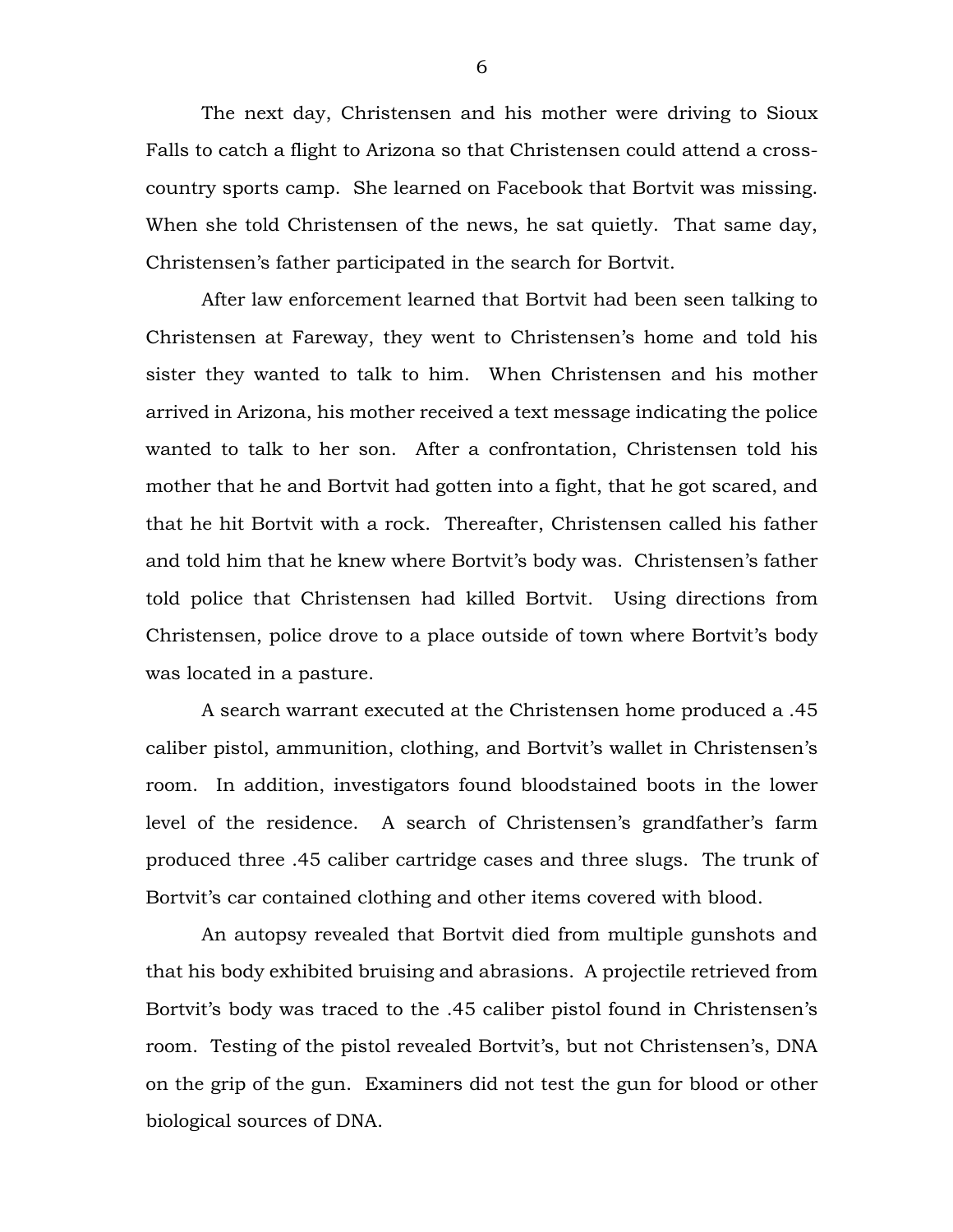The jury received the case on June 30, 2016, and deliberated into the evening without reaching a verdict. The jury returned to deliberate on July 1. That morning, the jurors delivered a note to the district court indicating they were "stuck between two verdicts and need[ed] to know what [their] options [we]re." The district court replied that the jurors "should continue to deliberate if [they] believe it would be productive in reaching a unanimous verdict." Later on the afternoon of July 1, the jurors returned a verdict of second-degree murder.

**E. Issue of Juror Disqualification.** During the trial, a member of the news media received a note stating that "there is a jury member telling people the young man is guilty and . . . she is sticking to it." The note also identified juror K.B. by a phonetic spelling of the juror's name. The member of the news media provided the note to the district court, and law enforcement conducted an investigation. The investigation revealed an employee of a local café heard a patron state that a juror, while at a family gathering, "kept on talking about the trial and that Lee Christensen was guilty and was going to find him guilty no matter what."

Law enforcement prepared an investigative report and the café employee signed a written statement describing the events. These documents were admitted into evidence as court exhibits. No testimony was obtained from the employee who provided the written statement nor from the person in the café who was overheard stating the juror had made up her mind on the question of Christensen's guilt.

The district court summoned juror K.B. into chambers. The court conducted an examination of the juror without objections of either party. When asked whether she had spoken to anyone about the case, the juror stated, "I don't believe I did. I think I said I was a juror maybe, you know, or they knew I was a juror." When asked whether she had expressed an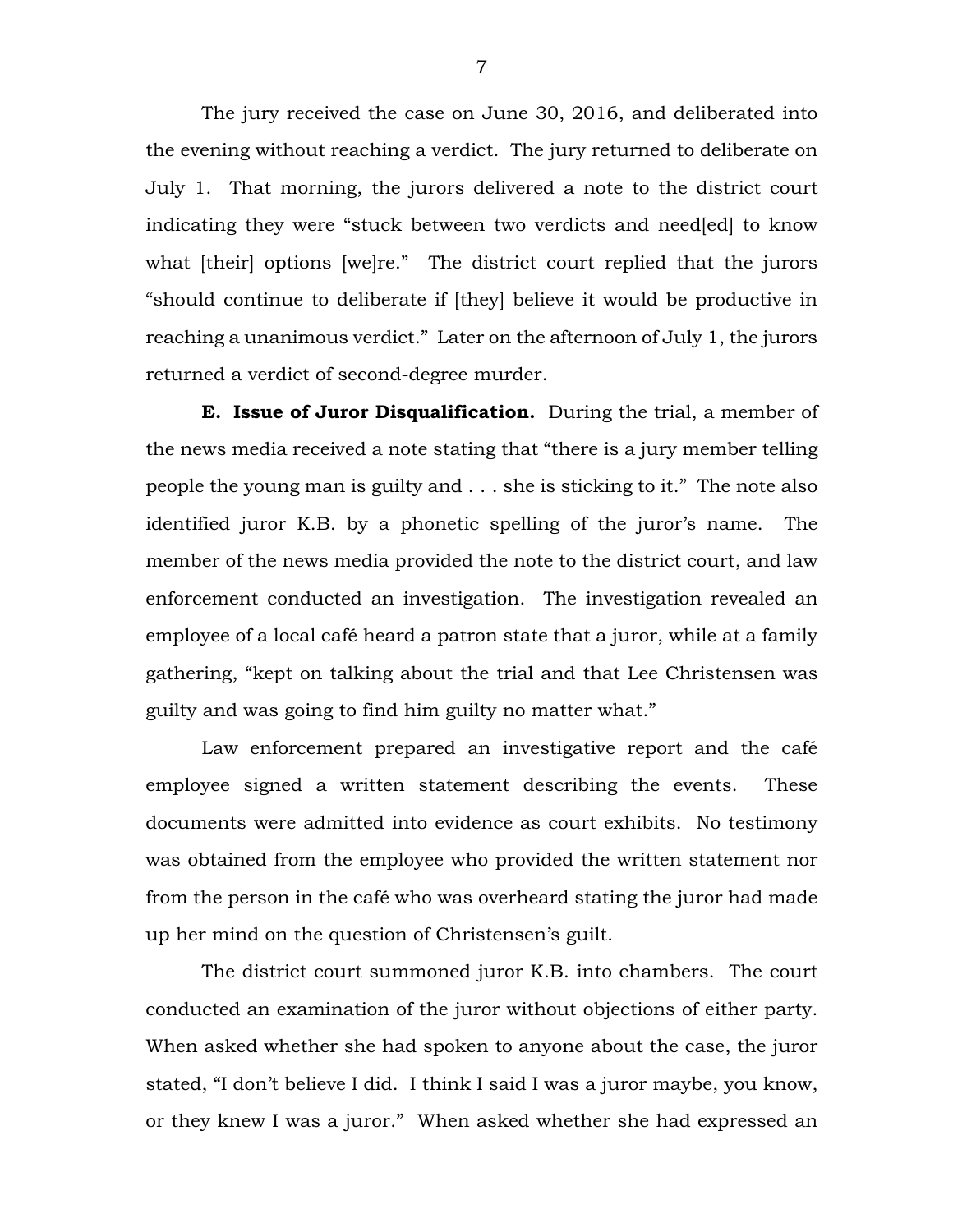opinion about Christensen's guilt, she said she did not because she did not know. When pressed whether she made any statements about Christensen's guilt, she stated, "I don't believe I did. I don't think I ever said anything about his guilt or innocence." When asked if she was certain, the juror responded, "I'm trying to think. I don't remember making any statements about the guilt or innocence because I do not know." Christensen moved to remove the juror. The district court denied the motion.

Christensen again raised the issue of juror disqualification in a motion for new trial. The district court denied the motion, declaring the ruling, among others, was "consistent with and supported by existing Iowa law, and, more importantly, neither prejudiced Christensen nor violated his rights to a fair trial and due process of law under the constitutions of the United States and the State of Iowa."

## **F. Overview of Alleged Prosecutorial Misconduct**.

1. *Presumption of innocence/burden of proof.* During the trial, the State called criminalist Tara Scott as a witness. During her examination, Scott testified that DNA from Bortvit was detected on the grip of the handgun asserted to be the weapon used to kill him. She also testified that the handgun was not screened for blood and that forensic testing was not conducted to determine if the source of the DNA was Bortvit's skin or perspiration (which might suggest Bortvit at one point held the gun). Further, on cross-examination, Scott testified that scrapings found underneath Bortvit's fingernails were not tested because Scott had been told that "no struggle was indicated."

On redirect, the prosecution asked Scott if the physical evidence was available for testing by others. Scott testified that it was. Christensen objected and asked to be heard outside the presence of the jury. Outside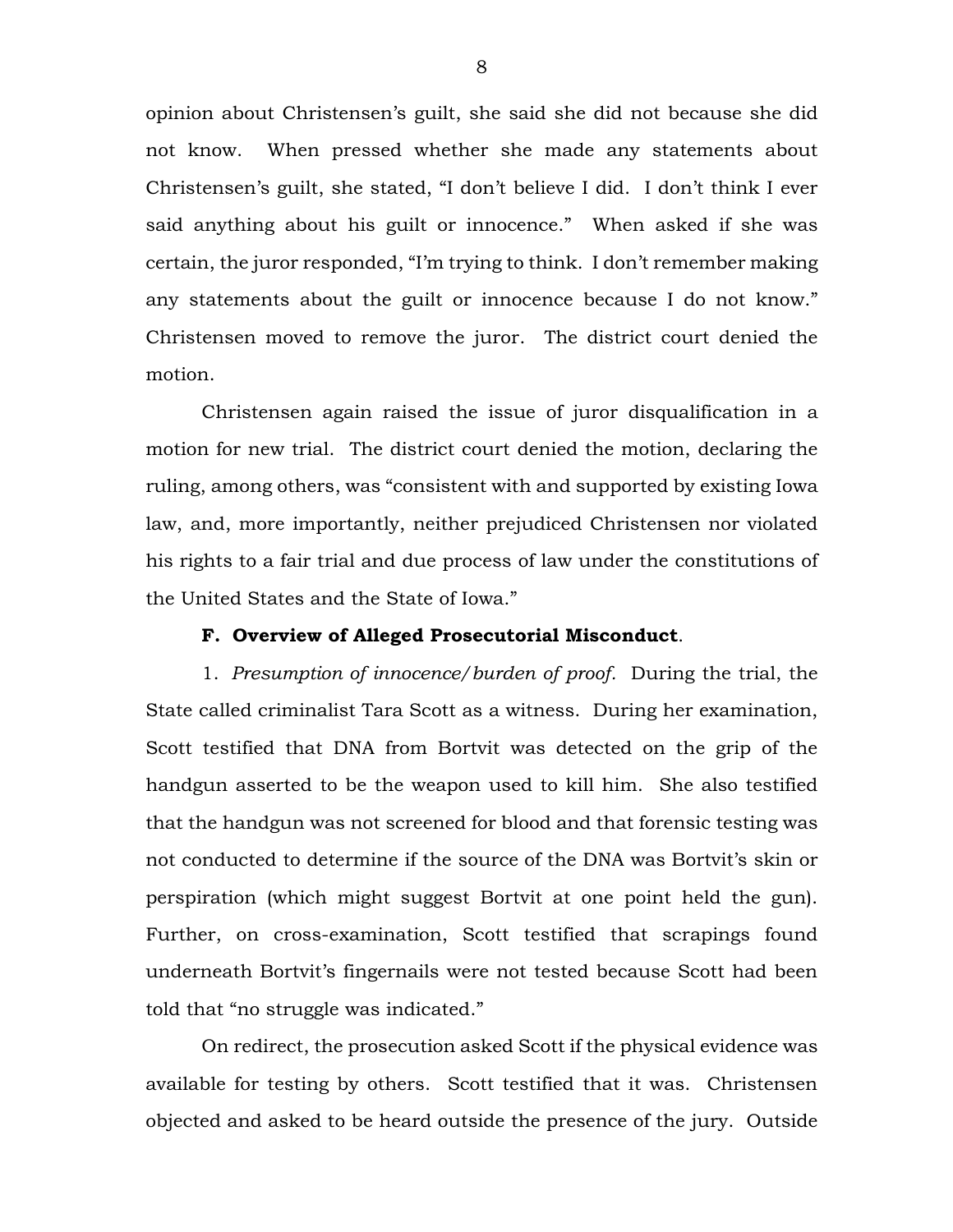the jury's presence, Christensen objected to the question and answer which "inferred that the defendant has not taken steps to prove his own innocence." Christensen argued the testimony violated the district court's ruling in a motion in limine and constituted "a direct comment on the defendant's presumption of innocence and the burden of proof in this case." In light of the statement, Christensen said that the court could not "unring the bell." He moved for a mistrial. The State responded that the questioning did not cross the line, that the answer was not clear, and in any event, that a curative instruction would be sufficient to cure any error.

The district court concluded that the questioning did not violate the motion in limine but did have the implication that the defendant has an obligation to prove his innocence. This, the court said, was improper. The court determined that rather than grant a mistrial, it would provide the jury with a curative instruction.

When the jury returned to the courtroom, the district court told the jury:

There was . . . a question by [the prosecution] to the effect that [items of evidence] were available for someone else to test them; is that right? And the answer was yes. At that time there was the objection made. I will tell you now that line of questioning was improper because in my opinion that reversed the roles that have been clearly stated to you several times now by suggesting that the defendant somehow has an obligation to prove his innocence. We've told you many, many times, including in our preliminary instructions that that is not the case. So, at this point in time, I am directing you to disregard that line of questioning and disregard those answers because, again, those were improper. Understood? Everybody please acknowledge. I'll acknowledge that all members of the jury have confirmed their understanding.

2. *False testimony.* The State also called DCI investigator Peter Wagner as a witness. Wagner testified he used a metal detector to search for shell casings on the Christensen farm to determine where Bortvit's fatal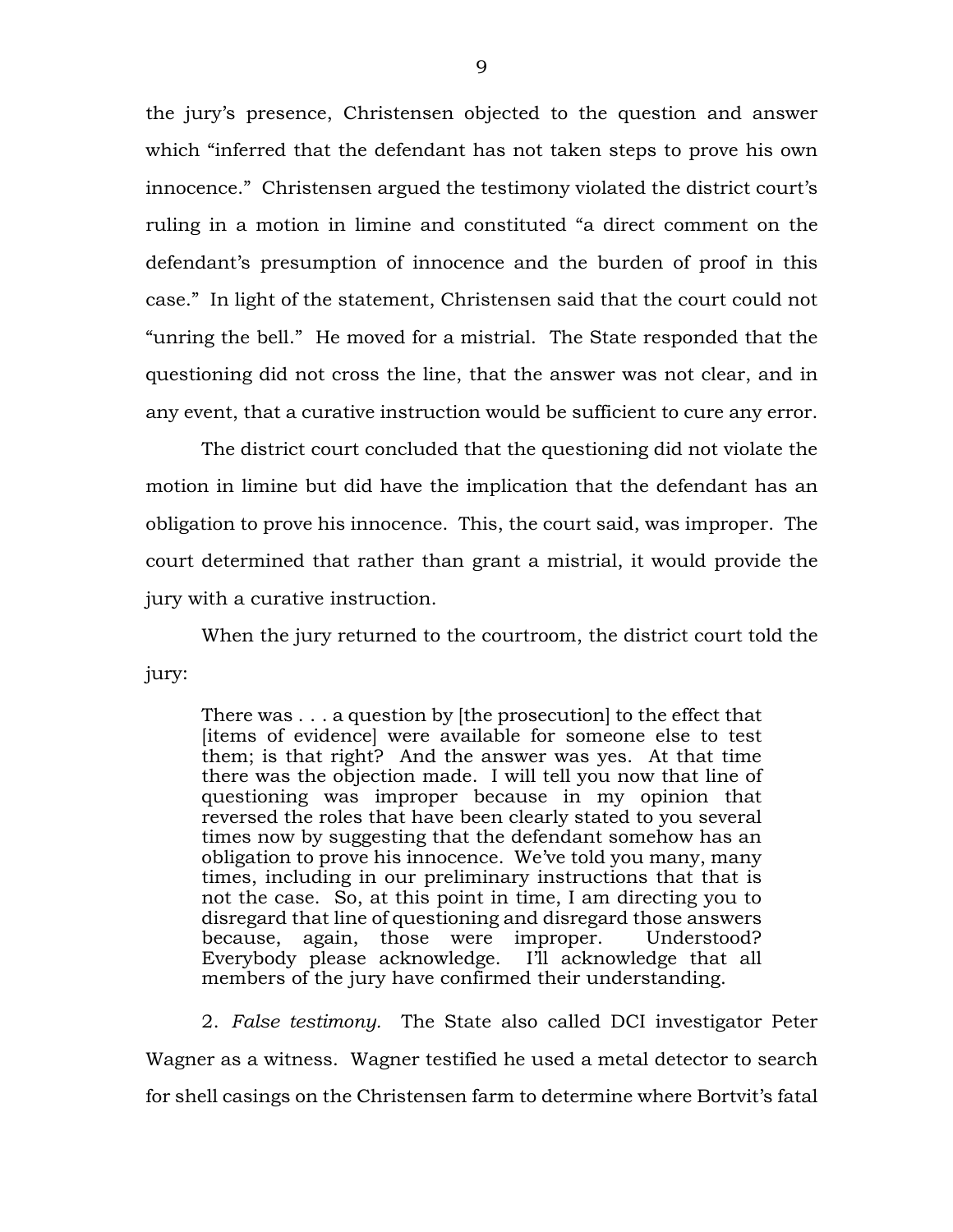injuries were inflicted. Wagner offered inconsistent testimony on crossexamination as to whether a metal detector had, in fact, been used. Wagner acknowledged that he stated in a pretrial deposition that he was unsure whether a metal detector was used. On redirect, however, Wagner claimed that he had spoken with another crime scene investigator, Keri Davis, during a lunch recess and that she told him a metal detector had, in fact, been used.

After the redirect examination, Christensen's counsel contacted Davis, who confirmed she had talked with Wagner but told him that a metal detector was not used at the scene because the middle rod of the detector was missing. Christensen's counsel moved for a mistrial, asserting the State had introduced false testimony.

The district court had Davis testify by phone in chambers. She confirmed what defense counsel had told the court, namely, that the metal detector was not used, that she had not told Wagner the metal detector was used, and that she had not told Wagner her deposition testimony to that effect was incorrect.

The district court did not grant Christensen's motion for mistrial. Yet, the district court was plainly concerned. In chambers outside the presence of the jury, the district court stated that it did not find Wagner "intentionally falsif[ied]" his testimony but that it "borders on reckless because it strictly was an opinion that he reached based on his discussions with [Davis]." The district court advised Wagner that "[he] came very close to having recklessly offered false testimony here" and that he should be "very careful" when he phrased his answers to questions.

When the jury returned to the courtroom, the district court addressed the question of Wagner's testimony. The district court noted that Wagner had provided testimony concerning statements attributed to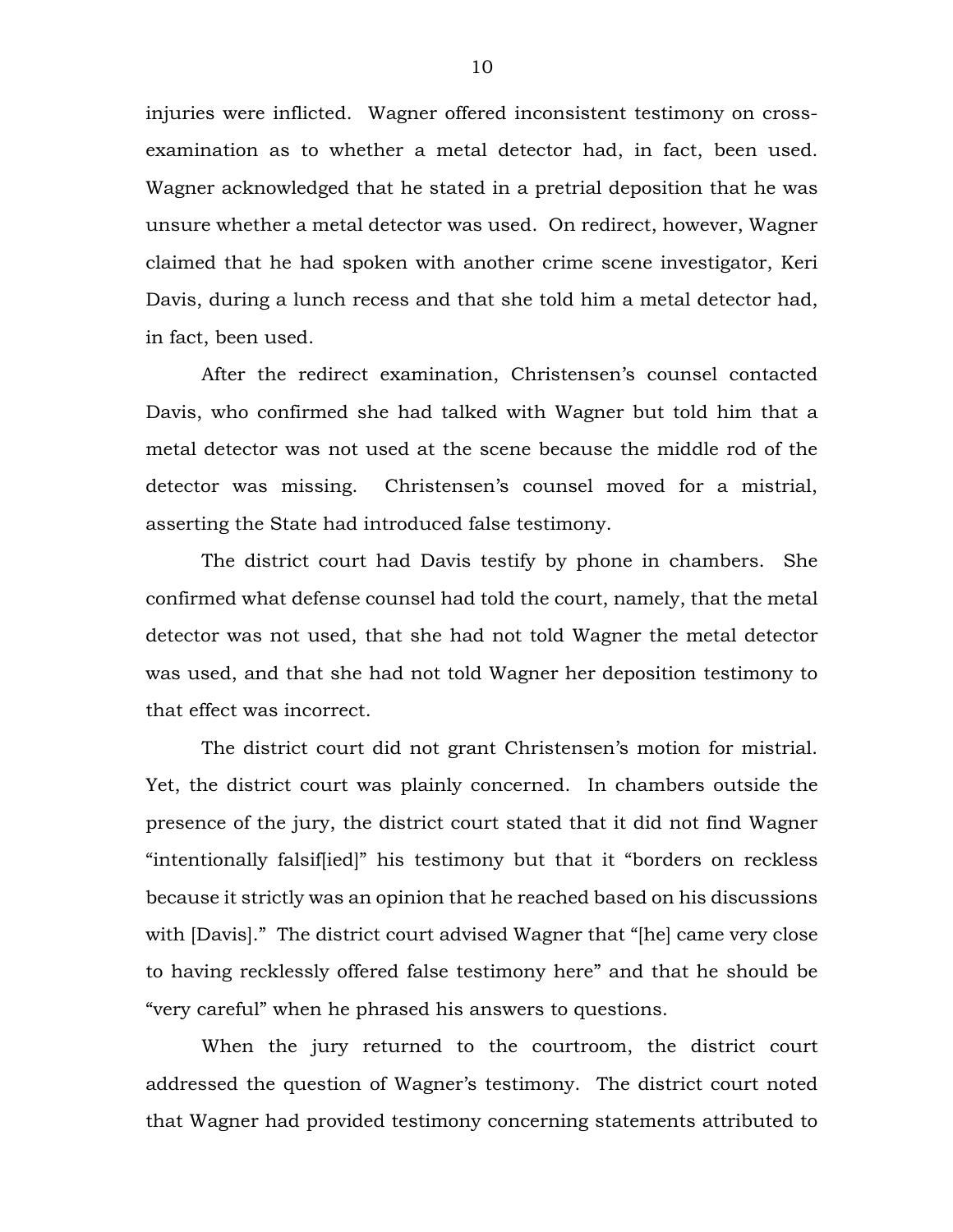Keri Davis, a fellow investigator at the scene, which Wagner attributed to her from a conversation between the two of them made over the lunch recess. The district court then stated,

As those statements currently are in the record, I believe they could easily be construed by you as somewhat misleading, and so at my request and at my direction, the state is going to recall Mr. Wagner to further clarify and explain that testimony.

Pursuant to the court's instructions, Wagner was recalled as a witness. Wagner testified that Davis had told him the metal detector was broken at the scene. Because the broken metal detector was at the scene, Wagner testified he assumed that Davis remembered him using it but she did not say that in the conversation. Yet, Wagner insisted that he, in fact, used the metal detector at the scene although its extension piece was missing.

Christensen raised the question of prosecutorial misconduct in his motion for a new trial. The district court denied the motion.

**G. Jury Questions During Deliberations.** After the jury commenced deliberations on June 30, the jury asked the district court for clarification of the court's instructions. Specifically, the jury asked, "Could we have further instructions on malice aforethought?" The parties agreed the proper response to this question by the district court should simply be to instruct the jury to follow the instructions previously given.

On July 1, the jury sent a second note stating, "We are stuck between two verdicts and need to know what our options are." With the agreement of the parties, the district court responded they should continue to deliberate if they believed it would be productive in reaching a unanimous verdict.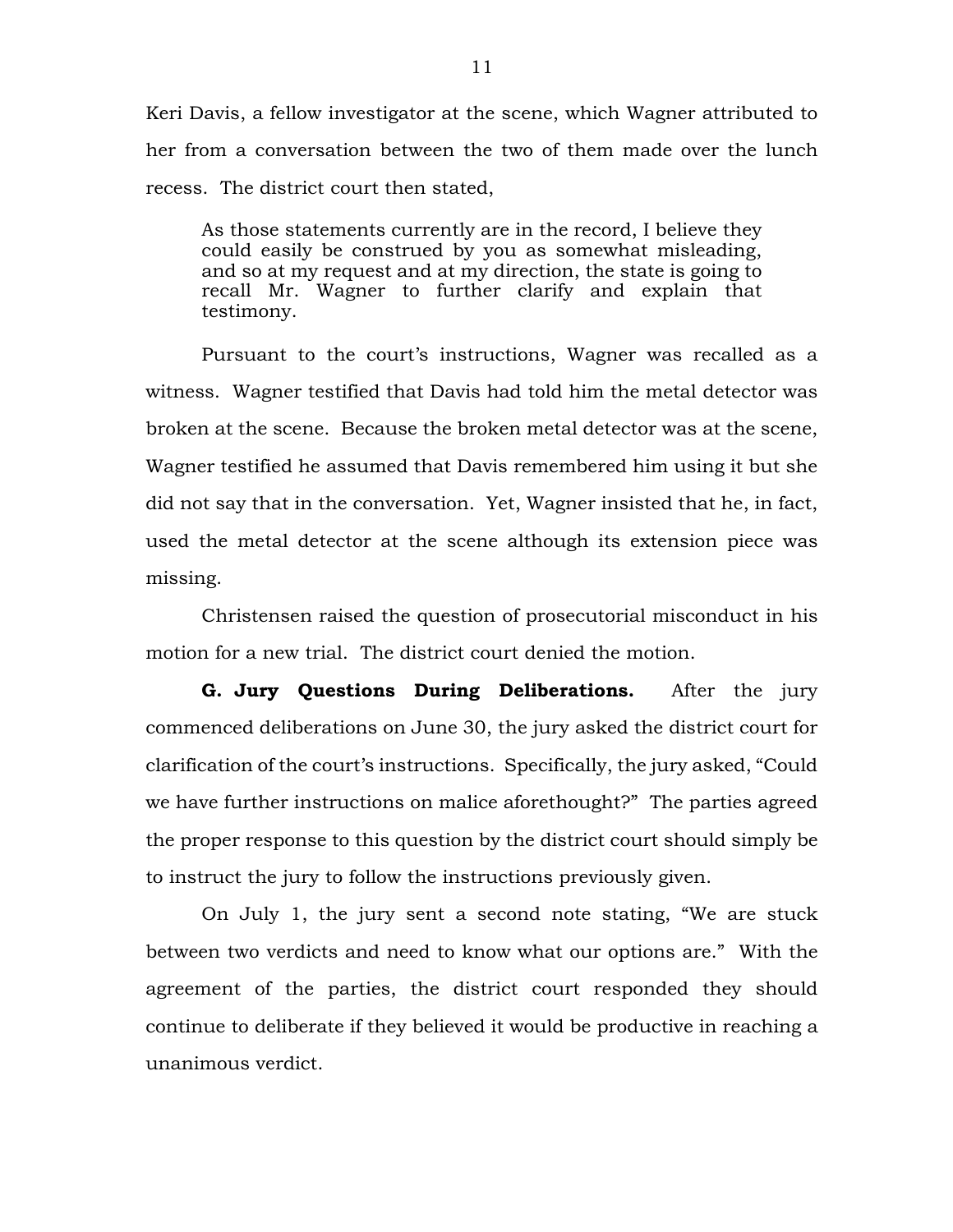## **H. Motion for a New Trial Based on Jury Misconduct and Bias.**

1. *Introduction.* After the jury returned its verdict, Christensen learned about a Facebook post by "E'ville Amy" made public while the case was still before the jury. In order to understand the context, we reproduce the entirety of the Facebook post in the record:

There is a lot of anger expressed on this page at the delay in verdict and the possible reasons for the delay. I was told a couple of times at downtown market tonight that there's rumors of a possible riot if it's not a verdict of guilty: first degree murder.

I don't know if the rumors have any substance but I want to use this platform you have grown around my reporting here to say: please. do. not. do. this. This community can not sustain a riot right now. (To be clear, there's never a good time to riot. Peaceful demonstration against injustice  $\sim$  yes. That's an inalienable right as an American. But how often have these things become anything but peaceful in our age?)

It won't return Thomas Bortvit to us. It won't bring the clock back to June 5 before the chain of events that caused the shooting. It won't change the fact that another son of our community will go away for a long time. You may in a certain scenario believe it's not long enough, but who can take a stopwatch to the pain of loss–of a life and of what could have been.

If you think some might consider rioting, use your influence to stop them.

It won't bring Thomas back. Alternatively, from what I've observed, being kind to one another will let a little sliver of his spirit shine through, if just for a moment.

We have to live here as family and community for years to come. The only way I can see for the ripped apart places to be whole again is love, peace, compassion, kindness, and understanding.

Christensen moved for a poll of the jury to determine whether the jury verdict might have been tainted by exposure to the Facebook posting or other outside influences. The district court granted the motion. The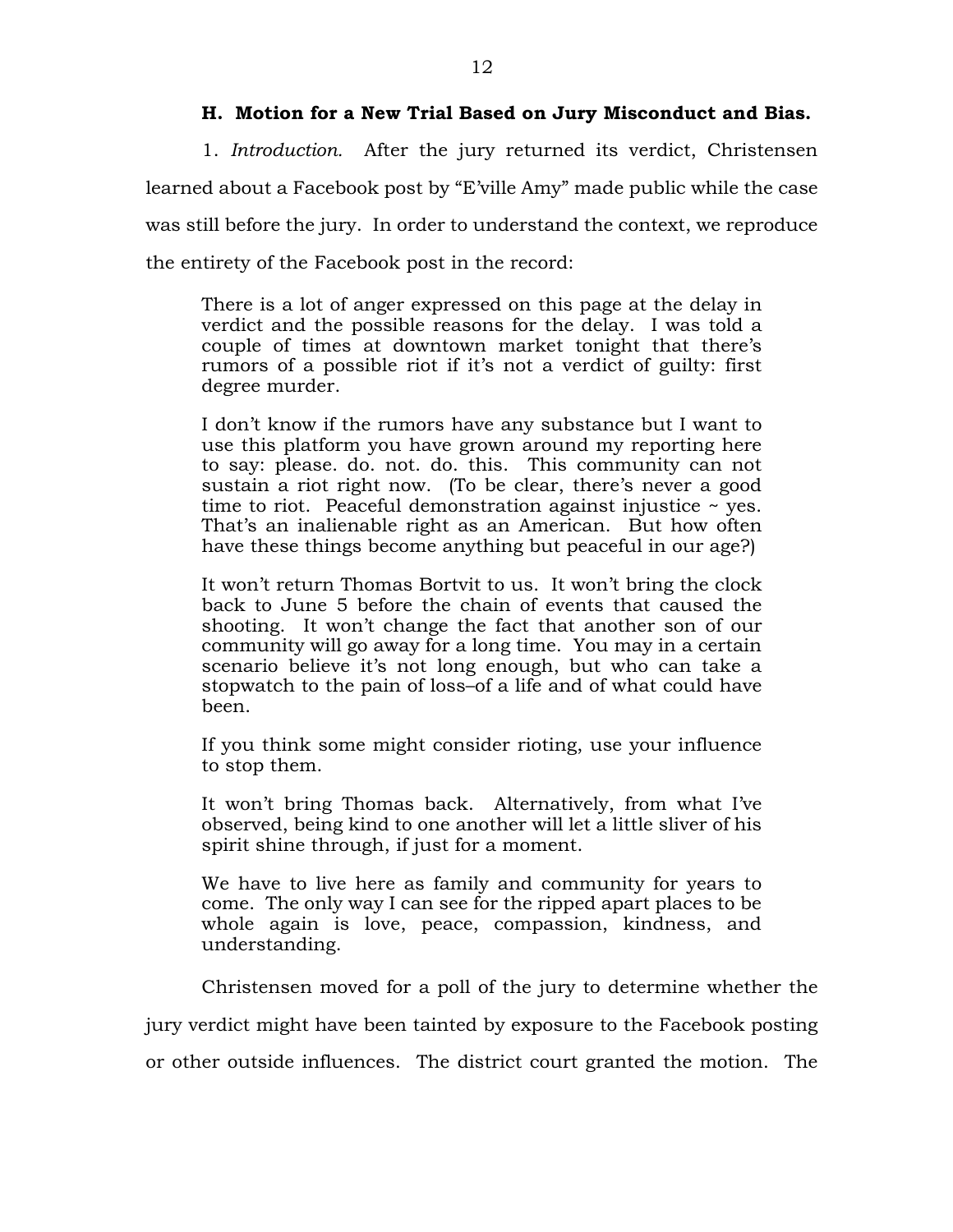district court held proceedings to poll the jury on October 18, 2018, more than three months after the jury rendered its verdict.

2. *Evidence adduced at jury poll.* During the poll, each juror was asked whether they heard or saw any comments in the news media, from social media like Facebook, or from friends in the community that there might be some sort of riot or violence if Christensen was not found guilty of a certain offense. They were also asked whether they heard any discussion by other jurors about a potential riot. Finally, if the answer was yes, the jurors were asked when they heard the discussion or commentary.

The first juror polled, S.G., when asked whether she heard before the jury reached its verdict of a threat of some sort of riot or violence or some kind of public disturbance if Christensen was not found guilty of something, testified, "No, sir, I didn't hear it before we reached our verdict, no." When asked if other jurors made comments along those lines, S.G. stated, "Not that I can recall, no." When pressed, S.G. again stated, "I don't think that it was mentioned before we reached our verdict that I know of." When asked if there was a possibility that such a statement was made by another juror before the verdict was rendered, S.G. testified, "I'm going to say no, there wasn't any that I -- no, not even a possibility in my mind."

The second juror, B.W., testified that he personally did not see or hear anything related to violence outside the jury room but that "[he] did hear in the jury room that some people had seen it on Facebook." When asked what specifically came up, B.W. stated, "[T]here were some threats against the jury depending on what -- whatever decision was made" and that jurors "just said that there are people threatening the jury." B.W. stated the statements were made by two female jurors. When asked at what point in the proceedings the statements were made, B.W. responded,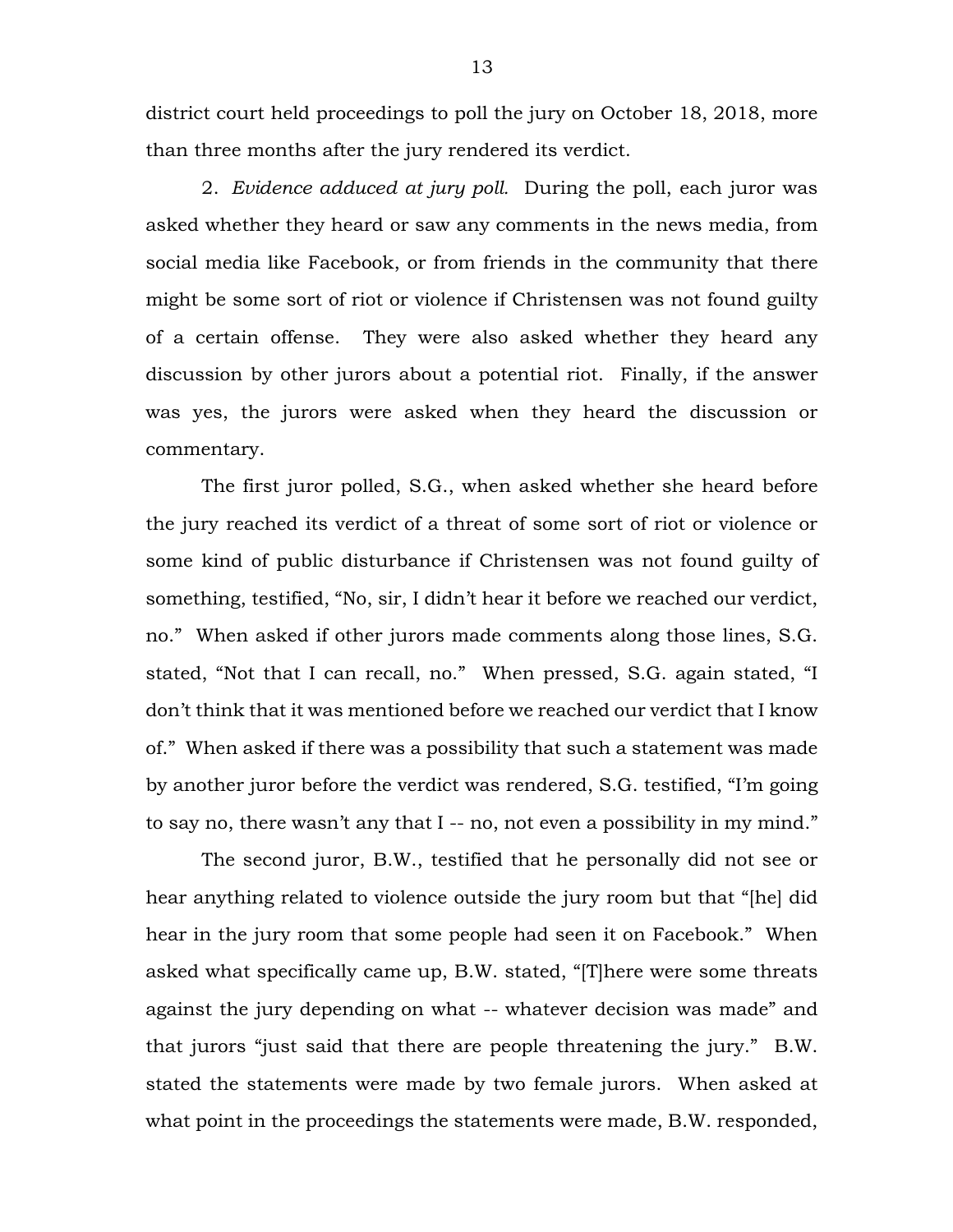I would say it wasn't part of our proceedings at all, you know, as far as the decision we reached, but it was said after that basically hey, could we get somebody to walk us to our vehicles because some of the jurors were feeling like there was, you know, obviously tension in the courtroom, but also that they had seen some things on Facebook.

Further, in response to a question about whether the threats concerned a particular verdict, B.W. replied,

That's a really good question. I don't think it was dependent on what specific decision was made by the jury, just that there were people on both sides of the issue about whatever the decision would be made, and so that had an impact on, you know, the jury feeling safe.

The third juror, M.S., testified to a lack of knowledge about any possible threat of violence "until after the decision was made." According to M.S., she learned of the threat of violence as an explanation for why the jury was assisted out of the courthouse. M.S. recalled, however, that a comment in the jury room "had been mentioned a few days earlier." M.S. recalled that "the person talked to the judge about it." When the court advised M.S. that it did not remember such a conversation, the juror responded, "[M]aybe we just discussed that maybe we should." M.S. did not remember who the juror was, but testified it was a female juror who "had been told that it was all over Facebook" and who said "[s]omething to the effect that her granddaughter had read it on Facebook." When asked if the comment was made at the conclusion of the evidence, while the jury was deliberating, or before that time, the juror responded, "before that time" and during the course of the trial.

The fourth juror, K.K., testified that she had heard "there had been talk about a riot if [Christensen] wasn't found guilty." When asked where she heard that, she stated, "I just heard it somewhere. I don't know where." She also stated that at the time, she thought it "sounded ridiculous and that was it." She indicated she heard the comment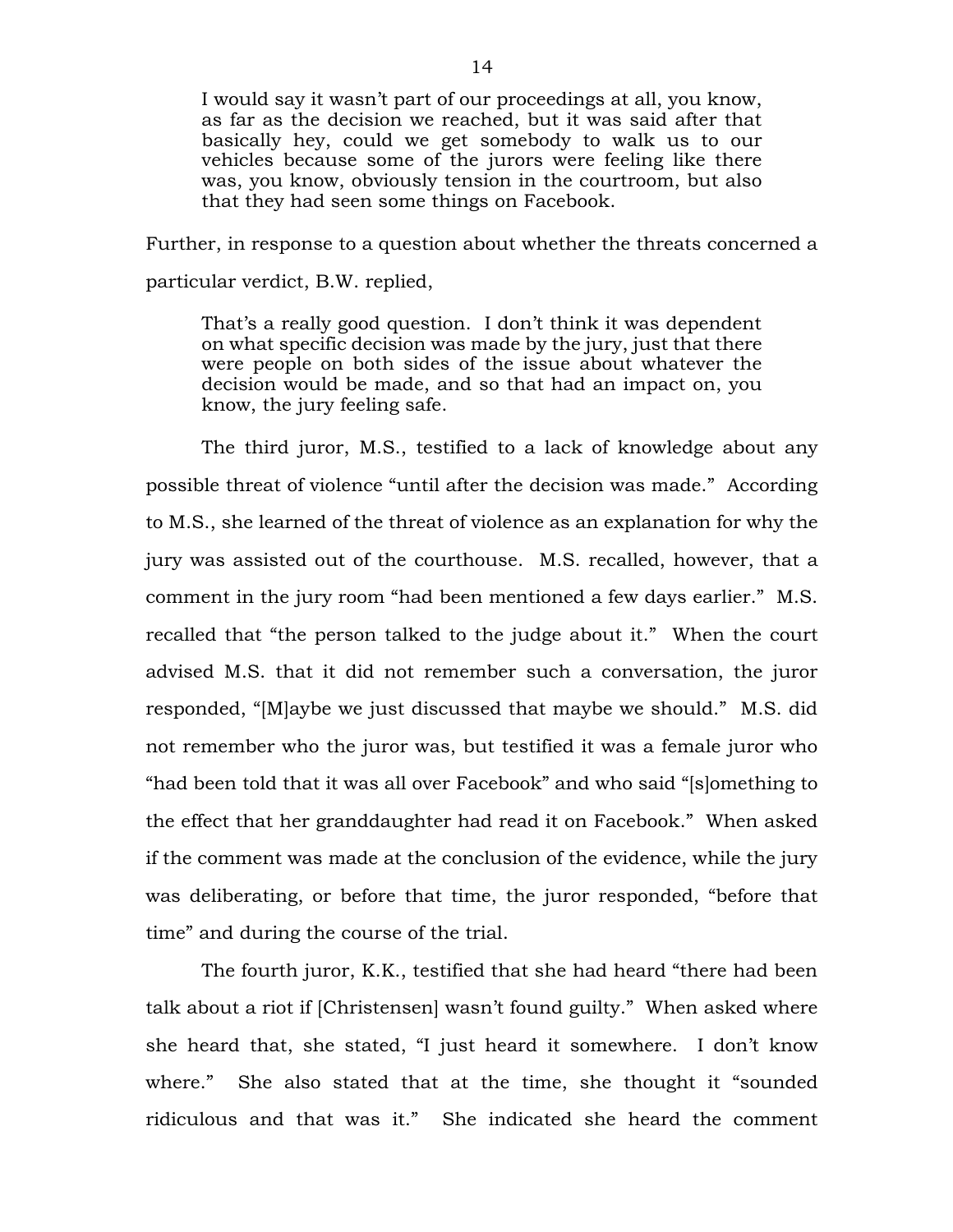sometime during the trial. She testified that she heard it out in the public somewhere, that the comment was not directed at her, and that she did not share what she heard with the jury. When asked if she heard other members of the jury talking about something similar, she responded, "Not that I recall."

The fifth juror, T.L., testified that she did not hear of a threat of violence outside the jury room but that one of the other jurors made a comment that "they heard that if [the jury] didn't vote for first degree murder that there was going to be -- people were going to be mad or be outside the courthouse, something to that effect." She did not remember when the comment was made or how many persons heard the comment. She said it was "fairly dismissed."

The sixth juror, J.A., testified that she had not heard of the threat of violence outside the jury room but that it was brought up by a jury member. According to J.A., a juror stated that "someone had told them that if it wasn't first degree that there would be a riot." J.A. recalled the comment was made "after we had made our verdict" but before the verdict was announced in the courtroom.

The seventh juror, K.B., testified that she had not heard of a threat of violence and that she did not remember any such discussion by the jury.

The eighth juror, A.F., testified that she had not heard of the threat of violence outside the jury room but recalled some discussion after the decision had been made and announced in the courtroom. She recalled, "I think somebody said something about a post on Facebook." The juror recalled that the commenting juror received the information about Facebook from someone else. She believed that the sheriff's office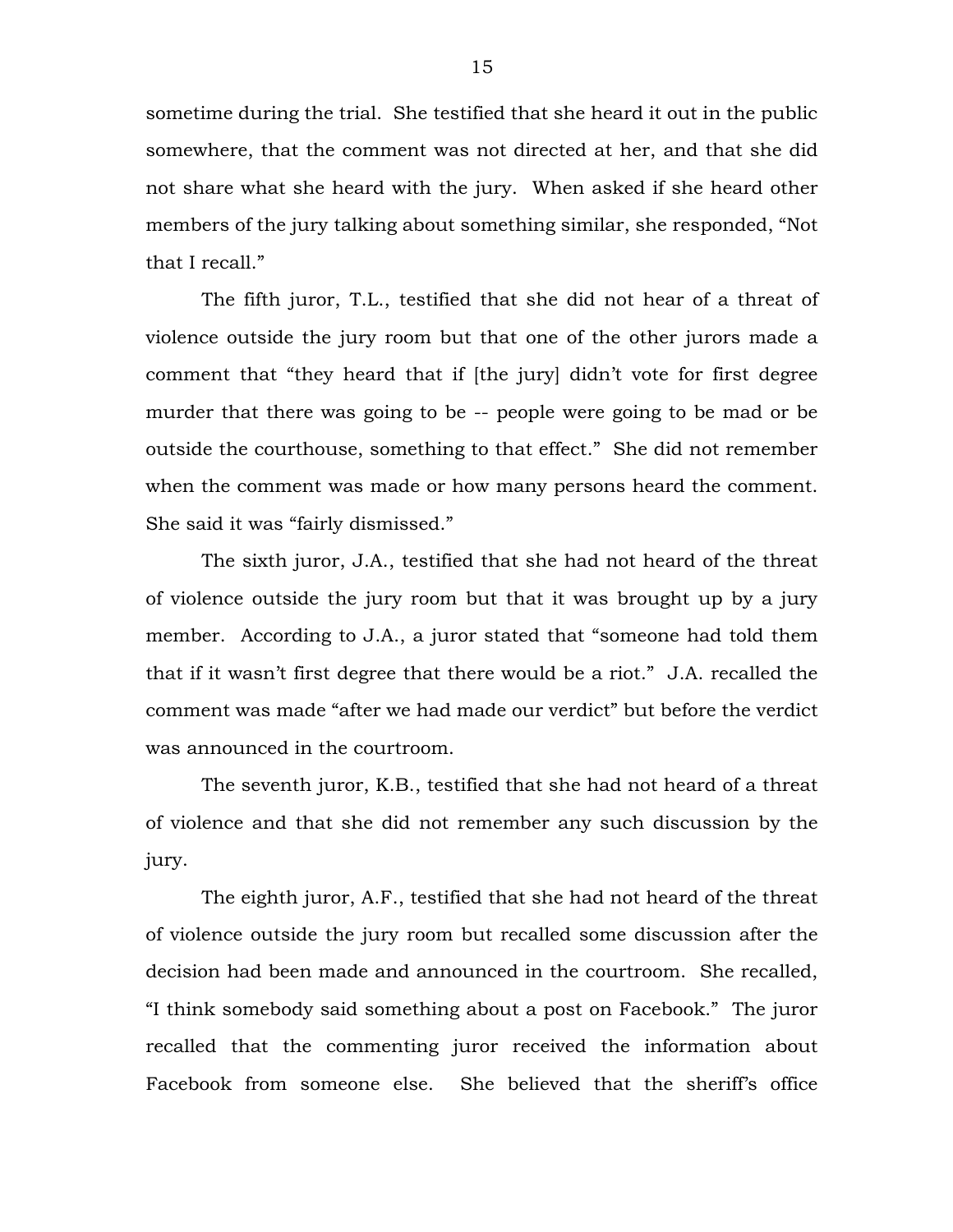personnel escorted the jurors to their cars because of what the juror had said or heard.

The ninth juror and jury foreperson, G.S., did not hear of any threat of violence outside the jury room. He did recall other jurors stating that they had heard something of that nature. He did not remember if the concern over safety occurred before the verdict or after the verdict, "but the concern was the safety of the jurors after the trial was over." G.S. testified, "I took a survey or a vote to see who was worried about their safety, and most people raised their hands." When asked whether the source of the concern was due to a threat or something else coming from outside the courtroom, or instead was based on the emotional nature of the proceeding, G.S. stated, "I would say the emotional, yeah. It was highly charged. There was a lot of emotional pressure in the jury room, as one might expect, and that was bothersome."

The tenth juror, R.D., testified that she did not hear of a threat of violence outside the jury room. She also did not remember any discussion of a threat of violence inside the jury room.

The eleventh juror, M.H., testified that she did not hear of any threat of violence outside the jury room, but remembers a comment in the jury room that "there might be, like, a possible riot at the courthouse." She testified that the comment was made on Friday prior to the jury resuming deliberations. M.H. recalled that the juror heard about the threat in a telephone conversation, that the source of the information was a family member, and that the juror's comment about a possible riot occurred on a day before the jury returned to the courthouse to deliberate.

The twelfth juror, T.J., testified she did not hear outside the jury room about a riot or some sort of public disturbance if Christensen was not found guilty of something. She did recall such a comment and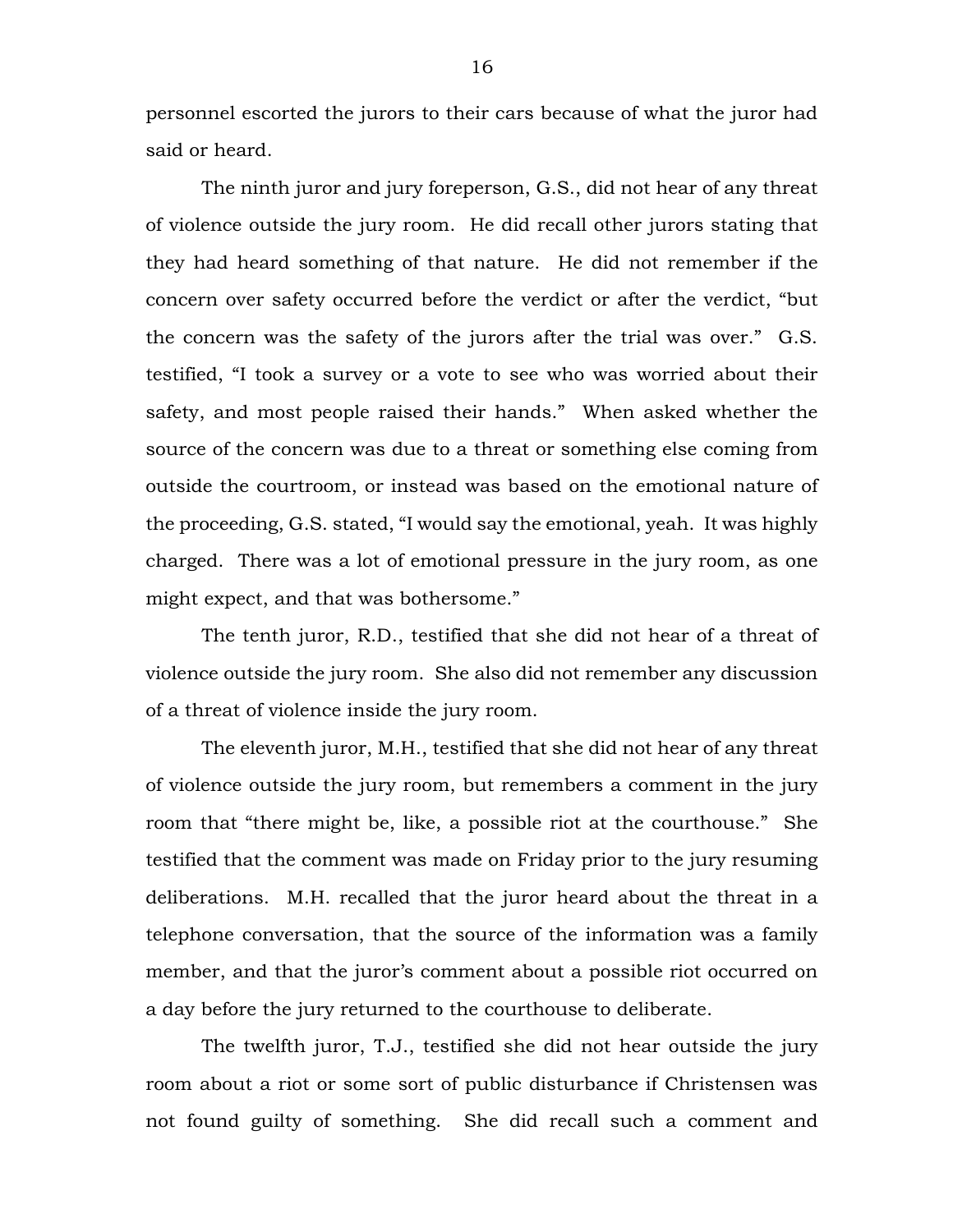discussion by the jury but only after the verdict was announced. She testified that juror A.F. was very emotional, was crying quite a bit, and stated that "she had heard that somebody -- that there was a possible - going to be a riot." T.J. stated, "[T]hat's all that was said." As a result, T.J. testified the jury asked to have deputies walk them out of the courthouse.

At the close of the polling of the jurors, the district court made a statement on the record. The district court said statements were made to the court after trial that the

jurors, based on their belief that this obviously was an emotionally charged case from what they had seen in the courtroom, their concerns over all of the family members and the public that had been here during the course of the trial, [and] that they could be confronted by those individuals upon leaving the courthouse, . . . requested safety escorts.

There was absolutely no statement made to [the court] about anybody seeing anything on Facebook, social media, or having heard anything out in the community that would have led to them having those safety concerns.

3. *District court ruling on motion for a new trial.* In his motion for a new trial, Christensen argued that the record established juror misconduct and jury bias. The district court denied relief.

In its posttrial ruling, the district court summarized the testimony of the jurors. The district court considered whether the jurors saw or heard about the E'ville Amy Facebook post outside the courthouse. The district court noted that none of the jurors testified they saw or read the Facebook posting by E'ville Amy.

The district court considered the question of when the jury heard about the possibility of public violence. The district court noted that five jurors acknowledged they heard about the possibility of a riot or public violence from another juror if a certain verdict was not reached. But,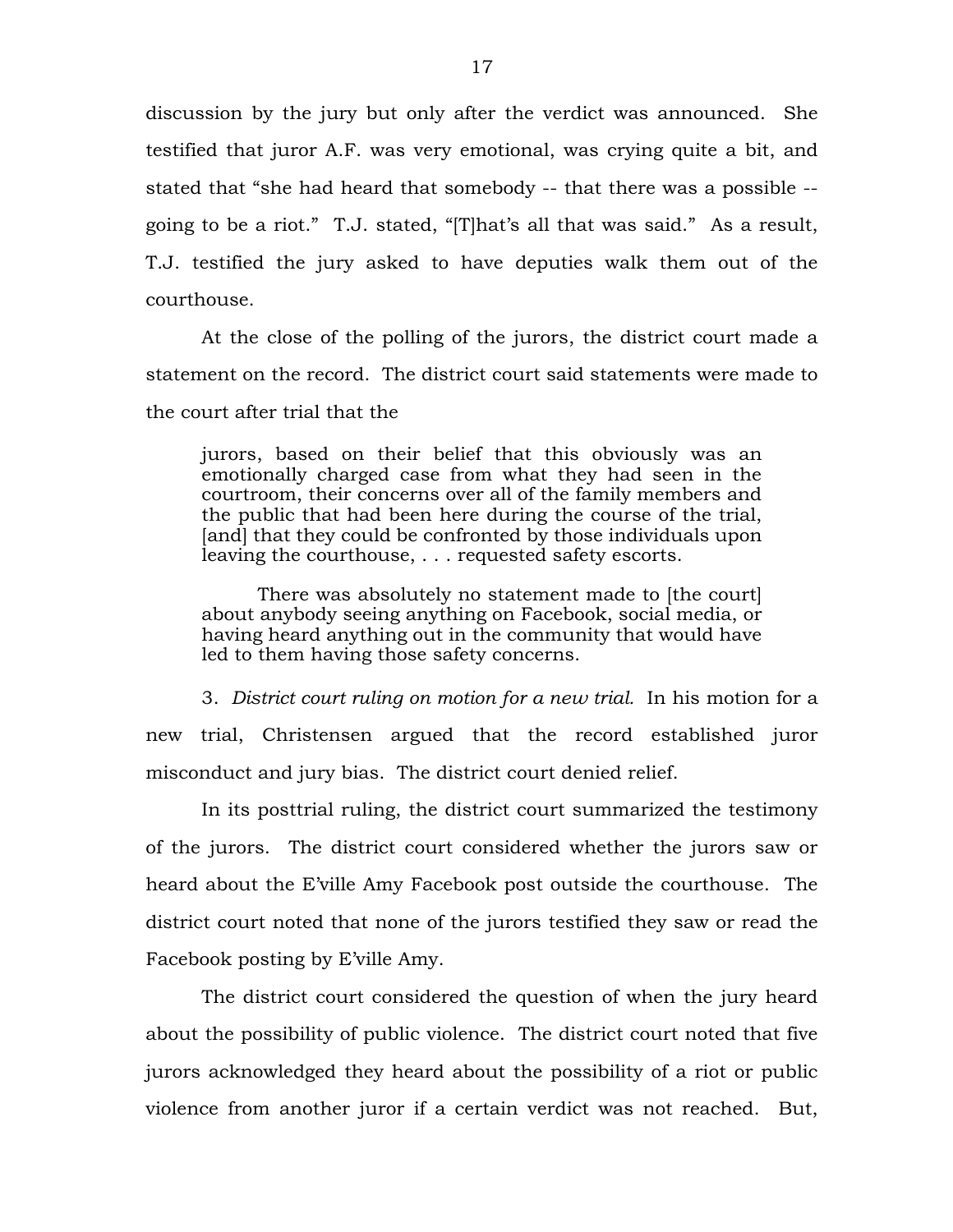according to the district court, only one juror could recall which juror made the statement. The district court also observed that one juror heard about a possible riot in the community but called it "ridiculous."

Further, the district court stated three jurors testified they did not recall any discussion of public violence and two other jurors believed the jurors' safety concerns were due, at least in part, to the tension in the courtroom between friends and family members of the Christensen and Bortvit families. The district court noted the jury foreperson, G.S., took a survey of the jurors to see if they felt unsafe after their verdict had been read, and when a majority of jurors raised their hands, the court was notified of the concern. When the court was informed of the jury's concern after the verdict was rendered, the court stated that no mention was made about comments on Facebook or about someone having heard something that led the jurors to perceive a threat to their safety.

The district court further observed three jurors testified that the possibility of a public disturbance or public violence had been brought up by another juror during the course of the trial and before the jury reached its verdict. These three jurors, however, could not recall who brought up the issue. Two of the three jurors, the court noted, could not recall when the juror commented on the possibility of violence.

After summarizing the jurors' testimony, the district court applied a multifactor test set forth in *State v. Cullen*, 357 N.W.2d 24, 27 (Iowa 1984), *abrogated on other grounds by Ryan v. Arneson*, 422 N.W.2d 491, 495 (Iowa 1988), to determine whether to grant Christensen a new trial based on juror misconduct. Based on its review of the record, the district court concluded Christensen failed to meet the *Cullen* test.

To determine whether to grant Christensen a new trial based on juror bias, the district court considered *State v. Webster*, 865 N.W.2d 223,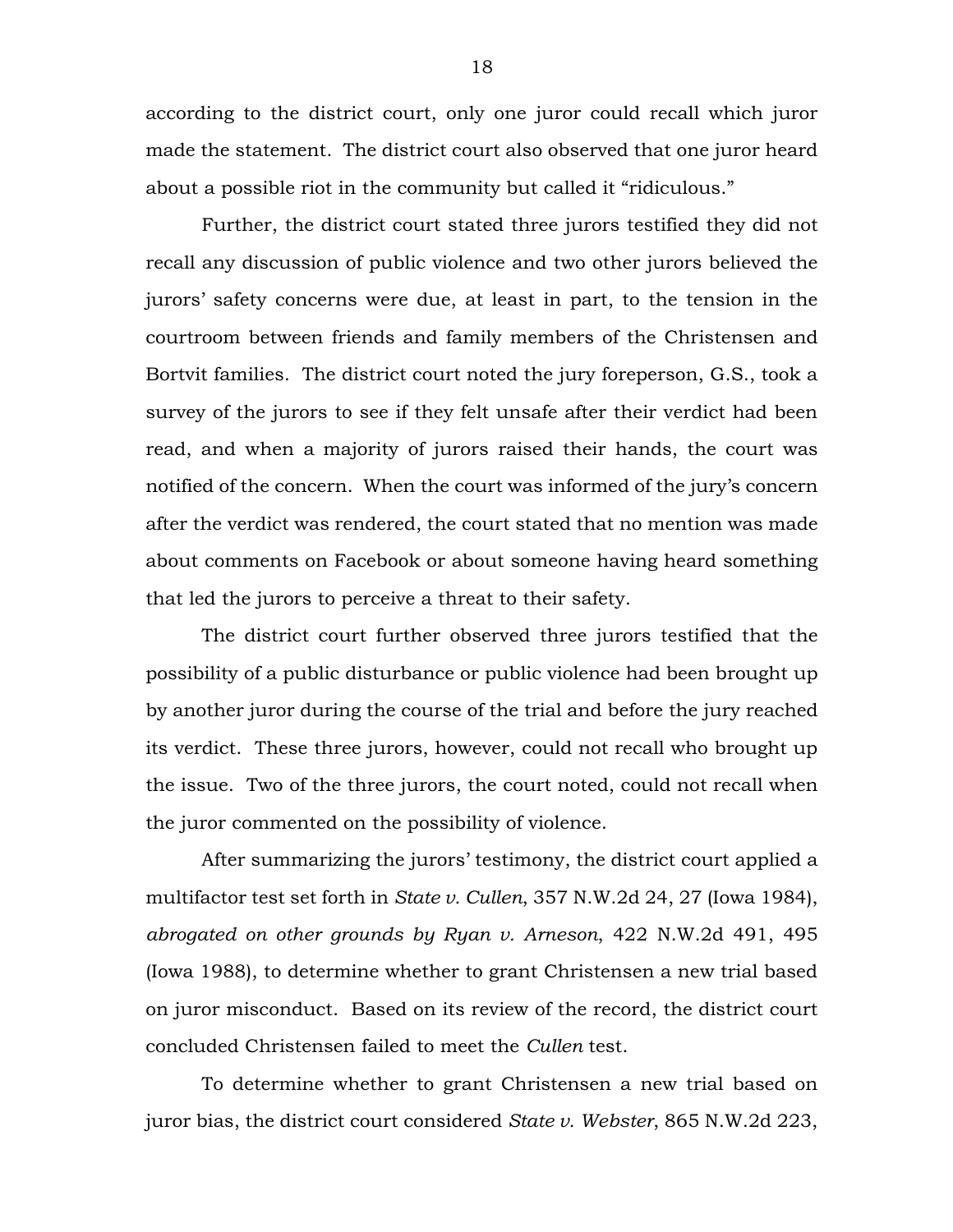236–39 (Iowa 2015). The court held Christensen did not meet his burden of showing juror bias.

## **II. Discussion of Juror Disqualification.**

**A. Introduction.** Christensen seeks a new trial because of the alleged bias of juror K.B. Iowa Rule of Criminal Procedure 2.24(2)(*b*)(9) provides that a court may grant a new trial when "the defendant has not received a fair and impartial trial." As we noted in *Webster*, "a jury consisting of eleven impartial jurors and one actually biased juror is constitutionally infirm without any showing that there was juror misconduct." 865 N.W.2d at 237 n.7.

#### **B. Positions of the Parties.**

1. *Christensen's position.* Christensen claims the district court committed reversible error when it refused to disqualify juror K.B. for potential bias. He contends that while a district court decision denying a motion for new trial is ordinarily reviewed for an abuse of discretion, we review fact-finding de novo when constitutional issues are involved.

Christensen emphasizes the language used by K.B. when pressed about whether she had made any out-of-court statement declaring Christensen guilty. Christensen points out that K.B.'s answers when asked about making statements about Christensen's guilt or innocence were guarded and circumspect: "I don't *believe* I did" and "I don't *think* I ever said anything about his guilt or innocence." (Emphasis added.)

In support of his argument, Christensen cites *State v. Beckwith*, 242 Iowa 228, 238–39, 46 N.W.2d 20, 26 (1951), *abrogated on other grounds by State v. Neuendorf*, 509 N.W.2d 743, 746 (Iowa 1993). In *Beckwith*, this court cautioned that "trial courts should use the utmost caution in overruling challenges for cause in criminal cases when there appears to be a fair question as to their soundness." *Id.* at 238, 46 N.W.2d at 26. The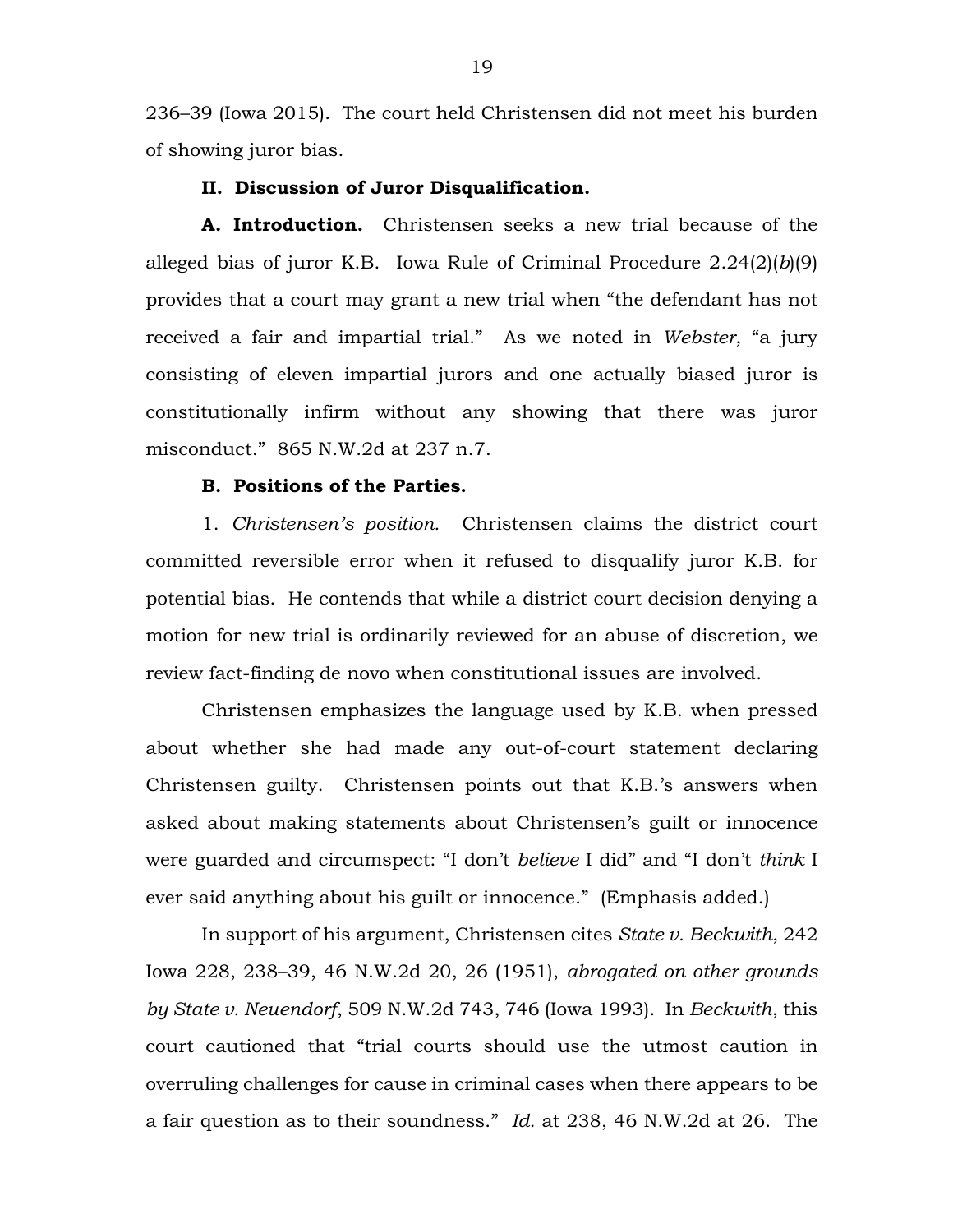*Beckwith* court noted that while a ruling might be technically sound, "it is far better to give the accused the benefit of the doubt." *Id.* at 239, 46 N.W.2d at 26.

2. *The State's position.* The State counters that the standard to be applied to a question of juror disqualification is abuse of discretion. *Webster*, 865 N.W.2d at 231. The State recognizes an abuse of discretion occurs when a district court order is based on an erroneous application of law. *See State v. Rodriquez*, 636 N.W.2d 234, 239 (Iowa 2001). And, even if the case involves a constitutional question subject to de novo review, the State emphasizes that the reviewing court gives some deference to credibility determinations made by the district court. *See State v. Carter*, 696 N.W.2d 31, 36 (Iowa 2005).

The State urges us to examine the record made regarding the motion to disqualify K.B. The State notes that K.B. repeatedly stated she had not come to a decision regarding the guilt or innocence of the accused. Further, the State notes there was no factual showing the juror actually stated at a family event that she believed the defendant was guilty.

**C. Discussion.** On the issue of juror disqualification, we do not decide whether the standard of review is de novo or abuse of discretion. As in *Webster*, we generally agree with the fact-finding of the district court. 865 N.W.2d at 231 n.4.

Christensen's cited case of *Beckwith* provides sound advice to the district court, namely, that it makes practical sense to error on the side of caution on a question of jury disqualification. In this case, there were two alternate jurors available to take the place of a dismissed juror.

Yet, the *Beckwith* advice to judges to be cautious when there is a close question of disqualification for cause does not alter the requirement that the defendant establish a sufficient basis to support disqualification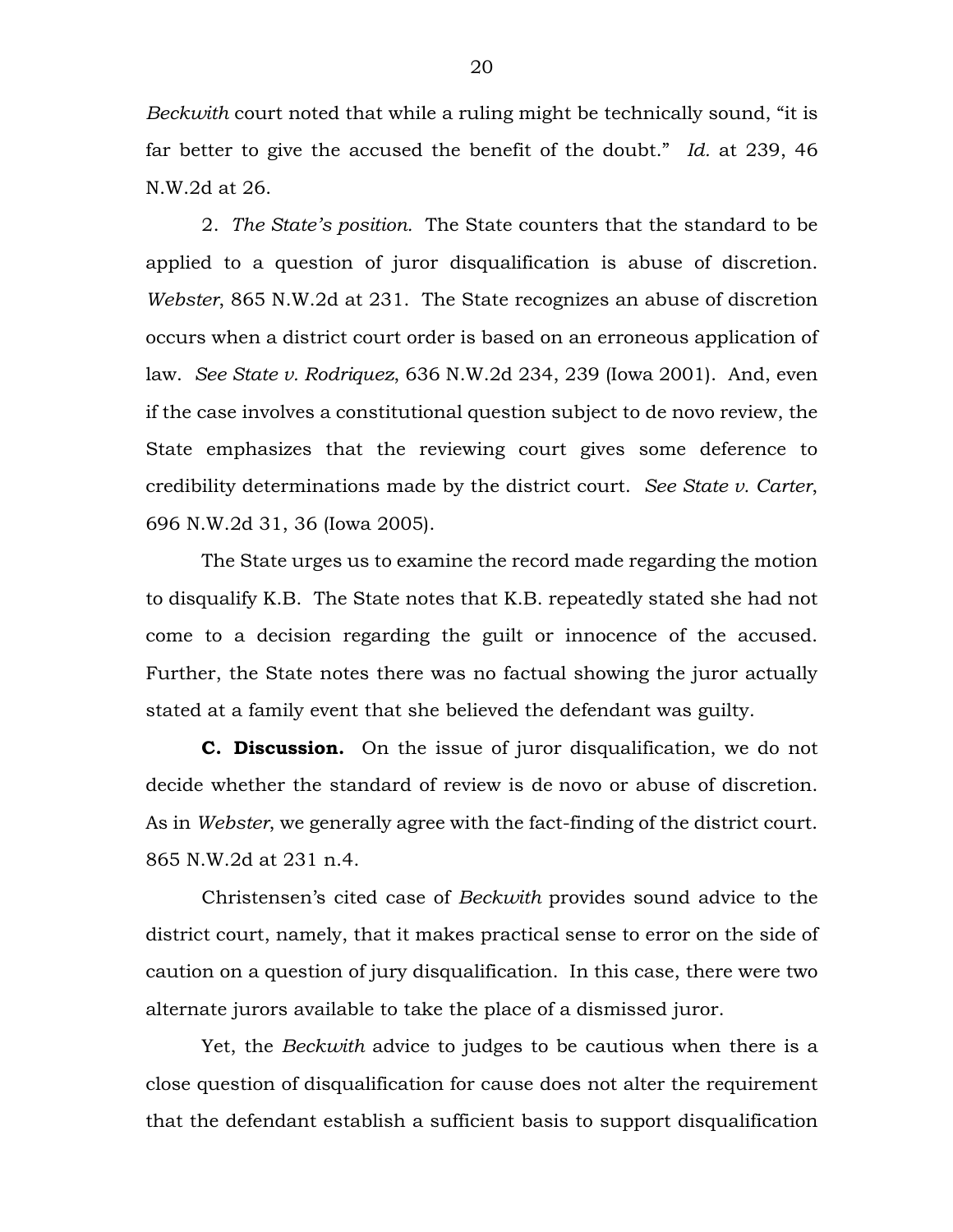of a juror. Here, there was no direct evidence the juror actually made the alleged statements about Christensen's guilt. Rather, there was only an anonymous note summarizing a coffee shop discussion. No one testified that juror K.B. actually made the statements attributed to her in the anonymous coffee shop note. The qualified language used by the juror when she was questioned about the alleged statement, of course, is a factor, and in some cases might be an important factor, $<sup>1</sup>$  $<sup>1</sup>$  $<sup>1</sup>$  but here, the</sup> evidence that she actually made the potentially disqualifying statements attributed to her is hearsay upon hearsay and generally denied by the juror. Had credible testimony been offered showing that K.B. did, in fact,

<span id="page-20-0"></span> <sup>1</sup>Social science research suggest that the language actually used by a witness provides a much better barometer of credibility than witness demeanor, which is often misleading. In two pioneering articles, legal academics reviewing the social science literature explain that visual cues are significantly worse than language content in assessing credibility. Jeremy A. Blumenthal, *A Wipe of the Hands, a Lick of the Lips: The Validity of Demeanor Evidence in Assessing Witness Credibility*, 72 Neb. L. Rev. 1157, 1203 (1993) ("[R]esearch has shown that observers exposed to a witness' voice are able to judge deceit best, and those exposed to merely a transcript and no 'demeanor cues' do almost as well, up to twice as well as those who are exposed to visual cues. Thus, there is support for the claim that findings of credibility could be reviewed de novo by appellate courts." (Footnote omitted.)); Olin Guy Welborn III, *Demeanor*, 76 Cornell L. Rev. 1075, 1075, 1104–05 (1991) ("According to the empirical evidence, ordinary people cannot make effective use of demeanor in deciding whether to believe a witness. On the contrary, there is some evidence that the observation of demeanor diminishes rather than enhances the accuracy of credibility judgments. . . . To the extent that people can detect lying or erroneous beliefs in another, they do so primarily by paying close attention to the content of what the other says, not by observing facial expression, posture, tone of voice, or other nonverbal behavior."). Later research has confirmed the accuracy of those two articles and further explains how juror biases and information asymmetry can affect lie detection. Max Minzner, *Detecting Lies Using Demeanor, Bias, and Context*, 29 Cardozo L. Rev. 2557, 2558, 2578 (2008). Relying on the social science research, courts have expressed unease with dependence on demeanor evidence to assess credibility because of its tendency to mislead. *See, e.g.*, *United States v. Pickering*, 794 F.3d 802, 805 (7th Cir. 2015) ("[D]emeanor evidence, such as tone of voice, or gestures or posture, can be an unreliable clue to truthfulness or untruthfulness, and thus distract a trier of fact from the cognitive content of a witness's testimony."); *United States v. Shonubi*, 895 F. Supp. 460, 481 (E.D.N.Y. 1995) ("Gauging credibility is the best known application of demeanor. Ironically, this may be one of its least effective uses."), *vacated on other grounds*, 103 F.3d 1085 (2d Cir. 1997); *State v. Rogerson*, 855 N.W.2d 495, 509–10 (Iowa 2014) (Hecht, J., concurring specially) (explaining that "intuitive assumptions" that physical distance and vision-blocking screens between a witness and defendant "bear[] on the assessment of reliability may be true, but maybe not").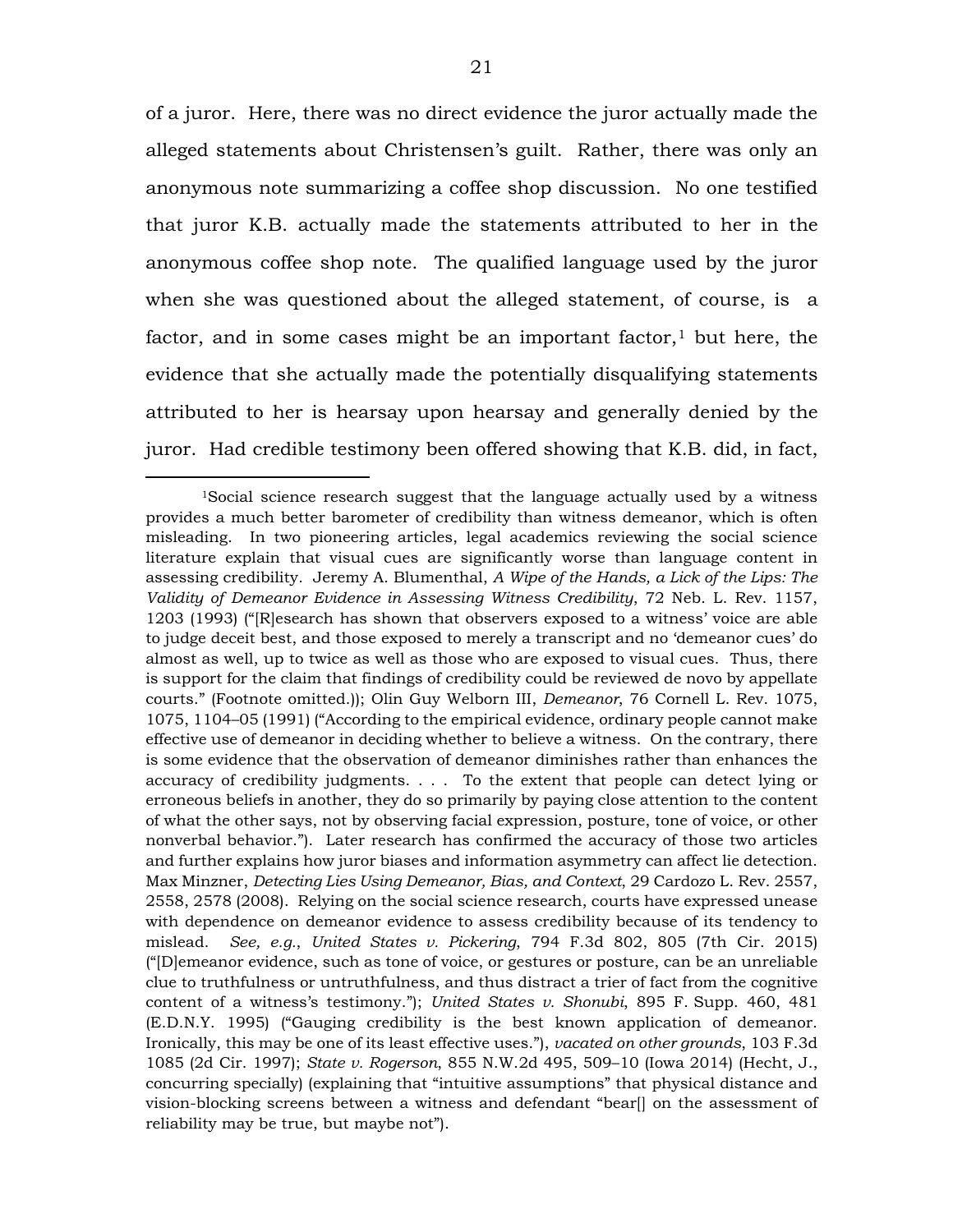make the statements attributed to her, we would have a different scenario. In light of the record developed in this case, however, we decline to disturb the ruling of the district court.

## **III. Discussion of Prosecutorial Misconduct.**

## **A. Positions of the Parties.**

1. *Christensen's position.* Christensen asserts the district court erred in failing to grant him a new trial based upon prosecutorial misconduct. *See State v. Graves*, 668 N.W.2d 860, 867 (Iowa 2003); *State v. Piper*, 663 N.W.2d 894, 913 (Iowa 2003), *overruled on other grounds by State v. Hanes*, 790 N.W.2d 545, 551 (Iowa 2010). Christensen argues prosecutorial misconduct occurred when the State elicited testimony from Tara Scott that the physical evidence was available for testing by others. In support of that claim he cites *Hanes*, 790 N.W.2d at 556. In *Hanes*, we held that the state bears the burden of proof in a criminal prosecution and that it was improper for the state to attempt to shift the burden to the defense by suggesting that the defense could have called additional witnesses. *Id.*

Christensen recognizes the district court sustained his objection to the Scott testimony and instructed the jury to disregard the question and the answer. According to Christensen, however, this was a case in which the proverbial bell, when once rung, cannot be unrung. *See State v. Jackson*, 587 N.W.2d 764, 766 (Iowa 1998) ("[A] reversal may only be predicated on the proposition that the matter forbidden by the ruling was so prejudicial that its effect upon the jury could not be erased by the trial court's admonition."); *State v. Williamson*, 570 N.W.2d 770, 771 (Iowa 1997) (same).

Christensen also cites the testimony of Peter Wagner as establishing prosecutorial misconduct. According to Christensen, Wagner's testimony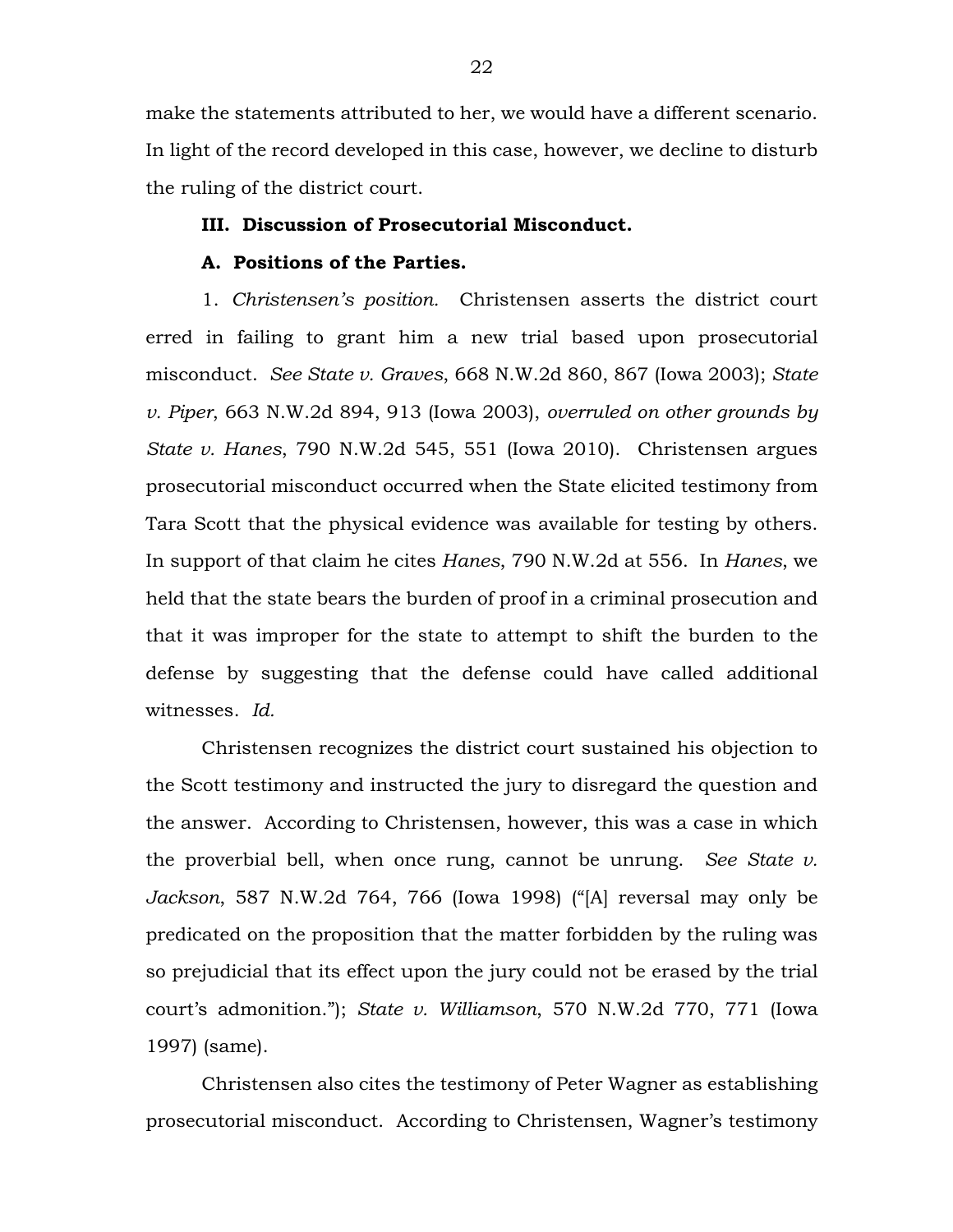that a metal detector was used by investigators at the Christensen farm was false and misleading. According to Christensen, a prosecutor's use of false testimony violates due process. *See DeVoss v. State*, 648 N.W.2d 56, 64 (Iowa 2002). Christensen notes the district court observed that Wagner's testimony "bordered on the reckless." Yet Christensen recognizes the court admonished the jury that Wagner's testimony was misleading and provided Wagner with an opportunity to "clarify" his testimony.

2. *The State's position.* The State counters there was no prosecutorial misconduct and, to the extent any may have occurred, it was cured by the actions taken by the district court. On the question of whether it was improper for Scott to testify that evidence was available for testing by others, the State does not discuss *Hanes* but instead relies on the earlier case of *State v. Craig*, 490 N.W.2d 795, 797 (Iowa 1992). In *Craig*, we stated that "a prosecutor may properly comment upon the defendant's failure to present exculpatory evidence, so long as it is not phrased to call attention to the defendant's own failure to testify." *Id.* (emphasis omitted) (quoting *State v. Bishop*, 387 N.W.2d 554, 563 (Iowa 1986)).

With respect to the Wagner testimony, the State maintains Christensen failed to show the testimony about the telephone conversation with Davis was false, as neither Wagner nor Davis remembered what was specifically said. Further, the State suggests the prosecution had another witness who testified that Wagner used a metal detector.

In any event, in order for prosecutorial misconduct to be present, the State argues, Christensen must show that the State *knew* the testimony was false and that the false testimony was material to the case. *See Hamann v. State*, 324 N.W.2d 906, 909 (Iowa 1982). The State asserts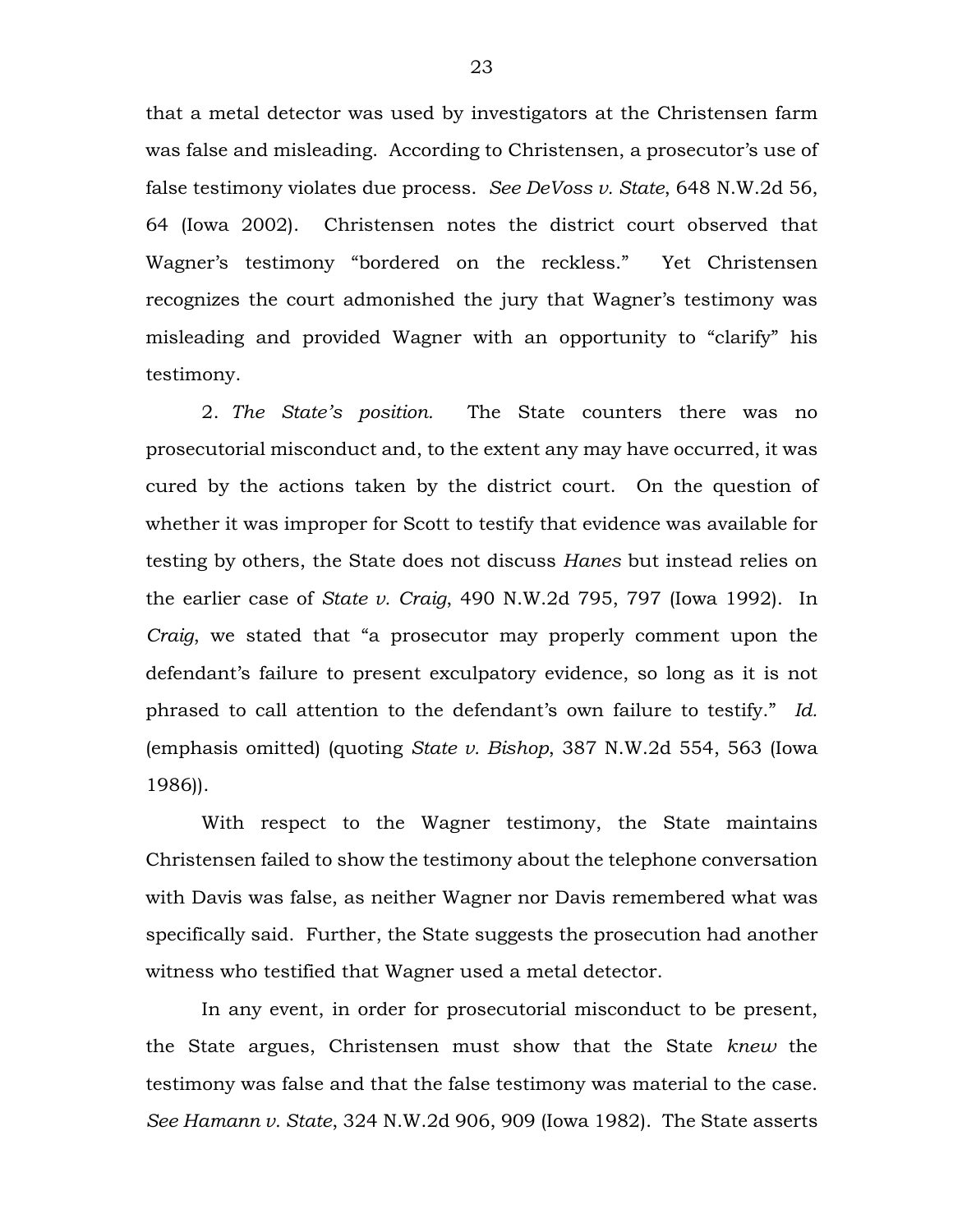that Christensen failed to show that the State knew the testimony was false and that the dust-up over whether a metal detector was used to locate metal objects at the Christensen farm is not the kind of question that would influence the verdict in this case.

**B. Discussion.** We conclude the State has the better argument with respect to the prosecutorial misconduct claim arising out of the Scott testimony. Her testimony crossed the line established in *Hanes*, a case which the State declined to address. Yet, upon objection, the district court excluded the evidence and directed the jury to disregard it.

We do not think the error was so serious to require a mistrial. We have said that a prosecutor's misconduct will not warrant a new trial unless the conduct was so prejudicial as to deprive the defendant of a fair trial. *State v. Pace*, 602 N.W.2d 764, 774 (Iowa 1999). We have noted that "[p]rejudice can, but usually does not, result from isolated prosecutorial misconduct." *State v. Anderson*, 448 N.W.2d 32, 34 (Iowa 1989). Here, the prosecutorial misconduct was an isolated event and was not as prejudicial as, say, a comment on the defendant's failure to testify in his or her own defense.

Further, as both parties recognize, we have stated curative instructions are generally sufficient to cure most trial errors. *See State v. Plaster*, 424 N.W.2d 226, 232 (Iowa 1997). Here, the improper question, the answer, the motion to strike, and the curative instruction happened in rapid succession. The testimony stricken was not of a startling or flamboyant nature that was likely to make an indelible impression on the jury. We think the district court's response to the timely objection at trial provided an adequate remedy to Scott's inappropriate testimony.

We also reject Christensen's assertion that he is entitled to a new trial based upon Wagner's alleged misconduct. The district court found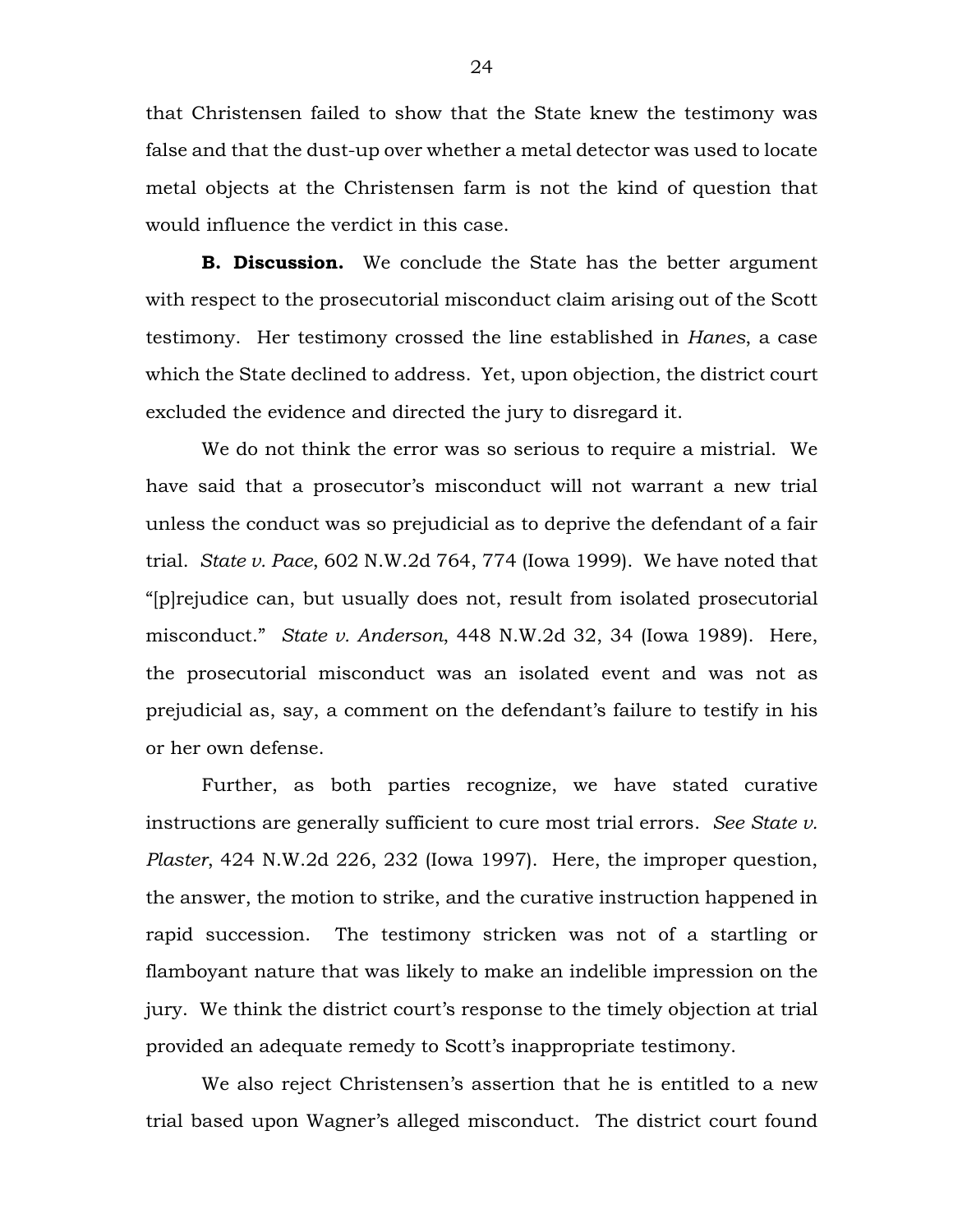Wagner's testimony regarding his conversation with Davis troubling, and so do we. But the record does not support a conclusion the State was aware, or should have been aware, of a plan by Wagner to present false testimony. *See Hamann*, 324 N.W.2d at 909. Further, Wagner returned to the stand to clarify his prior misleading testimony about his conversation with Davis. Ultimately, the jury was not materially misled, and Wagner's credibility was clearly damaged by his misstep. This singular event on a collateral issue does not provide the basis for a new trial.

## **IV. Discussion of Jury Misconduct and Bias.**

**A. Introduction.** The Sixth and Fourteenth Amendments to the United States Constitution and article I, sections 9 and 10 of the Iowa Constitution guarantee a criminal defendant the right to a fair trial before an impartial jury. U.S. Const. amends. VI, XIV; Iowa Const. art. I, §§ 9, 10; *Irvin v. Dowd*, 366 U.S. 717, 722, 81 S. Ct. 1639, 1642 (1961). The jury is constitutionally required to base its verdict on the evidence developed at trial. *Irvin*, 366 U.S. at 722, 81 S. Ct. at 1642. The partiality of one juror due to extraneous influence is sufficient to deny the defendant the constitutional guarantee of an impartial trial. *Parker v. Gladden*, 385 U.S. 363, 366, 87 S. Ct. 468, 471 (1966) ("[P]etitioner was entitled to be tried by 12, not 9 or even 10, impartial and unprejudiced jurors."); *Webster*, 865 N.W.2d at 237 n.7 ("[A] jury consisting of eleven impartial jurors and one actually biased juror is constitutionally infirm . . . .").

The constitutional right to an impartial jury may be impaired by jury misconduct and jury bias. The concepts of juror misconduct and juror bias are often related but are somewhat different in nature. *Webster*, 865 N.W.2d at 232. Juror misconduct often involves communication by a juror with others about the case outside the jury room, independently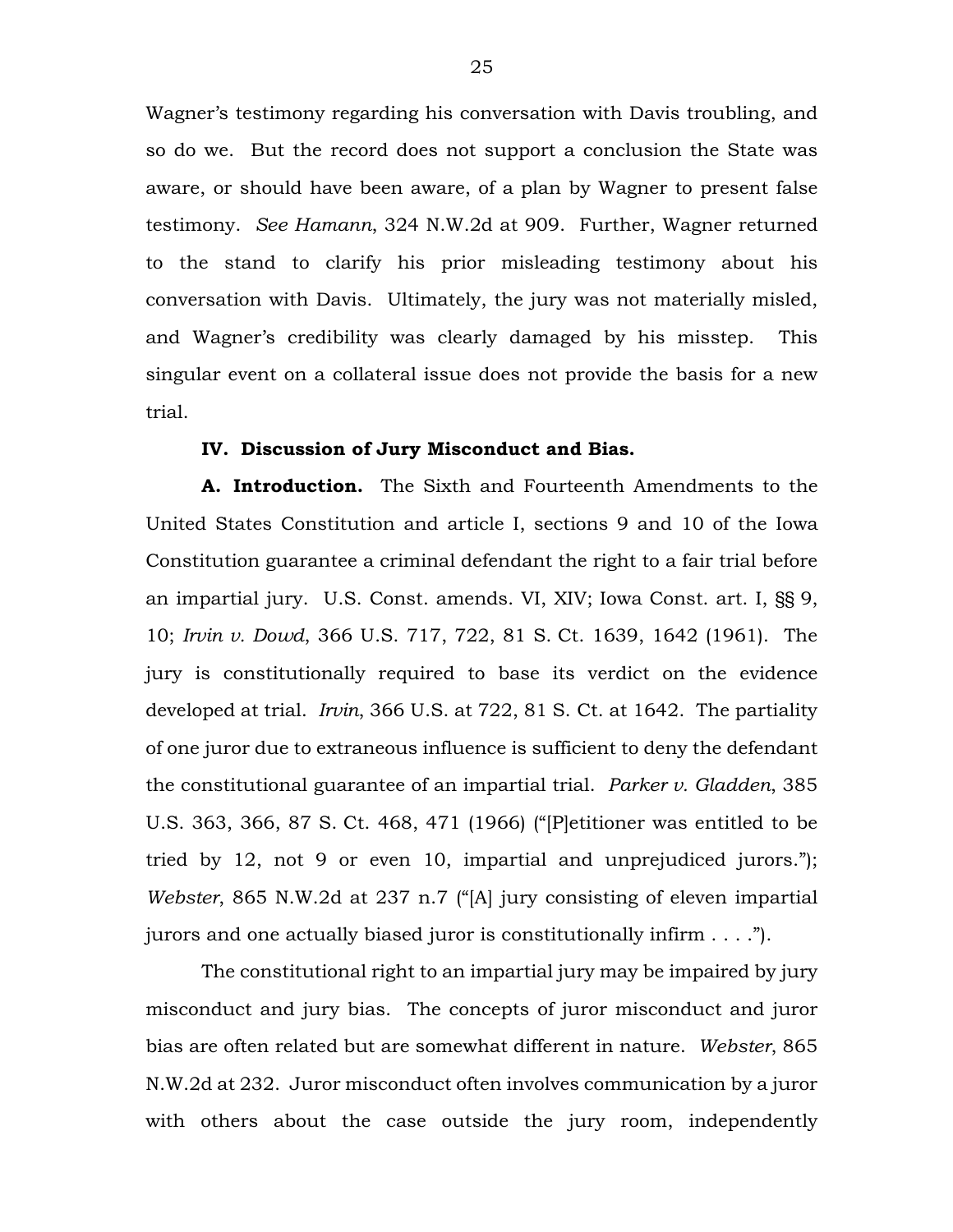investigating the crime, or engaging in independent research on questions of law or fact. *Id.* Juror bias, on the other hand, does not necessarily involve juror misconduct, but arises when a juror is unable to fairly engage in a determination of guilt or innocence based on the evidence at trial and the court's instructions. *Id.*

Under our rules of criminal procedure, a defendant may be entitled to a new trial when the jury "have been guilty of any misconduct tending to prevent a fair and just consideration of the case." Iowa R. Crim. P. 2.24(2)(*b*)(3). Our rules also provide for a new trial if "the jury has received any evidence . . . not authorized by the court." *Id.* r. 2.24(2)(*b*)(2). Finally, our rules provide that a new trial may be granted when "the defendant has not received a fair and impartial trial." *Id.* r. 2.24(2)(*b*)(9).

Also relevant is Iowa Rule of Evidence 5.606(*b*). Under this rule, a juror is generally prohibited from testifying about jury deliberations except a juror may testify about whether any extraneous information was improperly brought to the attention of the jury. *Id.*

## **B. Positions of the Parties.**

1. *Christensen's position.* Christensen argues that he is entitled to a new trial based on jury misconduct and jury bias. He cites the authority to grant a new trial in Iowa Rules of Criminal Procedure 2.24(2)(*b*)(2),  $(2)(b)(3)$ , and  $(2)(b)(9)$ . Christensen argues that although a denial of a motion for new trial based upon juror misconduct or juror bias is reviewed for an abuse of discretion, we review fact-finding de novo when constitutional issues are involved.

The thrust of his claim is that a juror or jurors learned from sources outside the jury there might be a riot at the courthouse in the event the jury did not return a certain verdict. The juror or jurors then told other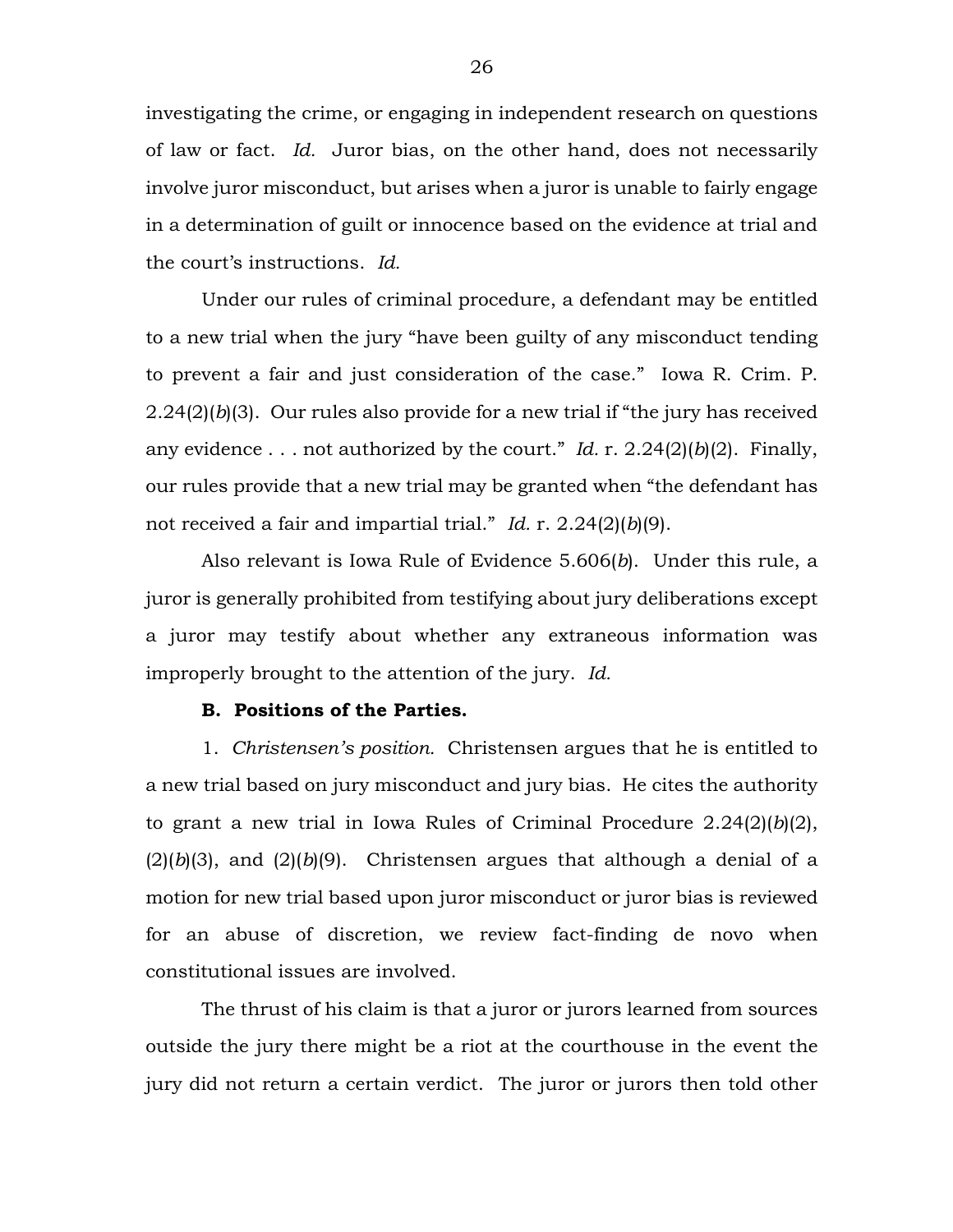jurors of the possibility of a riot. Christensen claims these events prevented him from getting a fair trial.

In pressing his claim, Christensen urges us to apply a test presented in *Remmer v. United States*, 347 U.S. 227, 229, 74 S. Ct. 450, 451 (1954). In *Remmer*, the Supreme Court stated that "[i]n a criminal case, any private communication, contact, or tampering directly or indirectly, with a juror during a trial about the matter pending before the jury is, for obvious reasons, deemed presumptively prejudicial." *Id.* The *Remmer* Court noted that "[t]he presumption is not conclusive, but the burden rests heavily upon the Government to establish, after notice to and hearing of the defendant, that such contact with the juror was harmless to the defendant." *Id.* The case was remanded to allow the government to attempt to meet its burden. *Id.* at 230, 74 S. Ct. at 451–52.

Christensen cites a number of federal circuit court cases in support of a relatively stringent test. For instance, Christensen cites *United States v. Dutkel*, 192 F.3d 893, 897–98 (9th Cir. 1999), *abrogated on other grounds by Godoy v. Spearman*, 861 F.3d 956, 968 n.6 (9th Cir. 2017) (en banc). In *Dutkel*, the United States Court of Appeals for the Ninth Circuit held that a prima facie showing of jury tampering triggered a presumption of prejudice and that the court should inquire whether "the intervention interfered with the jury's deliberations by distracting one or more of the jurors, or by introducing some other extraneous factor into the deliberative process." *Id.* at 897. Christensen cites several additional cases for the proposition that the court should engage in stringent review when there are claims of external influence on a jury. *See United States v. Rutherford*, 371 F.3d 634, 644 (9th Cir. 2004) ("The appropriate inquiry is whether the unauthorized conduct 'raises a risk of influencing the verdict,' or 'had an adverse effect on the deliberations.' " (first quoting *Caliendo v. Warden of*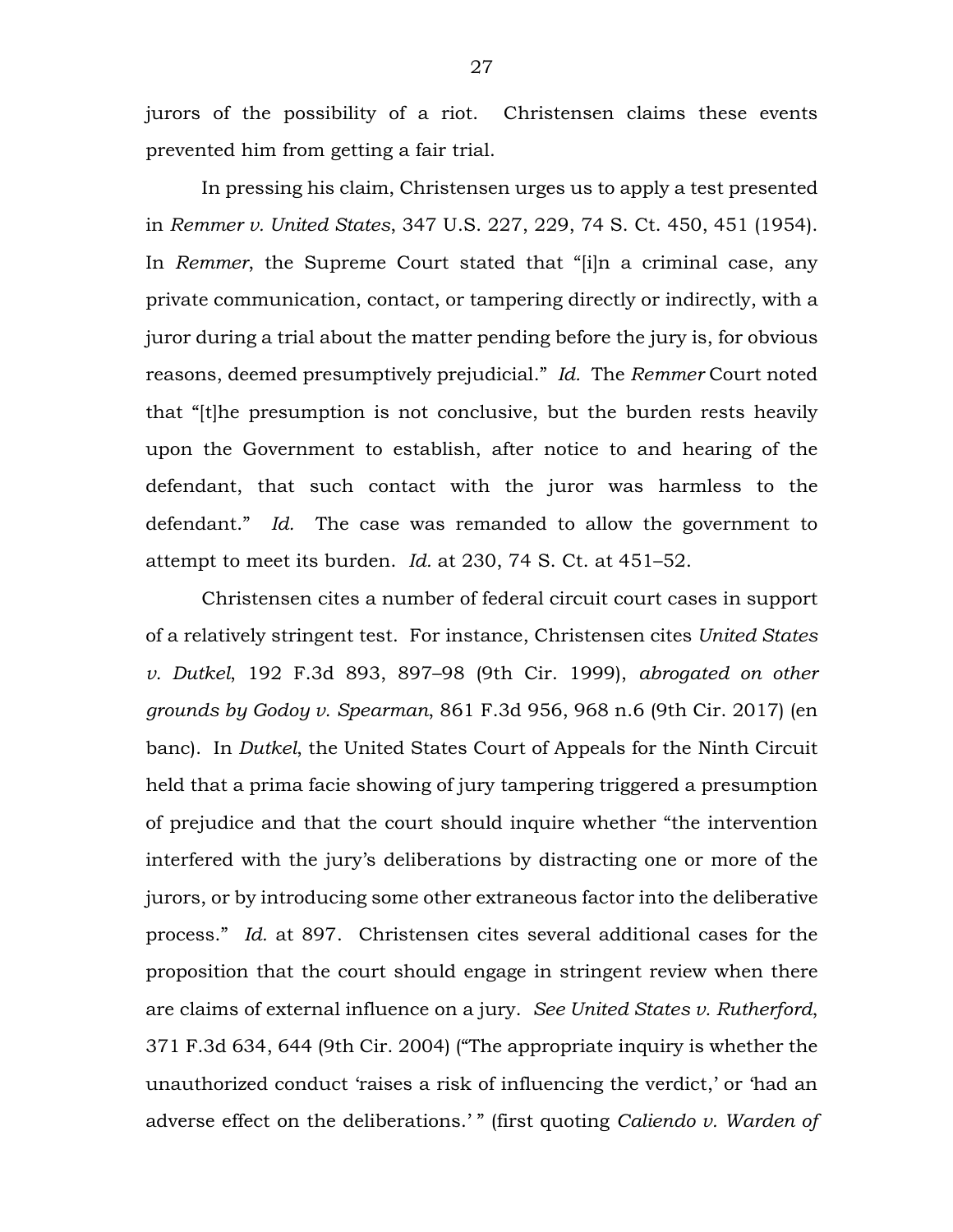*Cal. Men's Colony*, 365 F.3d 691, 697 (9th Cir. 2004); and then quoting *United States v. Henley*, 238 F.3d 1111, 1117 (9th Cir. 2001)); *United States v. Tucker*, 137 F.3d 1016, 1031 (8th Cir. 1998) ("The question of prejudice depends on whether 'there is any reasonable chance that the jury would have been deadlocked or would have reached a different verdict but for the fact that even one reasonable juror was exposed to prejudicial extraneous matter.'" (emphasis omitted) (quoting *United States v. Hall*, 116 F.3d 1253, 1255 (8th Cir. 1997)); *United States v. Cheek*, 94 F.3d 136, 144 (4th Cir. 1996) (granting relief where one juror, exposed to bribery attempt, was "devastated and fearful").

Christensen also urges us to apply a "heightened scrutiny" test adopted in *State v. Carey*, 165 N.W.2d 27, 30 (Iowa 1969). In *Carey*, we considered, among other issues, the impact of a sign in the jury room indicating that the coffee was being jointly provided by the county clerk and the county attorney. *Id.* at 28. We emphasized, "Our anxiety to protect the jury from any conduct which would lessen public confidence in our judicial system should be even greater in a criminal trial." *Id.* at 30. Citing the coffee sign and other errors, we reversed the conviction. *Id.* Christensen argues that the heightened scrutiny afforded by *Carey* in criminal cases was recognized in *Cullen*, 357 N.W.2d at 27.

Applying heightened scrutiny under *Remmer* or *Carey*, Christensen argues, he is entitled to a new trial because of juror misconduct. Christensen asserts that the misconduct arose when jurors received external information about the possibility of a riot if a certain verdict was not returned and when this information was communicated to the jury during their deliberations.

Christensen canvasses the record developed in the jury poll to support his mistrial motion. Christensen notes that one juror testified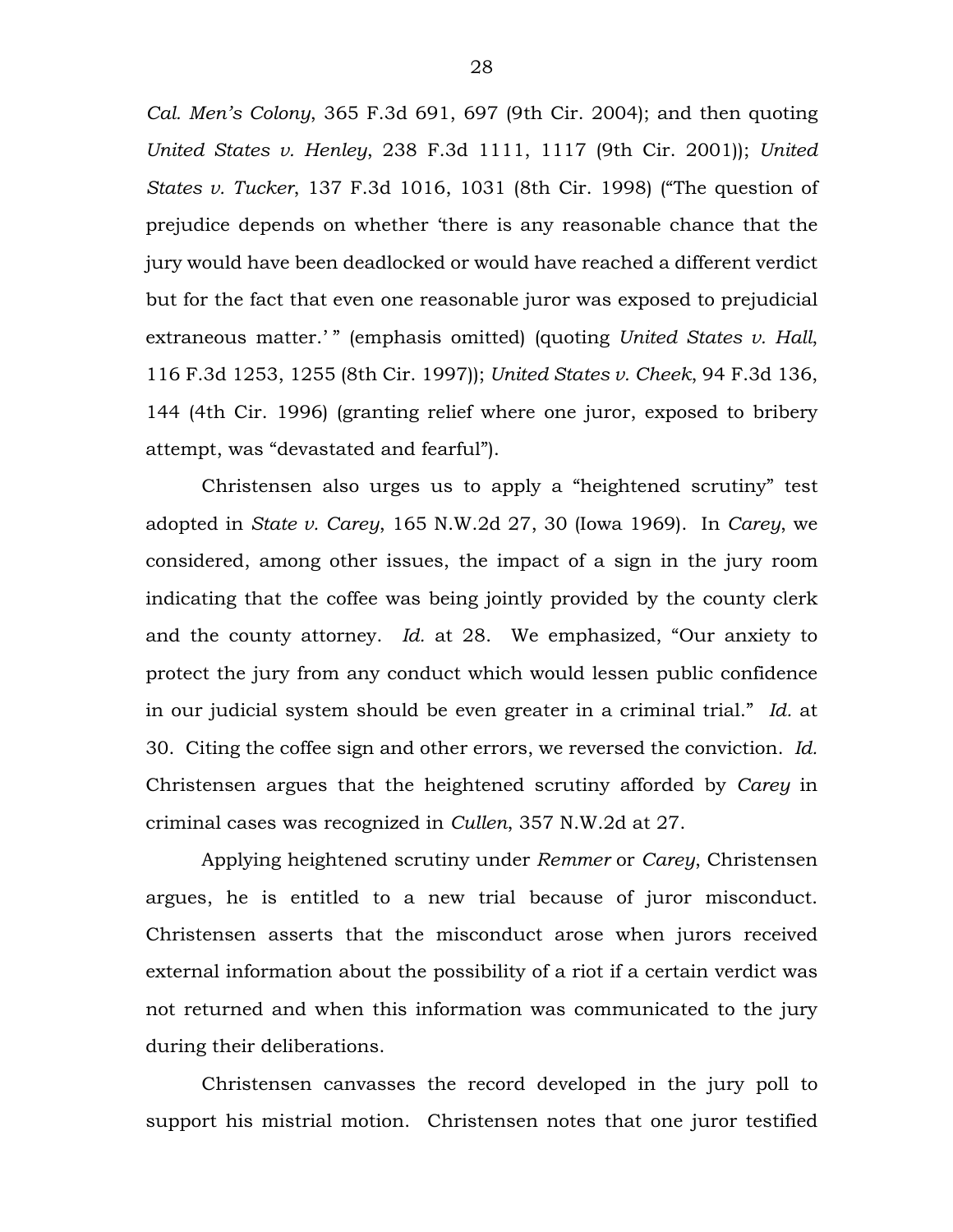that *two* jurors had seen a Facebook post indicating that people were threatening violence depending on what decision the jury made. He emphasizes testimony that those two jurors saw postings about violence against the *jury*. Viewing Facebook postings about the trial, according to Christensen, would violate the instructions of the court to avoid contact with social media. Christensen notes that one juror testified that another juror told the jury that she had overheard talk in the community about a riot if the defendant was found not guilty.

The misconduct continued, Christensen asserts, when the jurors shared the extraneous information with other members of the jury. Christensen observes the jury poll demonstrated that nine of the twelve jurors were aware of the potential threat. He further notes that one juror testified that comments were made about the threat a few days before the verdict was rendered and before the conclusion of evidence. In addition, he points out, two jurors recalled that another juror had spoken by telephone with a family member about the riot threat before the jury returned to continue its deliberations on Friday.

Christensen argues the threat had an impact on the jurors' concern for their own safety. Christensen cites the testimony of the jury foreperson who stated that after the verdict was rendered, he took a poll of jurors and a majority raised their hands when asked whether they were concerned about their personal safety. Christensen points out juror testimony that the perceived threat played a role in the jury's request for a police escort when jurors walked to their cars after rendering their verdict. Another juror, he notes, recalled being told the threat was "all over Facebook" and that this threat was the reason the jury was led out of the courthouse. Christensen also directs our attention to a third juror's testimony concerning a juror who heard of the threat and was very emotional and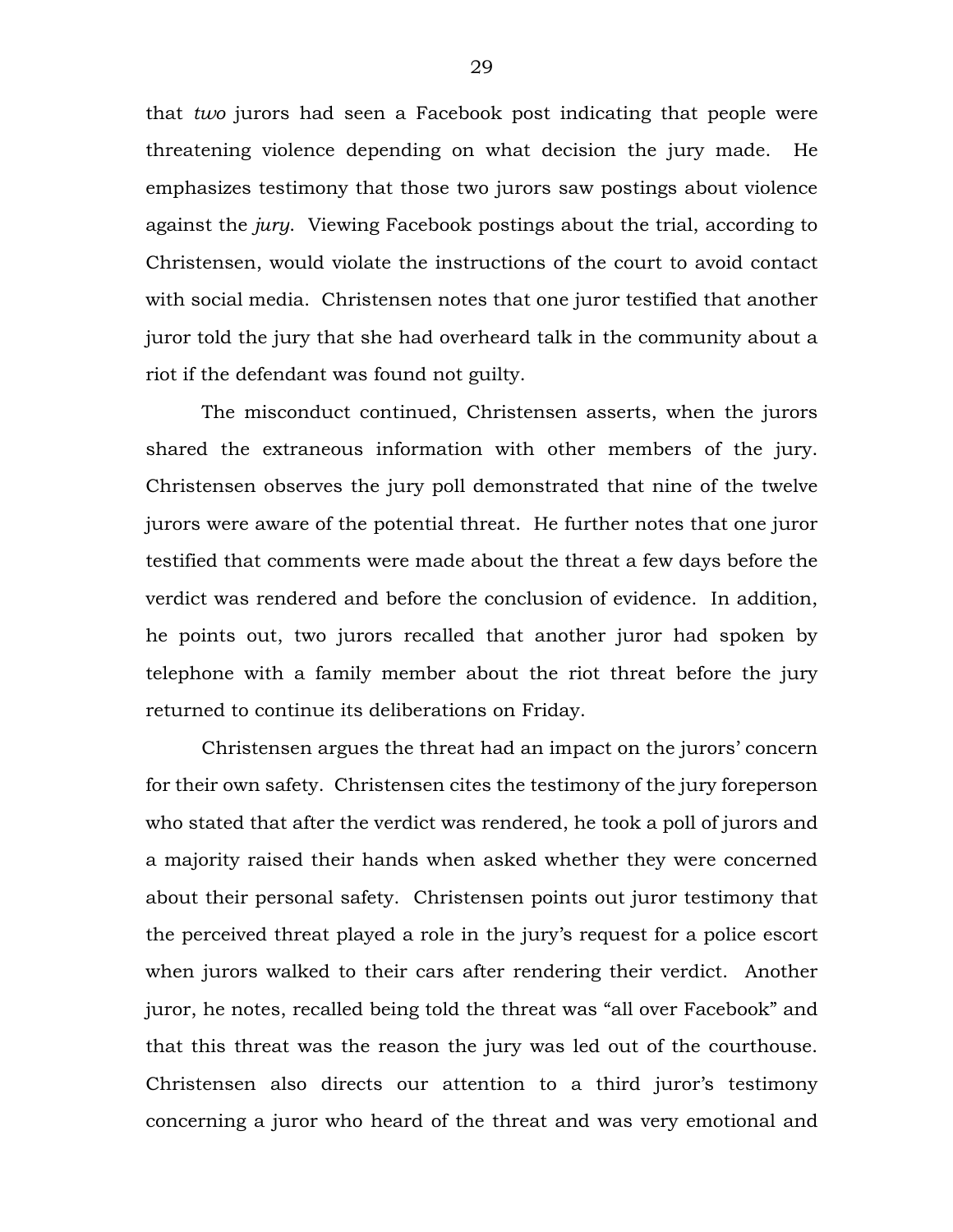upset. He further points out that one juror was sufficiently alarmed about her safety to ask the sheriff to patrol her home after the conclusion of the trial.

Christensen cites two cases from other jurisdictions in which threats of public violence gave rise to a change in venue. In *Lozano v. State*, 584 So. 2d 19, 22 (Fla. Dist. Ct. App. 1991) (per curiam), the Florida appellate court held that the district court erred in failing to grant a change of venue in a police shooting case that had attracted media attention and caused a Miami neighborhood to erupt into civil disturbance. The *Lozano* court noted that several jurors were affected by the fear of violence and that several had heard from friends or relatives that there might be a disturbance if the defendant was found guilty. *Id.* at 22 n.5. The Florida court stated,

Surely, the fear that one's own county would respond to a not guilty verdict by erupting into violence is as highly "impermissible [a] factor" as can be contemplated. Surely too, there was an overwhelmingly "unacceptable risk" of its having adversely affected Lozano's—and every citizen's—most basic right under our system: the one to a fair determination of his guilt or innocence based on the evidence alone.

*Id.* at 22–23 (quoting *Estelle v. Williams*, 425 U.S. 501, 505, 96 S. Ct. 1691, 1693 (1976)).

Christensen also cites *Powell v. Superior Court*, 283 Cal. Rptr. 777, 787 (Ct. App. 1991). In this case, the California appellate court confronted a situation in which white police officers were charged with assaulting Rodney King, an African-American man. *Id.* at 778–80. In granting a change of venue, the *Powell* court noted that "[it] must draw the inevitable inference about the possibility of threats which would surface during the trial itself." *Id.* at 787. The *Powell* court found the possibility of threats of violence would "add another impermissible factor into the boiling cauldron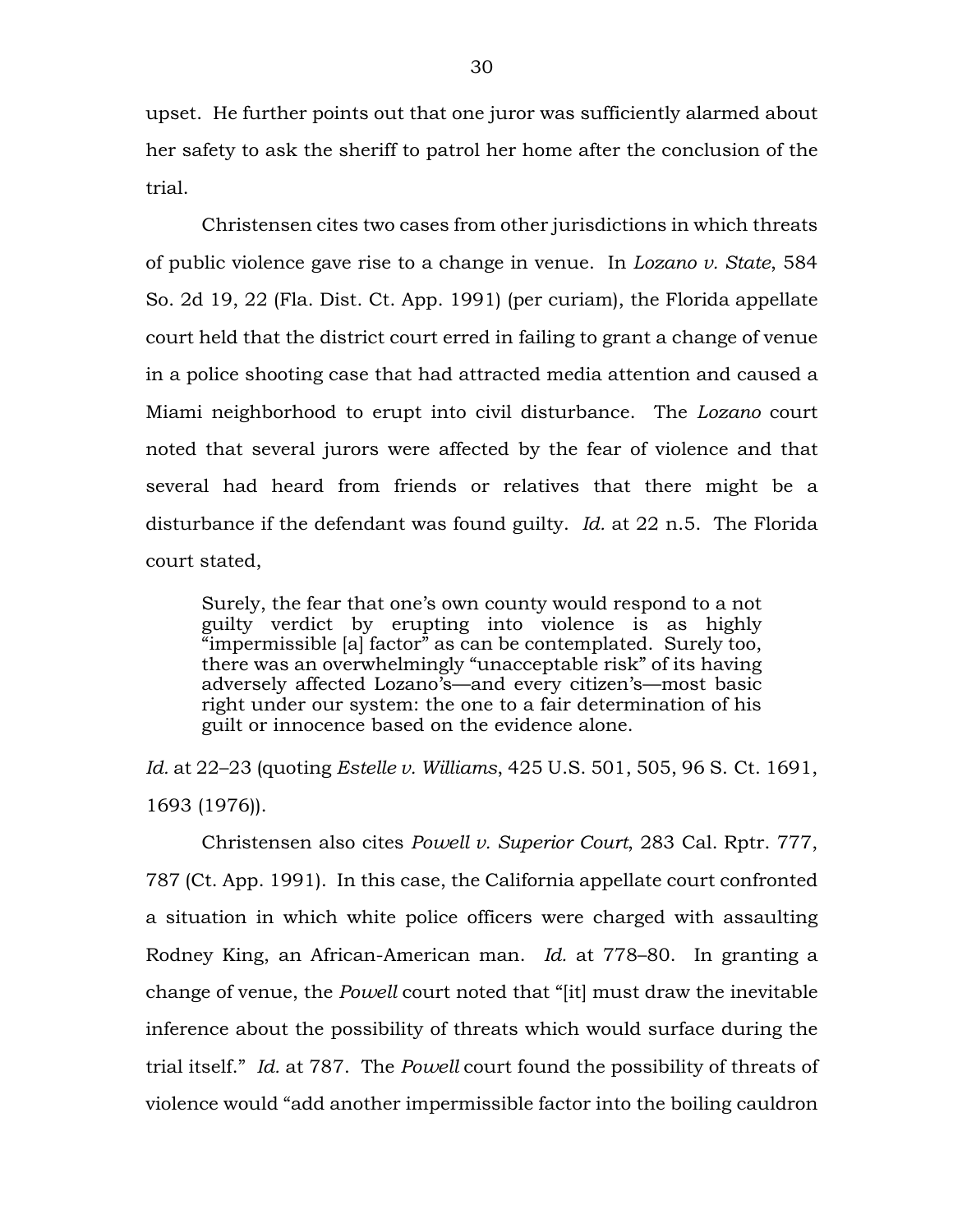surrounding this case, making it imperative to take every step possible to ensure that an impartial unbiased jury be seated." *Id.*

Under the circumstances here, Christensen contends there is no doubt that one or more jurors were exposed to the Facebook posting about a potential riot and that some of the jurors were exposed to this information as early as days before deliberation and certainly before the verdict was rendered. The jury poll, he notes, revealed that nine of the jurors were aware of discussion of a possible riot in the community if a certain verdict was not rendered, that one of them was emotionally upset about it, that the jury poll taken immediately after the verdict was rendered revealed sufficient concern that law enforcement escorted the jury from the courtroom, and that one of the jurors asked to have her home patrolled after the verdict was rendered.

Christensen presses that the extraneous information about a potential riot was calculated to, and with reasonable probability did, influence the verdict. While Christensen recognizes the district court noted that two jurors commented that they considered the threats "ridiculous" or "fairly dismissed," such consideration was impermissible under Iowa Rule of Evidence 5.606(*b*). Christensen urges us to instead consider objectively the potential impact on the jury verdict. *See State v. Henning*, 545 N.W.2d 322, 325 (Iowa 1996). Noting twenty-four of sixty prospective jurors were disqualified for cause, Christensen argues that the case involved a star athlete killing a popular college student that generated community sentiment. If even one juror was not impartial as a result of the possibility of a riot, Christensen argues he is entitled to a new trial. *See Parker*, 385 U.S. at 365–66, 87 S. Ct. at 471; *Webster*, 865 N.W.2d at 237 n.7.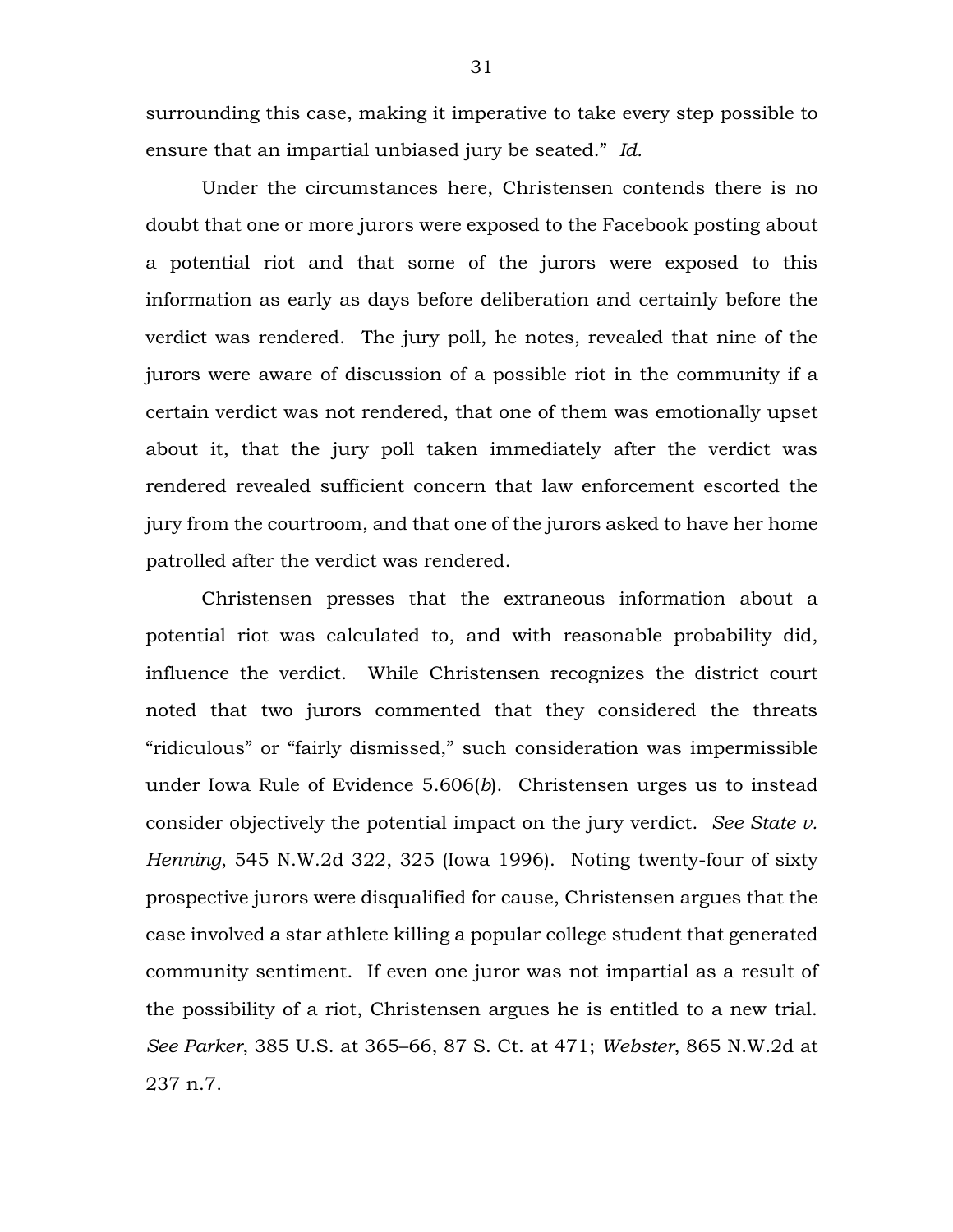2. *The State's position.* The State suggests the proper standard of review for juror misconduct is abuse of discretion, citing *Webster*, 865 N.W.2d at 231. The State again recognizes, however, that an erroneous application of law is an abuse of discretion. *Rodriquez*, 636 N.W.2d at 239. The State also cites *Carter*, 696 N.W.2d at 36, a case involving de novo review of constitutional issues, for the proposition that even when constitutional issues are involved, the court on appeal gives deference to findings of fact because of the district court's ability to assess the credibility of witnesses.

The State asserts that in seeking a new trial based on juror misconduct, a defendant must satisfy the multipronged approach outlined in *Cullen*, 357 N.W.2d at 27, and utilized in *Webster*, 865 N.W.2d at 235– 36. First, the evidence bearing on misconduct must be based only on objective facts as to what occurred. *Webster*, 865 N.W.2d at 234. Second, "the acts or statements complained of must exceed tolerable bounds of jury deliberation." *Id.* (quoting *Cullen*, 357 N.W.2d at 27). Third, "it must appear the misconduct was calculated to, and with reasonable probability did, influence the verdict." *Id.* (quoting *Cullen*, 357 N.W.2d at 27).

In canvassing the jury poll record, the State argues there was no juror misconduct. The State asserts the evidence revealed that one juror apparently spoke to her granddaughter and the granddaughter—not the juror—saw the threat on Facebook. Another juror, according to the State, simply heard a community member comment about a threat to the jury's safety. The State notes there was no evidence that a juror saw the threat by violating the court's instruction against viewing material on social media. The State discounts the testimony of the juror who stated that two jurors had directly seen the threat on Facebook.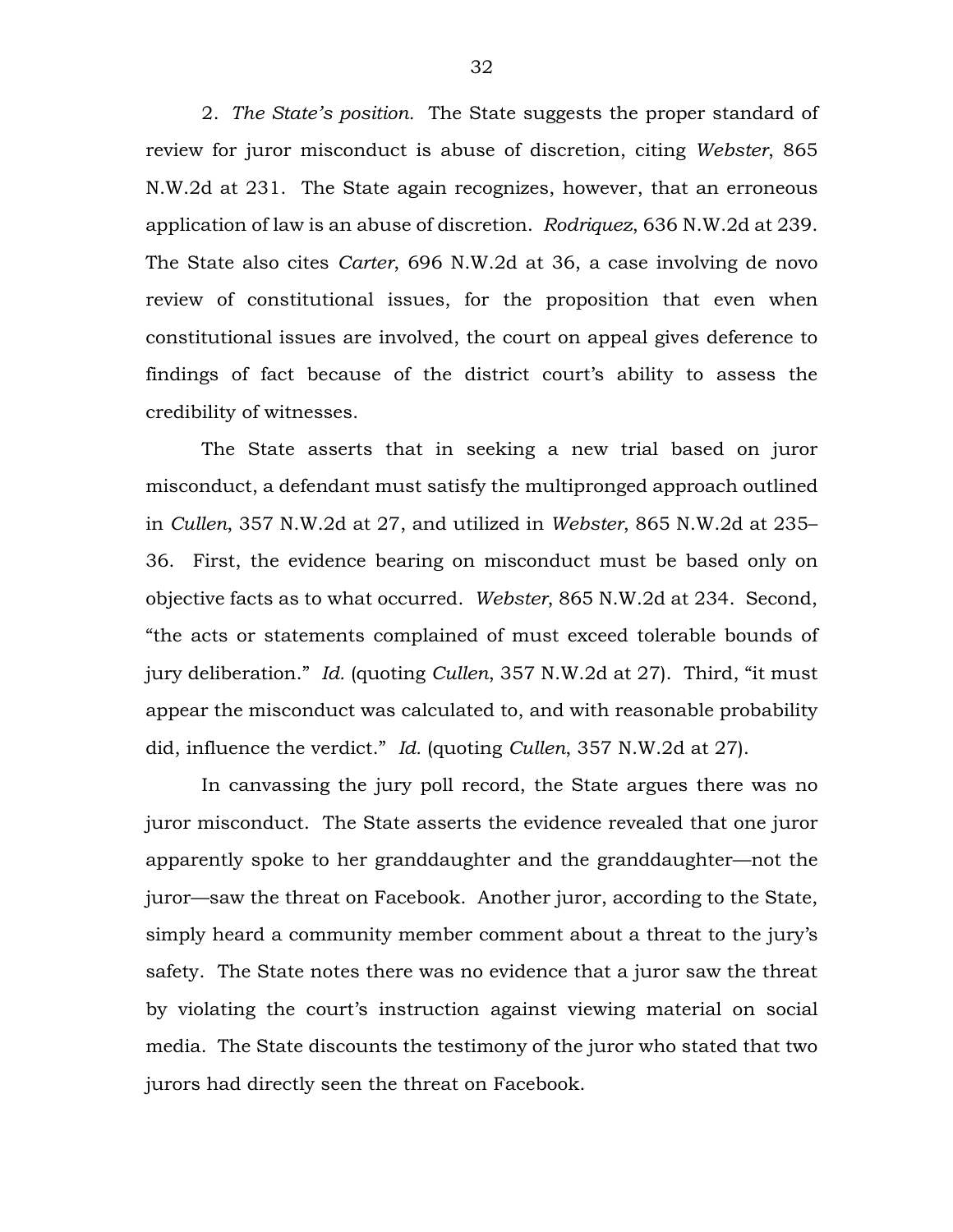The State further recognizes that in *State v. Johnson*, 445 N.W.2d 337, 342 (Iowa 1989), *overruled on other grounds by State v. Hill*, 878 N.W.2d 269, 274–75 (Iowa 2016), we held that outside information relayed to the jury before or during jury deliberations exceeds the permissible bounds of jury deliberation. In *Johnson*, a juror told other jurors that one of the defendant's victims "broke down" and cried in front of a teacher at school. *Id.* at 339. The juror also told other jurors that he had heard rumors the defendant hit the victims. *Id.* The State, however maintains that *Johnson* does not apply here because the district court concluded from its credibility findings that no juror discussed the threat during jury deliberations.

Further, the State argues there was no reasonable probability the threat to the jurors' safety affected the verdict. The State relies on statements from some jurors that the threat was "ridiculous" and "fairly dismissed." While one juror was described as being upset, the State argues she did not hear of the threat until after the verdict. Finally, the State claims the jurors' request for a police escort upon leaving the courthouse was attributed to all the family members and public attending the trial and a desire to avoid confrontation when leaving the courthouse.

Finally, the State argues there was no reasonable probability that the jury's verdict was impacted because the State's evidence was so strong. The State notes the defendant admitted at trial, and to both his parents prior to trial, that he shot the victim. The State further notes other evidence, such as the gun retrieved from the defendant's home and his bloodstained pants and boots, supports the second-degree murder verdict. Finally, the State contends the evidence at trial established the defendant was upset with his ex-girlfriend.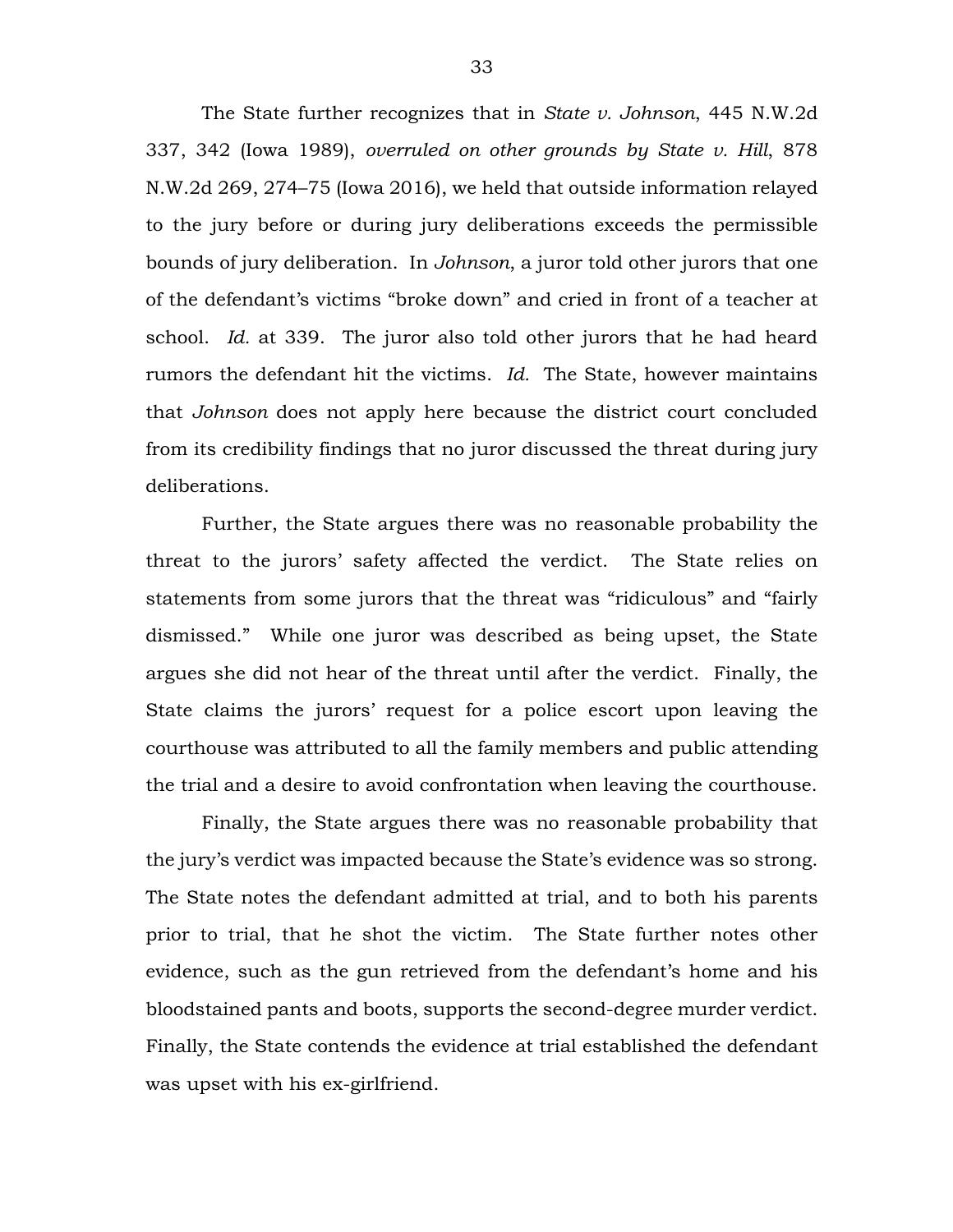## **C. Proper Framework for Evaluating Juror Misconduct.**

1. *Introduction.* The first issue we must resolve is the proper legal framework for determining whether a reversible case of jury misconduct is present. A district court that misapplies the legal test commits reversible error. *Rodriquez*, 636 N.W.2d at 239. If the district court applied the correct test, the second issue that arises is the proper standard of review on appeal. Once we have determined the proper legal standard and the standard of review to be applied on appeal, we can then apply the law to the facts of this case.

In considering these questions, we recognize there are two competing interests in considering how to handle juror misconduct. On the one hand, a core tenet of our system of government, enshrined in the right to counsel and due process provisions of the Iowa and United States Constitutions, is the notion that criminal convictions are imposed only by a fair and impartial jury based solely on the evidence. *See* James W. Diehm, *Impeachment of Jury Verdicts:* Tanner v. United States *and Beyond*, 65 St. John's L. Rev. 389, 393 (1991) [hereinafter Diehm].

On the other hand, intrusive inquiries into jury deliberations could undermine right-to-counsel and due process goals. *See id.* If jurors understand the public will have access to deliberations, they may be more controlled by perceptions of public opinion than the evidence at hand. *See id.* at 438; Note, *Public Disclosures of Jury Deliberations*, 96 Harv. L. Rev. 886, 894 (1983). As a result, jury privacy is essential to public confidence in the verdict. *Tanner v. United States*, 483 U.S. 107, 120–21, 107 S. Ct. 2739, 2748 (1987). Further, there is an interest in finality. *Id.* at 120, 107 S. Ct. at 2747. Attacking verdicts, sometimes years later, may put the prosecution at a disadvantage as memories fade, witnesses become unavailable, and evidence is lost. Diehm, 65 St. John's L. Rev. at 402.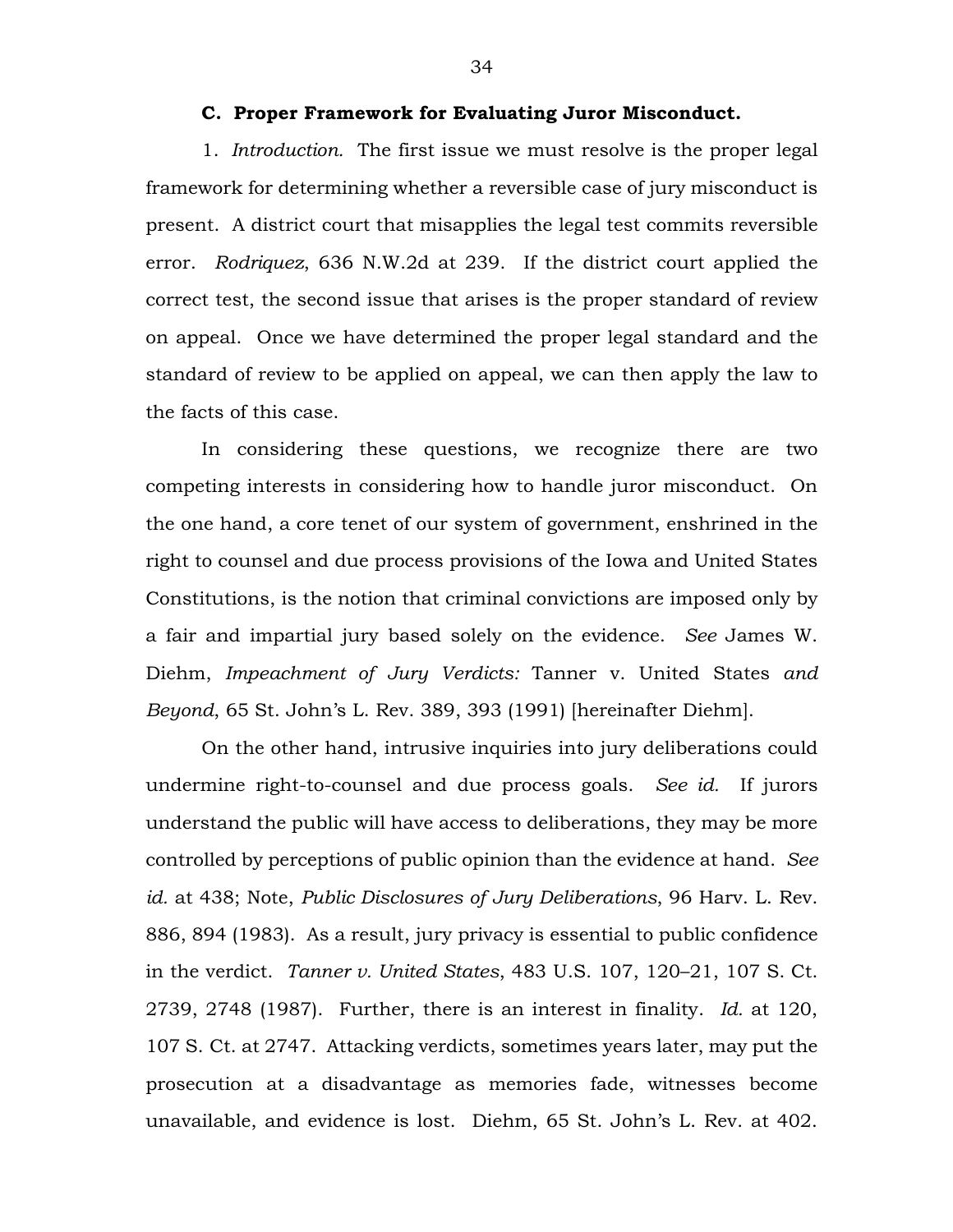Yet, few would argue that finality considerations trump the need to avoid miscarriages of justice that may occur if a defendant is tried by a partial jury.

The task is complicated by our evolving rules of evidence. Under Federal Rule of Evidence 606(b) and its Iowa counterpart, Iowa Rule of Evidence 5.606(*b*), a court is generally prohibited from inquiring into jury deliberations. Although inquiry into precisely what extraneous information was presented to a juror or jurors is permissible, exploration of the actual impact on jurors by asking them how the extraneous information impacted the deliberations and verdict is off limits. *See United States v. Williams-Davis*, 90 F.3d 490, 496 (D.C. Cir. 1996); *State v. Wilson*, 878 N.W.2d 203, 210 (Iowa 2016). Further, the passage of time can be problematic on record development. *See Moore v. Knight*, 368 F.3d 936, 941–42 (7th Cir. 2004) ("[I]t is ridiculous to base such a determination [of whether or not there was prejudice] on the predictable lack of evidence so many years after the fact."). Because of the barriers presented by evidentiary rules, and often by the passage of time, questions of what presumptions and burdens of proof apply under various circumstances are critical to case outcomes when assessing whether extraneous influences prevented the defendant from receiving a fair trial.

And there is a further complication, namely, the era of the Internet. Because of the Internet, the likelihood of jurors receiving extraneous information has exponentially increased. *See* Bennett L. Gershman, *Contaminating the Verdict: The Problem of Juror Misconduct*, 50 S.D. L. Rev. 322, 324 (2005). In June 2013, Wikipedia had almost eight billion page views. Anna H. Tison, United States v. Lawson*: Problems with Presumption in the Fourth Circuit*, 91 N.C. L. Rev. 2244, 2244 (2013). A low threshold for court intervention could significantly impact the stability of verdicts.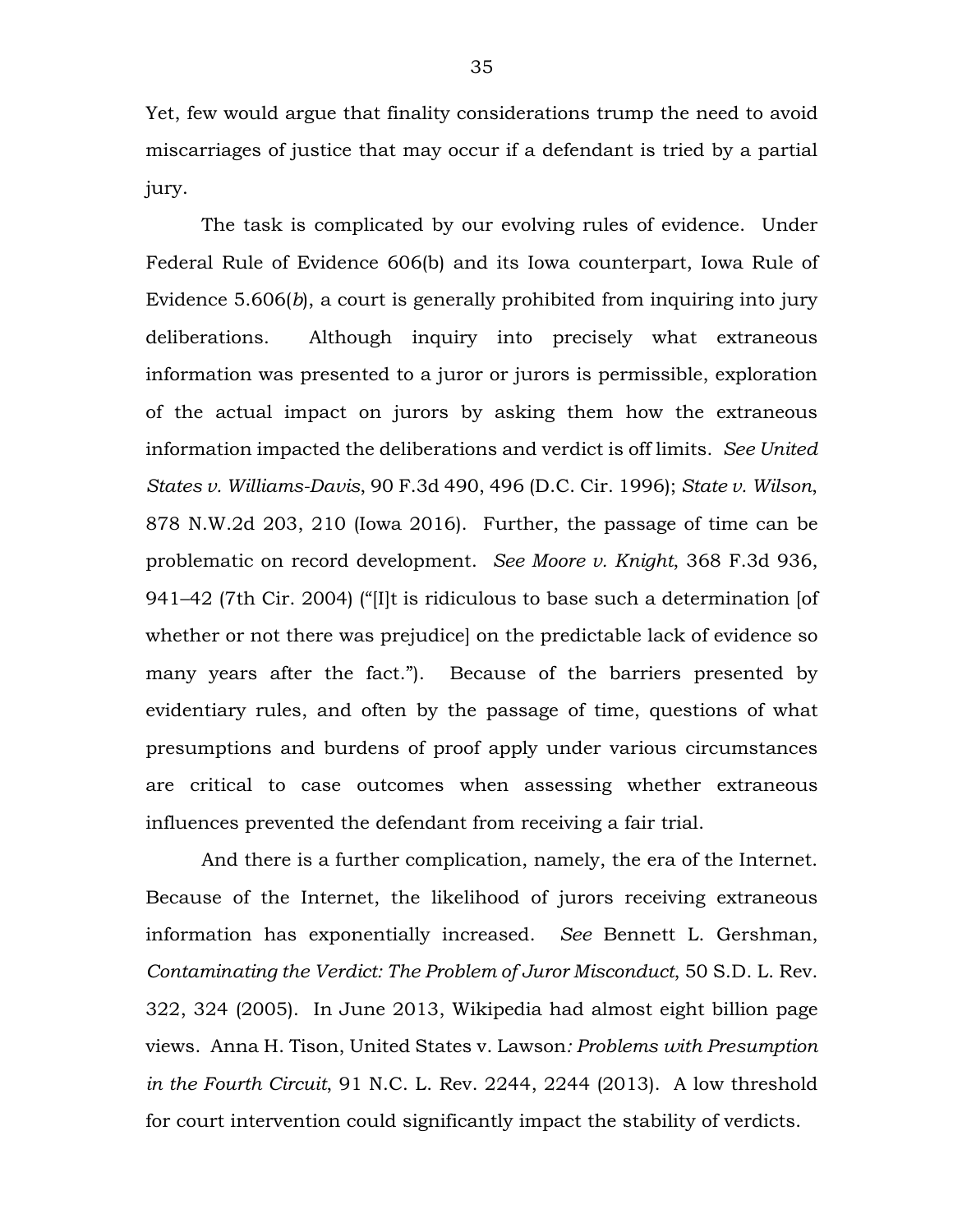In the end, it would be difficult to argue that verdicts could never be impeached as a result of injection of extraneous information into the jury process. On the other hand, setting the bar too low could well backfire and could impose unacceptable costs that are at best weakly linked to trial outcomes. As is often the case in the law, it is a delicate balance.

2. *Competing approaches to extraneous influences on jurors in United States Supreme Court caselaw.* We begin with a discussion of a thread of four United States Supreme Court cases dealing with the right to an impartial jury. As will be seen, the cases are at least somewhat inconsistent and have led to a variety of permutations in the lower federal courts.

The first significant case is the capital murder case of *Mattox v. United States*, 146 U.S. 140, 13 S. Ct. 50 (1892). In *Mattox*, jurors submitted affidavits posttrial indicating the bailiff had discussed the case with the jury and a newspaper article related to the case was read to the jury. *Id.* at 142–43, 13 S. Ct. at 51. The bailiff had told the jury that the deceased in the case was the defendant's third victim. *Id.* at 142, 13 S. Ct. at 51. The newspaper article stated this was the defendant's second trial, the evidence against him was "very strong," and "friends of Mattox gave up all hope of any result but conviction." *Id.* at 143, 13 S. Ct. at 51–52.

The *Mattox* Court addressed the question of what evidence should be considered in impeaching the jury's verdict. The *Mattox* Court stated that a member of the jury could testify on the question of the existence of any extraneous influence, although not as to how far that influence operated upon the juror's mind. *See id.* at 149, 13 S. Ct. at 52–53. At least in capital cases, the *Mattox* Court declared that "[p]rivate communications, possibly prejudicial, between jurors and third persons . . . are absolutely forbidden, and invalidate the verdict, at least unless their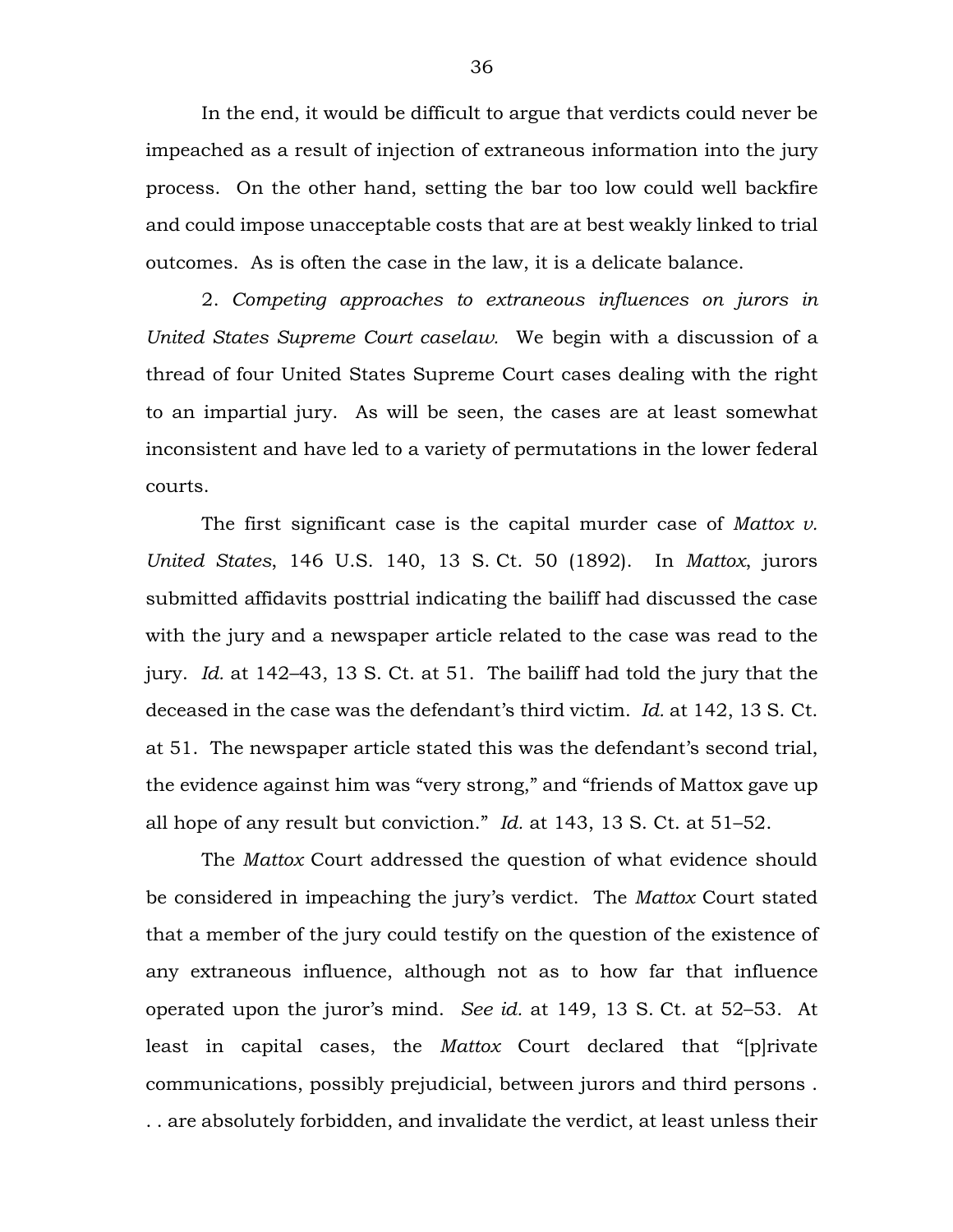harmlessness is made to appear." *Id.* at 150, 13 S. Ct. at 53. In support of the notion that extraneous communications were "absolutely forbidden," the *Mattox* Court cited state court cases from Michigan and Kansas. *Id.* (citing *State v. Snyder*, 20 Kan. 306, 308–10 (1878); *People v. Knapp*, 3 N.W. 927, 929–31 (Mich. 1879)). Although there were other bases for reversal, the unanimous *Mattox* Court made clear the extraneous influence introduced to the jury in this case would have been reversible error as well. *Id.* at 151, 13 S. Ct. at 53.

The next case in the thread is *Remmer*, 347 U.S. 227, 74 S. Ct. 450, decided more than fifty years after *Mattox*. In *Remmer*, the defendant was charged with, and convicted of, willful evasion of federal income taxes. *Id.* at 228, 74 S. Ct. at 450. The defendant learned after trial that an unnamed person told the jury foreman that the foreman could profit by bringing in a verdict favorable to the defendant. *Id.* at 228, 74 S. Ct. at 450–51. The juror reported the incident to the judge, who informed the prosecution but not the defense. *Id.* at 228, 74 S. Ct. at 451. The FBI then conducted an investigation and produced a report, which was considered by the judge and the prosecutors alone. *Id.* The judge and prosecution again considered the matter without the defense and, in light of the FBI report, concluded that "the statement to the juror was made in jest." *Id.*

After trial, the defendant moved for a new trial. *Id.* His attorneys asserted that if they had known of the investigation, they would have moved for a mistrial and requested that the juror in question be replaced by an alternate juror. *Id.* at 228–29, 74 S. Ct. at 451. The district court, without holding a hearing, denied the motion, and the D.C. Circuit affirmed. *Id.* at 229, 74 S. Ct. at 451.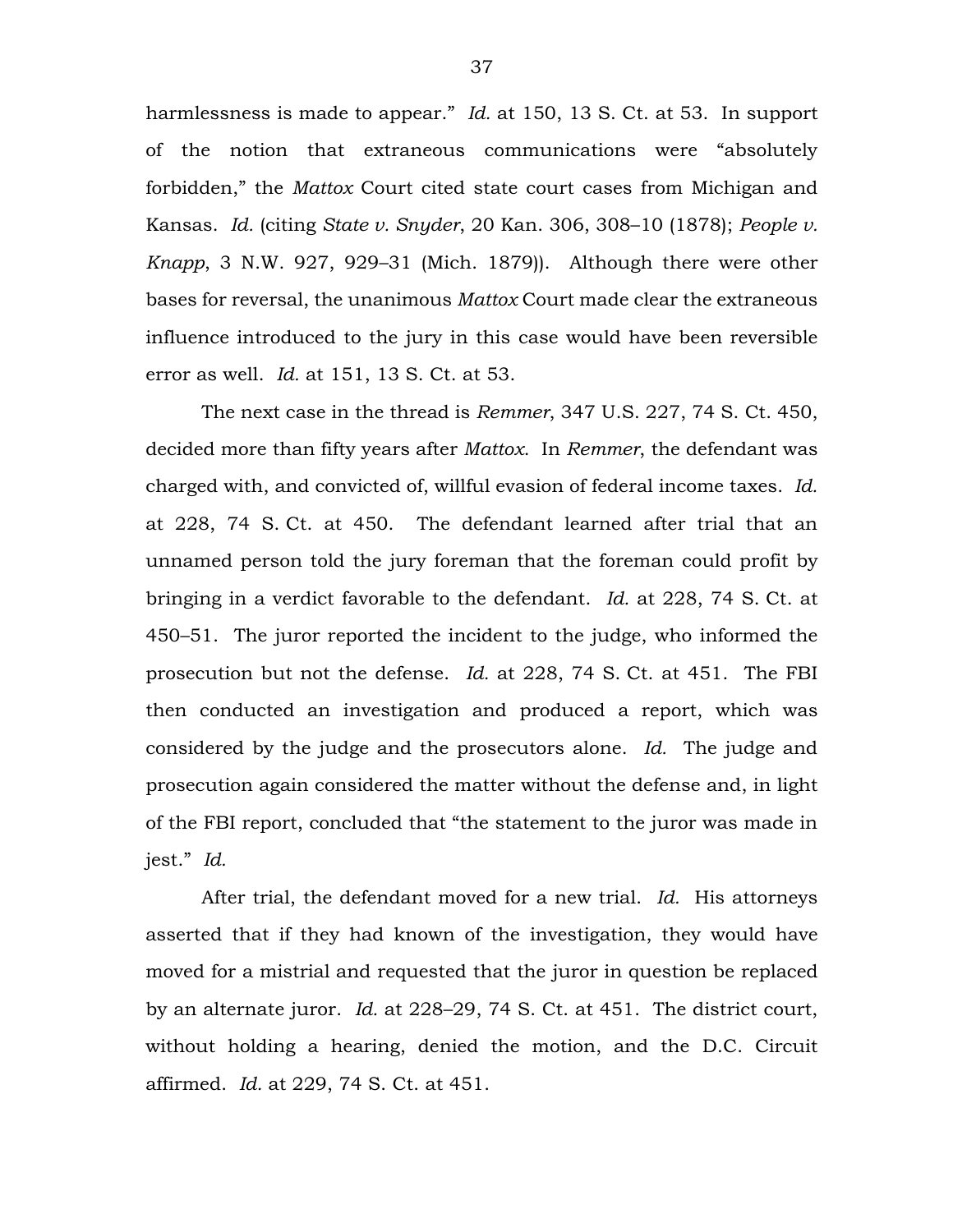The *Remmer* Court, in a brief unanimous opinion by Justice Minton, vacated the appellate decision and remanded to the district court. *Id.* at 230, 74 S. Ct. at 451–52. In a criminal case, the *Remmer* Court noted that

any private communication, contact, or tampering directly or indirectly, with a juror during a trial about the matter pending before the jury is, for obvious reasons, deemed presumptively prejudicial, if not made in pursuance of known rules of the court and the instructions and directions of the court made during the trial, with full knowledge of the parties.

*Id.* at 229, 74 S. Ct. at 451. In connection with the presumption of prejudice, the *Remmer* Court stated, "The presumption is not conclusive, but the burden rests heavily upon the Government to establish, after notice to and hearing of the defendant, that such contact with the juror was harmless to the defendant." *Id.*

The *Remmer* Court further emphasized that sending an FBI agent during a trial to investigate a juror concerning his conduct "is bound to impress the juror and is very apt to do so unduly." *Id.* The *Remmer* Court stressed that a juror must be free to participate in deliberations "without the F.B.I. or anyone else looking over his [or her] shoulder." *Id.*

In this noncapital case, the Supreme Court did not use the absolute terms of *Mattox* but instead established a rebuttable presumption that could be overcome by the state only on a showing that the extraneous influence was harmless. *Id.* The *Remmer* Court directed the district court to hold a hearing on harm to the defendant and explained that if harm was found the district court should grant a new trial. *Id.* at 230, 74 S. Ct. at 451–52. When the case returned, the Court reviewed the transcript developed in the district court on remand, concluded that the juror appeared to be under psychological pressure due to the bribe offer, and remanded for a new trial. *Remmer v. United States*, 350 U.S. 377, 381–82, 76 S. Ct. 425, 427–28 (1956).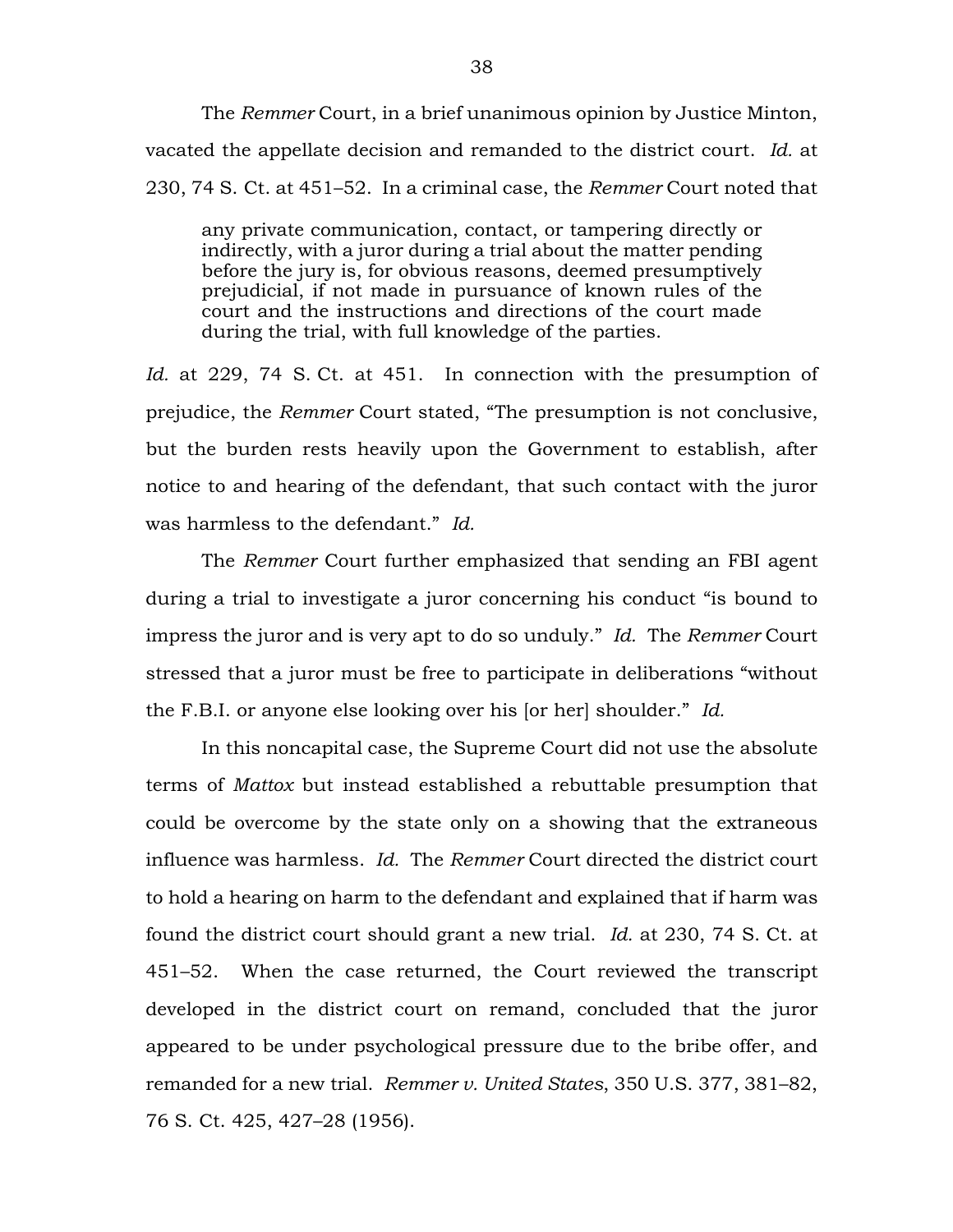Thirty years after *Remmer,* the United States Supreme Court considered a question of juror bias in the case of *Smith v. Phillips*, 455 U.S. 209, 102 S. Ct. 940 (1982). Phillips was convicted of two counts of murder and one count of attempted murder. *Id.* at 210, 102 S. Ct. at 942. He learned that during trial a juror was an active job applicant for a position as a major felony investigator with the district attorney's office. *Id.* at 212, 102 S. Ct. at 943. Members of the district attorney's office, including the two attorneys actually prosecuting Phillips, learned of the application more than a week before the end of Phillips's trial but elected not to advise the court or the defendant. *Id.* at 212–13, 102 S. Ct. at 943–44. After trial, the district attorney learned of the application and informed the court and defense attorneys. *Id.* at 213, 102 S. Ct. at 944.

Upon learning of the juror's employment application, the defendant moved to set aside the verdict. *Id.* The trial court denied the motion, finding that while the application was an "indiscretion," it "in no way reflected a premature conclusion as to [Phillips's] guilt, or prejudice against [Phillips], or an inability to consider the guilt or innocence of [Phillips] solely on the evidence." *Id.* at 213–14, 102 S. Ct. at 944.

Phillips sought federal habeas corpus relief. *Id.* at 214, 102 S. Ct. at 944. The district court imputed bias to the juror because "the average [person] in [the juror's] position would believe that the verdict of the jury would directly affect the evaluation of his job application." *Id.* (quoting *Phillips v. Smith*, 485 F. Supp. 1365, 1371–72 (S.D.N.Y. 1980)). The district court decreed that Phillips should be released unless granted a new trial within ninety days. *Id.* The Second Circuit affirmed by a divided vote, noting that "it is at best difficult and perhaps impossible to learn from a juror's own testimony after the verdict whether he was in fact 'impartial.' " *Id.* (quoting *Phillips v. Smith*, 632 F.2d 1019, 1022 (2d Cir.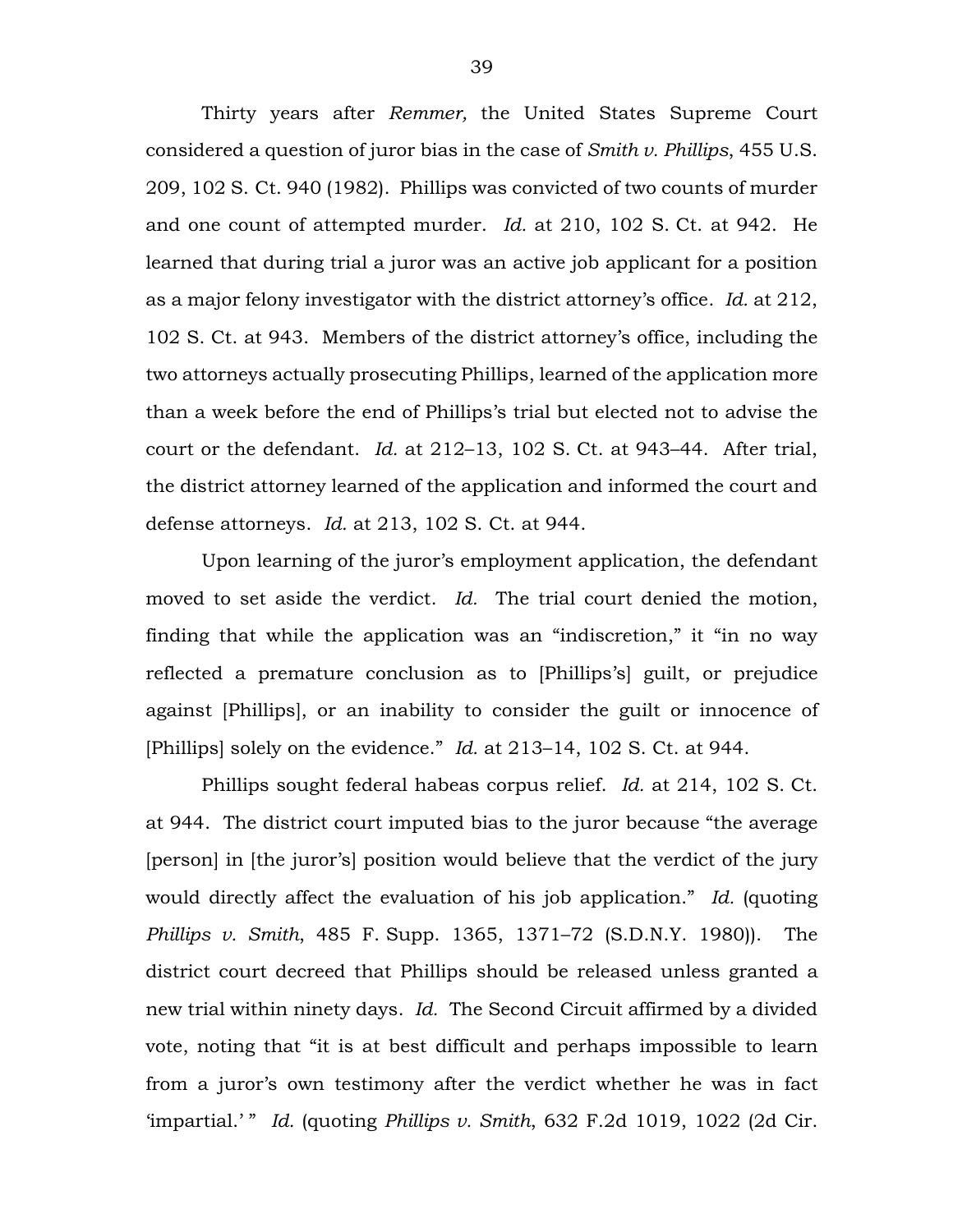1980)). The Second Circuit relied on the failure of the prosecutors to timely disclose the potential problem as violating due process in reversing the conviction. *Id.*

Before the Supreme Court, Phillips argued that the Court could not possibly rely solely upon the testimony of the juror in question. *Id.* at 215, 102 S. Ct. at 945. The defendant argued that it would be impossible for him to prove the degree of bias through a *Remmer*-type hearing and that a conclusive presumption should arise under the facts of the case. *Id.*

In an opinion by Justice Rehnquist, a divided Supreme Court rejected the notion that the juror's employment application itself was sufficient to establish the basis for a new trial. *See id.* at 217, 102 S. Ct. at 946. Instead, the majority held the proper approach was a *Remmer*type hearing "in which the defendant has the opportunity to prove actual bias." *Id.* at 215, 102 S. Ct. at 945. The *Phillips* majority, therefore, may have suggested it was departing from *Remmer* both on the issue of presumption and the harmless error standard required to overcome the presumption.

In a concurring opinion, Justice O'Connor noted that "whether a juror is biased or has prejudged a case is difficult, partly because the juror may have an interest in concealing his own bias and partly because the juror may be unaware of it." *Id*. at 221–22, 102 S. Ct. at 948 (O'Connor, J., concurring). Nonetheless, in most cases, Justice O'Connor concluded that a posttrial hearing would be adequate to determine whether a juror is biased. *Id*. at 222, 102 S. Ct. at 948. Yet, Justice O'Connor recognized that in some instances the use of a conclusive presumption might be justified. *Id.*

Justice Marshall, joined by Justices Brennan and Stevens, dissented. *Id.* at 224, 102 S. Ct. at 949 (Marshall, J., dissenting). Justice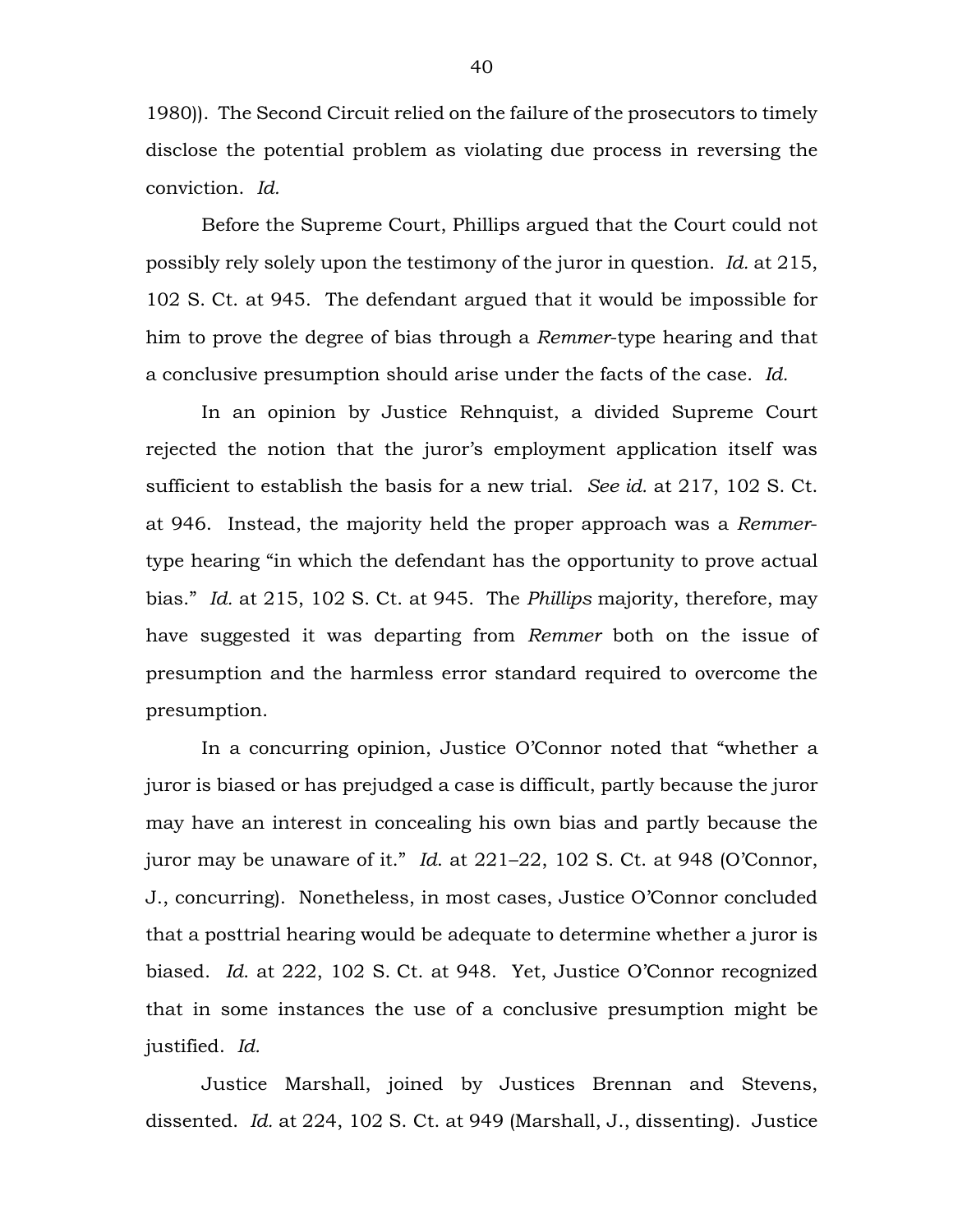Marshall emphasized that "[t]he right to a trial by an impartial jury lies at the very heart of due process." *Id.* at 224, 102 S. Ct. at 950. In his view, the majority erred in concluding that Phillips's right to an impartial trial was adequately protected by a postevidentiary hearing to determine whether the jury was actually biased. *Id.* at 228, 102 S. Ct. at 952. According to Justice Marshall, the probability of bias in the case arising from pursuit of employment was high yet it would be very difficult to prove the bias in a posttrial hearing. *Id.* at 230, 102 S. Ct. at 953. Justice Marshall cited precedent for the proposition that "[b]ias or prejudice is such an elusive condition of the mind that it is most difficult, if not impossible, to always recognize its existence." *Id.* at 231, 102 S. Ct. at 953 (quoting *Crawford v. United States*, 212 U.S. 183, 196, 29 S. Ct. 260, 265 (1909)). Justice Marshall asserted that when the probability of bias is very high, a juror should be "automatically disqualified, despite the absence of proof of actual bias." *Id.*

The last United States Supreme Court case is *United States v. Olano*, 507 U.S. 725, 113 S. Ct. 1770 (1993). In this case, the defendants were convicted of crimes related to a loan kickback scheme. *Id.* at 727–29, 113 S. Ct. at 1774–75. In *Olano*, alternates were permitted to sit in the jury room during deliberations but were instructed not to participate. *Id.* The question in *Olano* was whether the presence of the alternates during jury deliberations was "plain error" subject to correction under Federal Rule of Criminal Procedure 52(b). *Id.* at 727, 113 S. Ct. at 1774.

In an opinion by Justice O'Connor, the *Olano* Court concluded that plain error under rule 52(b) was not present. *Id.* at 737, 113 S. Ct. at 1779. The majority emphasized that in order to qualify under the rule, the error must be of a kind that "affects substantial rights" of the party. *Id.* In order to so qualify, the *Olano* Court declared that the error must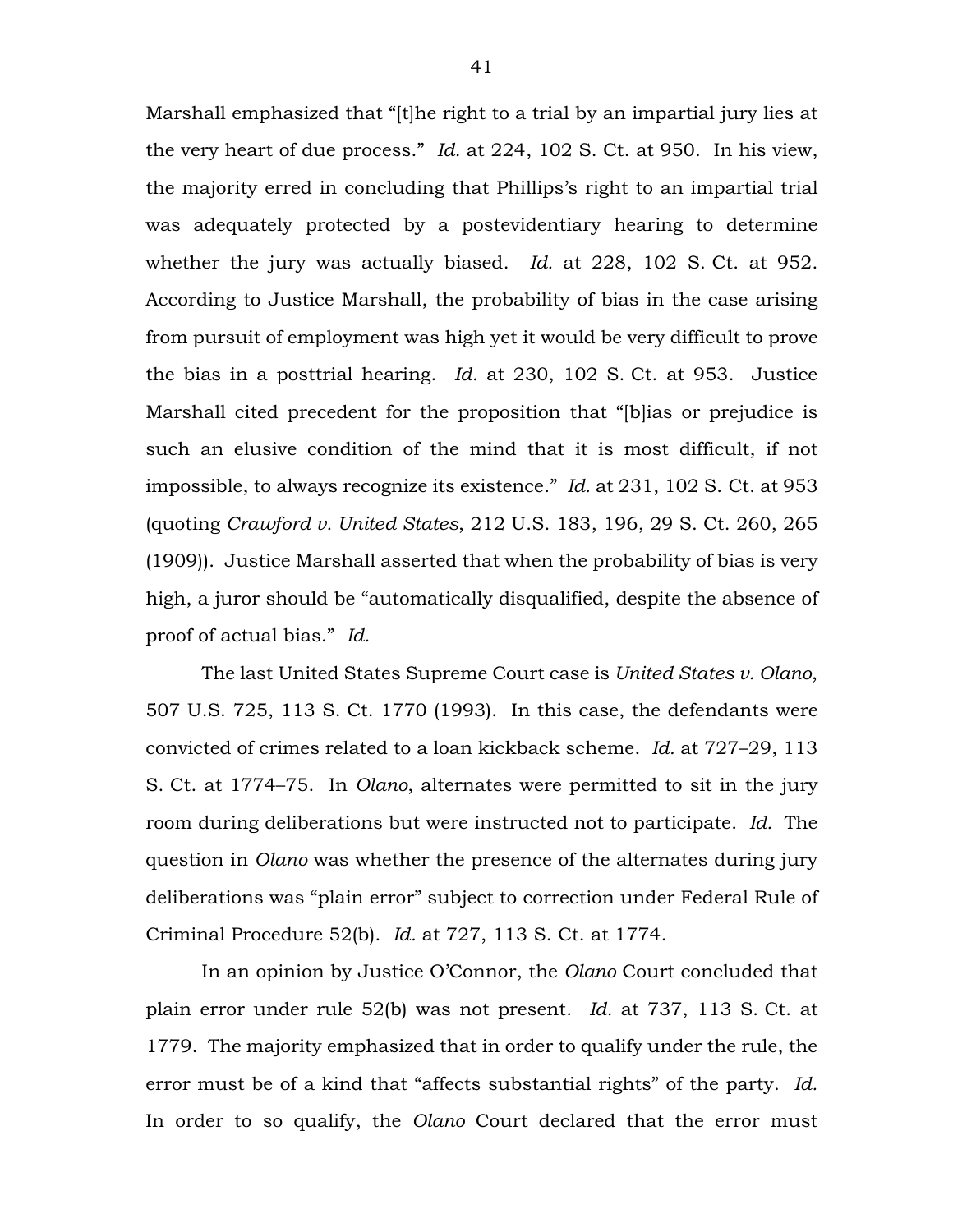"seriously affect[] the fairness, integrity or public reputation of judicial proceedings." *Id.* at 732, 113 S. Ct. at 1776, (quoting *United States v. Young*, 470 U.S. 1, 15, 105 S. Ct. 1038, 1046 (1985)).

The *Olano* Court concluded that no such violation of the defendant's rights occurred by the mere presence of alternate jurors in the jury room. *Id.* at 737, 113 S. Ct. at 1779. The *Olano* Court recognized there might be situations in which an intrusion into the jury room could be presumed prejudicial, but even in these cases, the ultimate inquiry continues to be whether the intrusion affected the jury's deliberation and thereby its verdict. *Id.* at 739, 113 S. Ct. at 1780. Under the posture of the case, the *Olano* Court declined to find the mere presence of alternate jurors prejudicial. *Id.* at 740–41, 113 S. Ct. at 1781.

Justice Stevens, joined by Justices White and Blackmun, dissented. Id. at 743, 113 S. Ct. at 1782 (Stevens, J., dissenting). Justice Stevens argued,

[S]ome defects bearing on the jury's deliberative function are subject to reversal regardless of whether prejudice can be shown, not only because it is so difficult to measure their effects on a jury's decision, but also because such defects "undermin[e] the structural integrity of the criminal tribunal itself."

*Id.* at 743, 113 S. Ct. at 1782–83 (alteration in original) (quoting *Vasquez v. Hillery*, 474 U.S. 254, 263–64, 106 S. Ct. 617, 623 (1986)). Justice Stevens declared that if a proper objection had been made, reversal would have been required. *Id.* at 744, 113 S. Ct. at 1783. Because no objection was made in the case, however, Justice Stevens framed the issue as whether the court of appeals' reversal of Olano's conviction was an abuse of discretion. *Id.* at 745, 113 S. Ct. at 1783. Justice Stevens concluded that it was not. *Id.* at 745, 113 S. Ct. at 1784.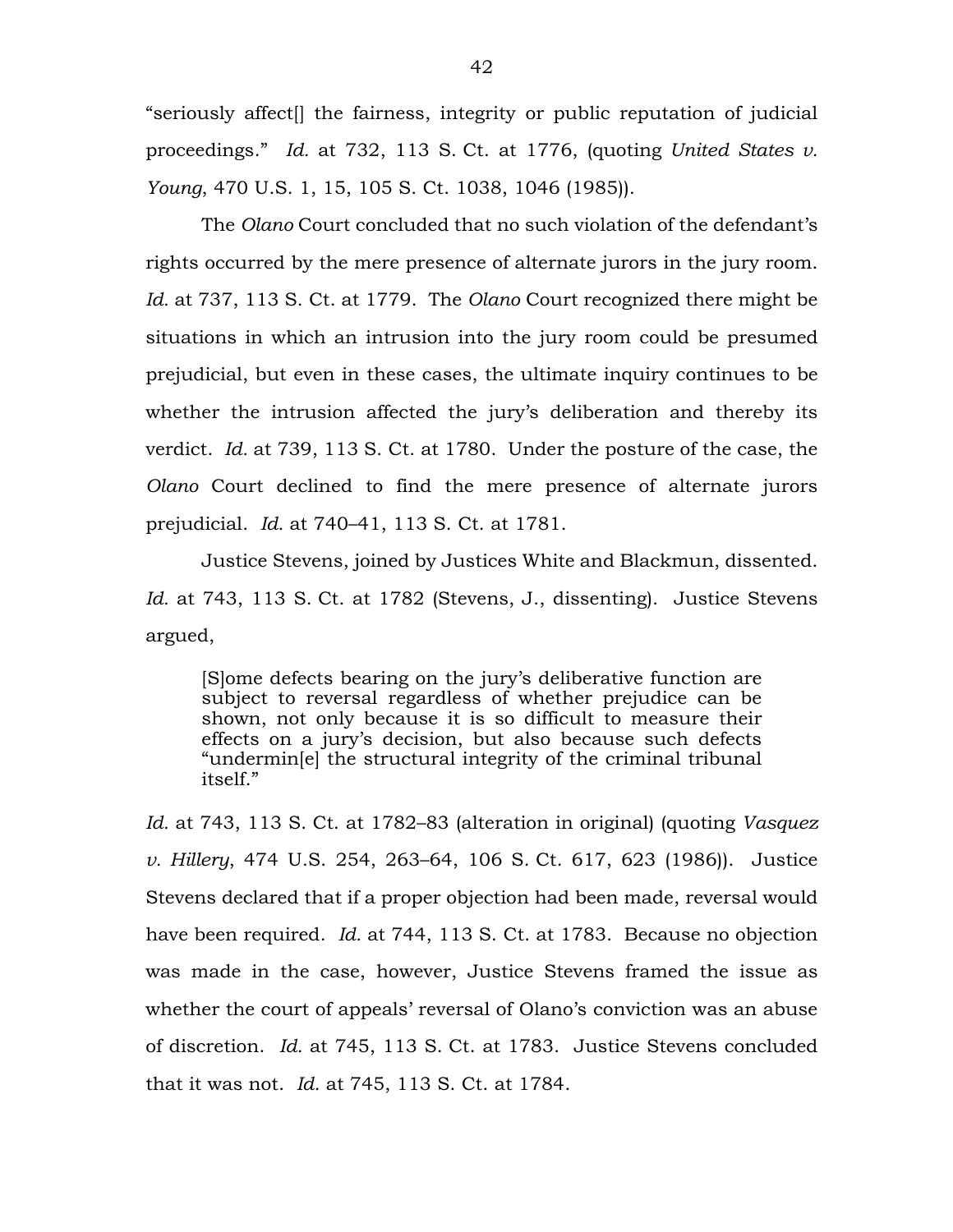3. *Caselaw in lower federal courts.* In light of the different approaches in the United States Supreme Court cases, it is not surprising that the lower federal courts have adopted different approaches to juror misconduct and bias and, in particular, the continued viability of the *Remmer* principles. Below we review how the federal courts have dealt with aspects of *Remmer*. First, we consider whether a presumption of prejudice occurs in cases involving extraneous influences on jurors. Second, we review how the federal courts handle the prejudice issue.

The caselaw on the question of whether to apply a *Remmer*-type presumption of prejudice in this field is nuanced and often fact-specific. Generally, however, as noted in *United States v. Lawson*, 677 F.3d 629, 643 (4th Cir. 2012), it appears that the Second, Fourth, Seventh, Ninth, Tenth, and Eleventh Circuits continue to apply the *Remmer* presumption of prejudice in at least some cases involving external influences on jurors. *See Godoy*, 861 F.3d at 964 n.3; *United States v. Moore*, 641 F.3d 812, 828 (7th Cir. 2011); *United States v. Ronda*, 455 F.3d 1273, 1299 (11th Cir. 2006); *United States v. Greer*, 285 F.3d 158, 173 (2d Cir. 2000); *Mayhue v. St. Francis Hosp. of Wichita, Inc.*, 969 F.2d 919, 922–23 (10th Cir. 1992).

Several circuits apply *Remmer* in some circumstances involving external influences on jurors. For instance, in *United States v. Bradshaw*, 281 F.3d 278, 287–88 (1st Cir. 2002) (quoting *United States v. Boylan*, 898 F.2d 230, 261 (1st Cir. 1990)), the First Circuit stated that the *Remmer* presumption "is applicable only where there is an egregious tampering or third party communication which directly injects itself into the jury process." In *United States v. Lloyd*, 269 F.3d 228, 238 (3d Cir. 2001), the Third Circuit applied the *Remmer* presumption of prejudice when a jury is exposed to extraneous information "of a considerably serious nature." In another case, *Stephens v. South Atlantic Canners, Inc. (Coca Cola Co.)*, 848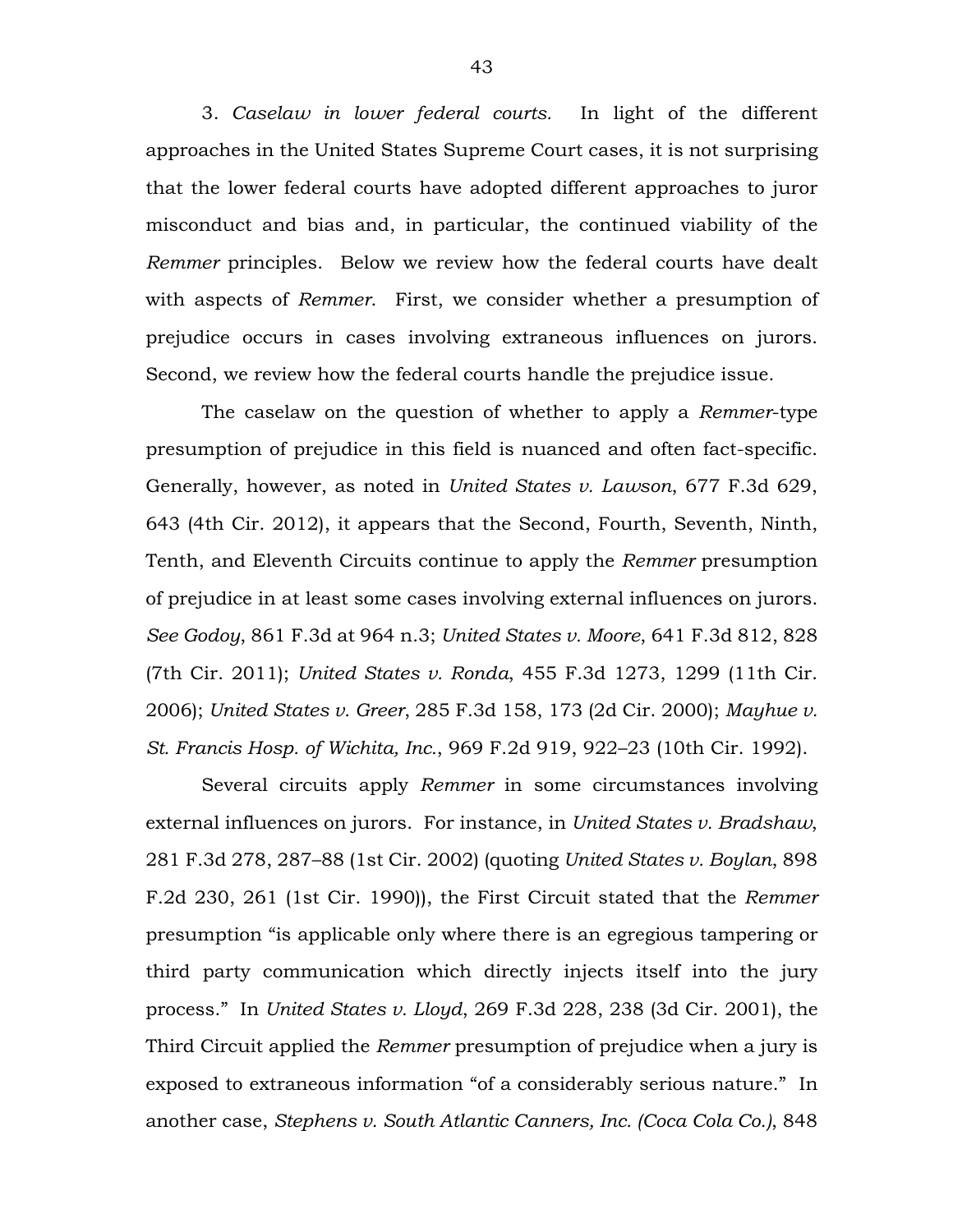F.2d 484, 486 (4th Cir. 1988) (quoting *Haley v. Blue Ridge Transfer Co.*, 802 F.2d 1532, 1537 n.9 (4th Cir. 1986)), the Fourth Circuit noted that the *Remmer* presumption was applicable for "more than innocuous interventions."

In contrast, the Fifth, Sixth, Eighth, and District of Columbia Circuits seem to follow the approaches of *Smith* and *Olano* and do not employ a presumption of prejudice. *See United States v. Sylvester*, 143 F.3d 923, 933–35 (5th Cir. 1998); *Williams-Davis*, 90 F.3d at 495–97; *United States v. Blumeyer*, 62 F.3d 1013, 1017 (8th Cir. 1995); *United States v. Pennell*, 737 F.2d 521, 532 (6th Cir. 1984).

There is an additional question addressed in the federal cases besides the issue of whether a *Remmer* presumption is available. The federal cases also address the question of how to determine prejudice which might rebut a presumption, if one is available, or which might otherwise be part of a defendant's burden in establishing a basis for mistrial or obtaining a new trial.

In *Remmer*, the burden of proof rested with the government. There is authority suggesting that the burden of proof remains with the government in some circumstances, particularly in jurisdictions that continue to apply the *Remmer* presumption. *See Cheek*, 94 F.3d at 141 (explaining that extrajudicial comments shift burden of proof to government); *United States v. Ruggiero*, 56 F.3d 647, 652 (5th Cir. 1995) (explaining that government has the burden of showing harmlessness); *United States v. Scisum*, 32 F.3d 1479, 1484 (10th Cir. 1994) (holding that government failed to meet its heavy burden of showing harmlessness); *United States v. Perkins*, 748 F.2d 1519, 1533 (11th Cir. 1984) ("Prejudice from extrinsic evidence is assumed in the form of a rebuttable presumption and the government bears the burden of demonstrating that the

44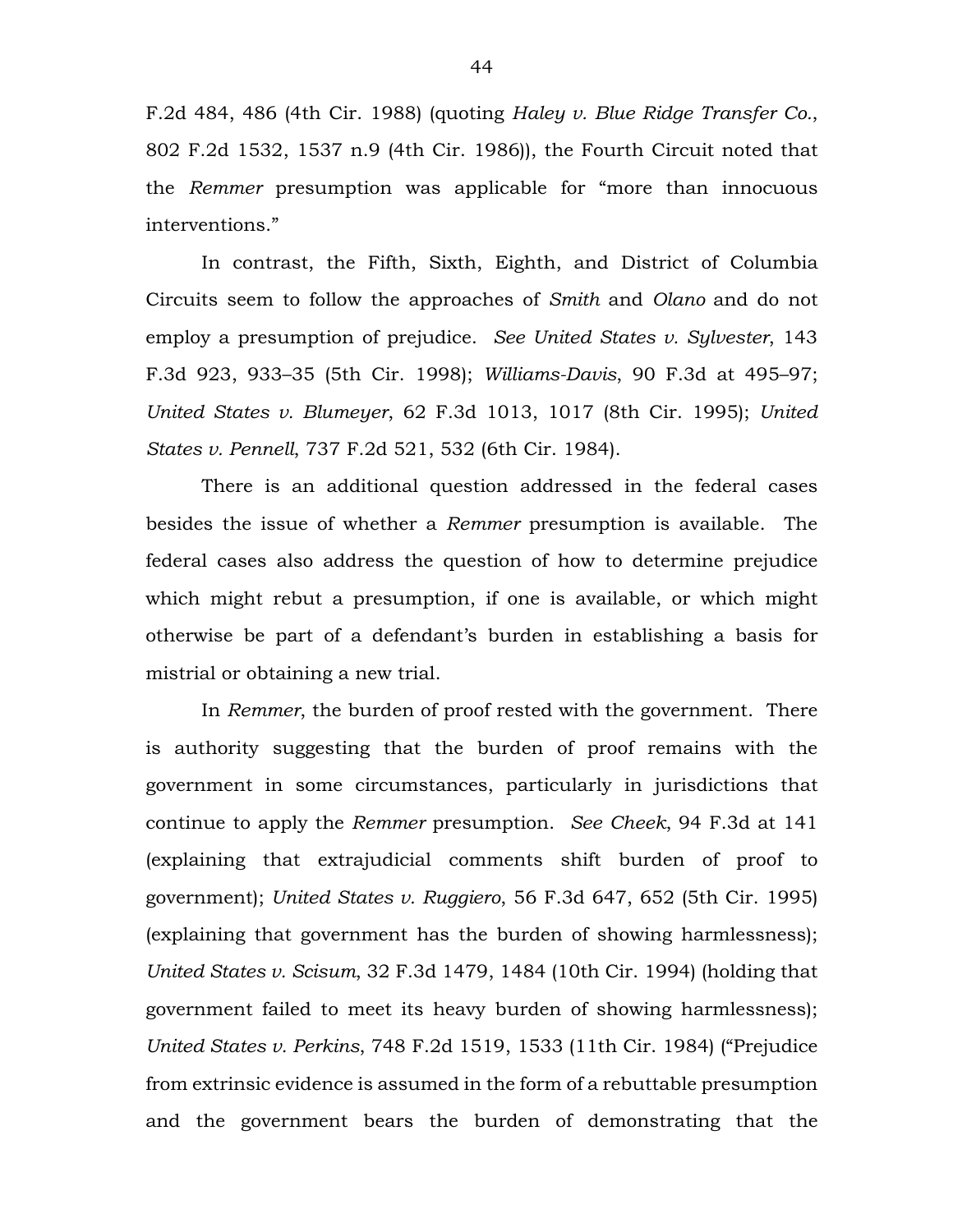consideration of the evidence was harmless."). However, in some circuits taking the view that *Remmer* was largely abandoned in *Smith* and *Olano*, the burden remains with the defendant. *See, e.g.*, *Pennell*, 737 F.2d at 532.

Many federal courts have characterized the general question as being whether there is a "reasonable possibility" that the extrinsic material influenced the verdict. *See, e.g.*, *Cheek*, 94 F.3d at 138; *United States v. Maree*, 934 F.2d 196, 201–02 (9th Cir. 1991), *abrogated on other grounds by United States v. Adams*, 432 F.3d 1092, 1095 (9th Cir. 2006); *United States v. Rowe*, 906 F.2d 654, 656–57 (11th Cir. 1990); *Dickson v. Sullivan*, 849 F.2d 403, 404 (9th Cir. 1988). Other federal courts have suggested that "substantial likelihood of prejudice" is the proper test. *See, e.g.*, *Lloyd*, 269 F.3d at 243.

In any event, it is clear that "[t]here is no bright line test for determining whether a defendant has suffered prejudice from an instance of juror misconduct." *Sassounian v. Roe*, 230 F.3d 1097, 1109 (9th Cir. 2000) (quoting *Rodriguez v. Marshall*, 125 F.3d 739, 744 (9th Cir. 1997), *overruled in part on other grounds by Payton v. Woodford*, 299 F.3d 815, 827–29 & n.11 (9th Cir. 2002)). A number of federal courts, however, have articulated a nonexclusive factor test to aid courts in determining the issue of prejudice. For example, the Ninth Circuit has suggested that factors relevant to the prejudice inquiry include

(1) whether the material was actually received, and if so, how; (2) the length of time it was available to the jury; (3) the extent to which the juror discussed and considered it; (4) whether the material was introduced before a verdict was reached, and if so at what point in the deliberations; and (5) any other matters which may bear on the issue of the reasonable possibility of whether the extrinsic material affected the verdict.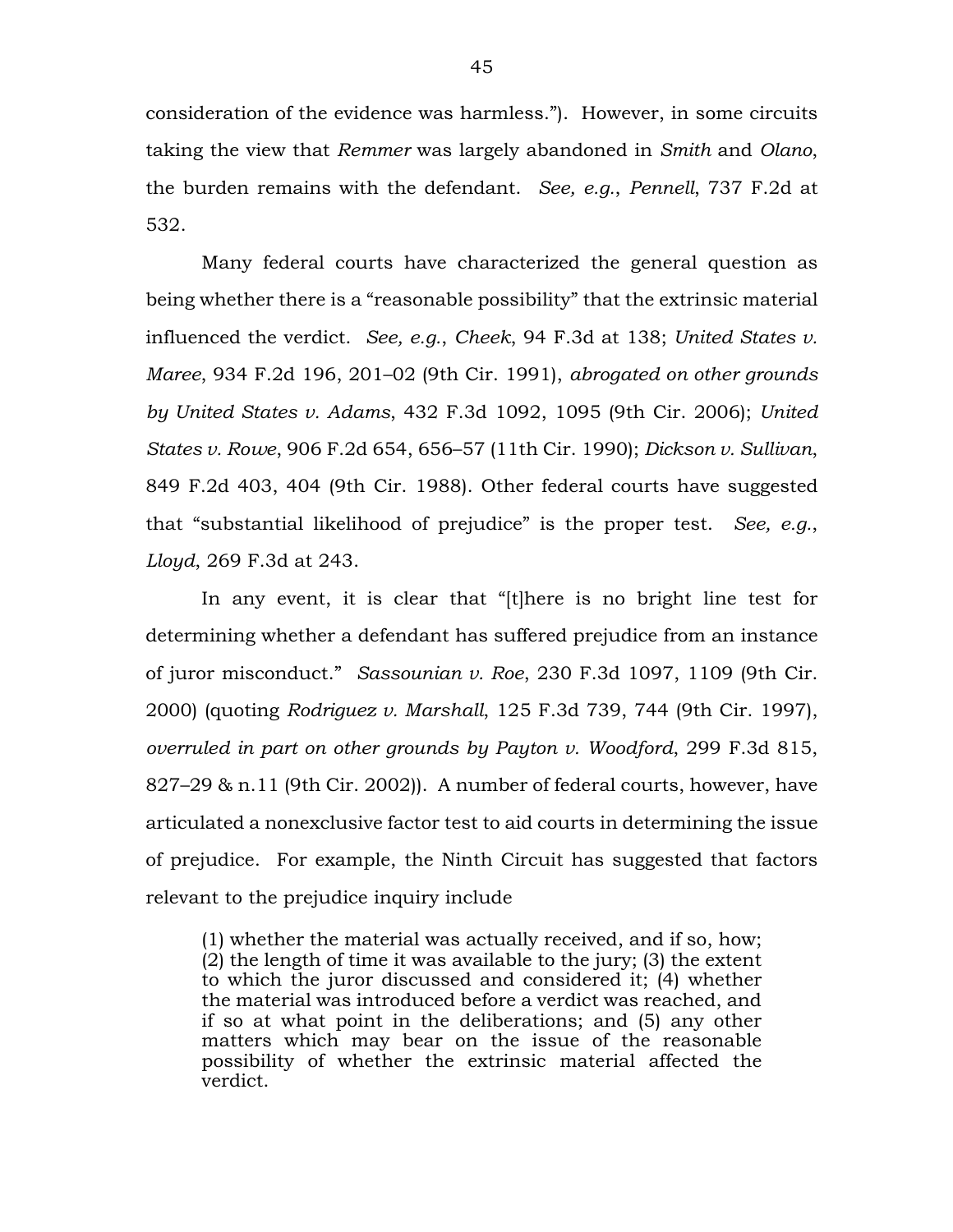*Dickson*, 849 F.2d at 406 (quoting *Marino v. Vasque*z, 812 F.2d 499, 506 (9th Cir. 1987)). Other cases have also articulated multifactor formulations to guide courts in determining the prejudice issue. *See Lloyd*, 269 F.3d at 239–41 (identifying as factors the relationship of extraneous information to jury's findings, extent of the jury's exposure, timing of the jury's receipt of the extraneous information, length and structure of jury deliberations, and content of jury instructions).

Most lower federal courts have emphasized that the determination of prejudice is an objective inquiry. For example, in *Greer*, 285 F.3d at 173, the Second Circuit embraced *Remmer* in a case involving extra-record information. In determining whether the extra-record information was harmless, the court emphasized that the determination was an objective one based upon the probable effect on a "hypothetical average juror." *Id.* (quoting *United States v. Calbas*, 821 F.2d 887, 896 n.9 (2d Cir. 1987)). The *Greer* court emphasized that it would be improper for a district court to inquire into, or admit affidavits concerning, whether the extra-record information had an impact on a juror or the jury. *Id.*; *see also Lloyd*, 269 F.3d at 237–38 (emphasizing consideration of objective, not subjective, impact on hypothetical average juror); *Cheek*, 94 F.3d at 143 (holding the district court erred in relying on juror's mental processes when formulating findings of fact); *United States v. Howard*, 506 F.2d 865, 869 (5th Cir. 1975) (stating that on remand the district court must disregard affidavit purporting to reveal alleged influence of extrinsic matter and avoid examination concerning jurors' mental processes). *Cf. United States v. Armstrong*, 654 F.2d 1328, 1333 n.2 (9th Cir. 1981) ("Even though courts must apply an objective test in evaluating juror influence questions because jurors may not testify about their deliberations, it was proper for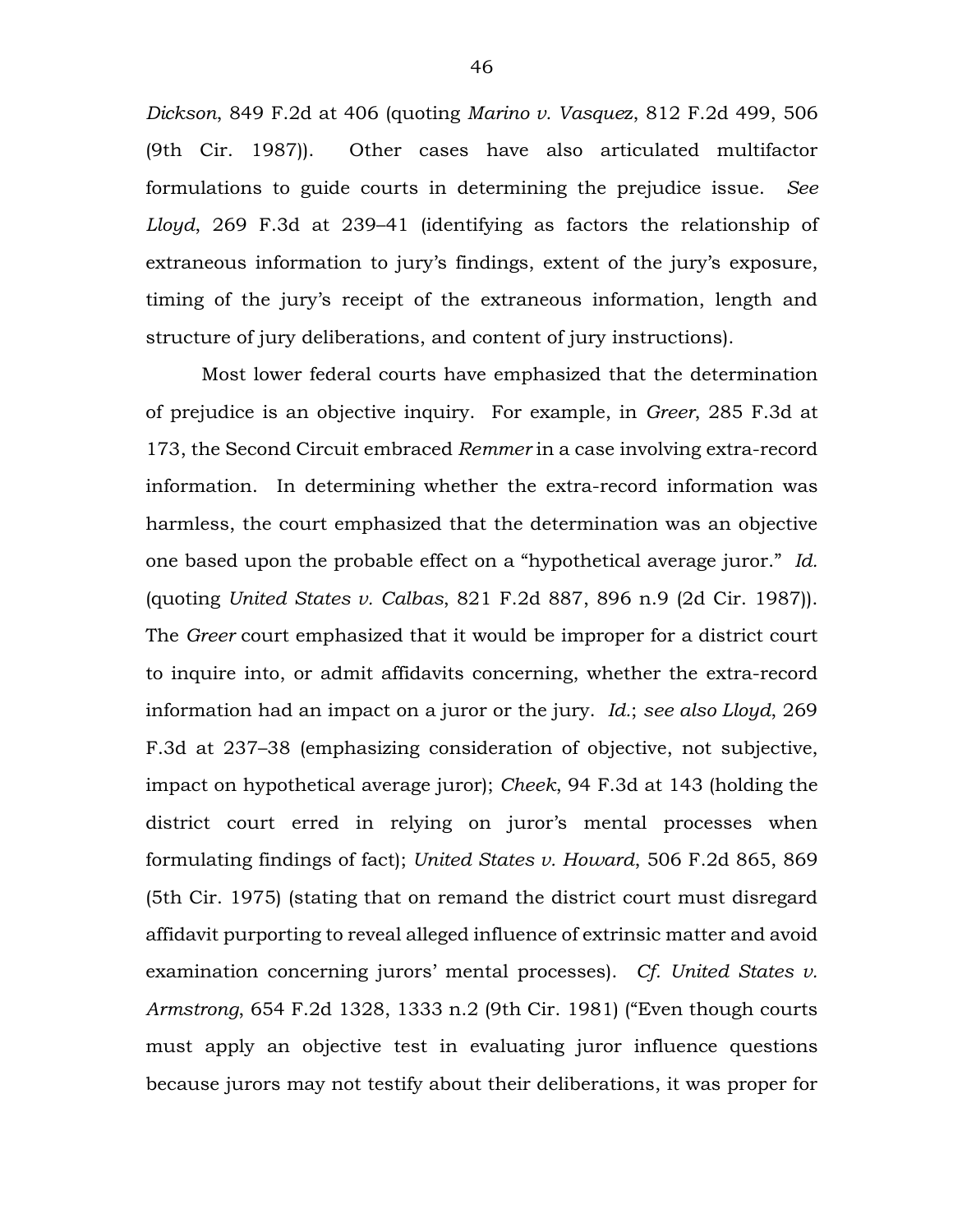the District Court to consider juror Gingras's statements in her note since they were before the court." (Citation omitted.)).

Several federal courts have considered whether the number of jurors who are aware of the external influence is material in the calculation of prejudice. In *Parker*, 385 U.S. at 365–66, 87 S. Ct. at 471, the United States Supreme Court stated that due process is violated if one juror is improperly influenced. Following the Supreme Court's lead, the federal caselaw suggests that the number of jurors who heard or were aware of the external influence does not weigh heavily in the analysis. *See, e.g.*, *Dyer v. Calderon*, 151 F.3d 970, 973 (9th Cir. 1998) ("The bias or prejudice of even a single juror would violate Dyer's right to a fair trial."); *Lawson v. Borg*, 60 F.3d 608, 613 (9th Cir. 1995) ("The number of jurors affected by the misconduct does not weigh heavily in the prejudice calculus for even a single juror's improperly influenced vote deprives the defendant of an unprejudiced, unanimous verdict."); *United States v. Delaney*, 732 F.2d 639, 643 (8th Cir. 1984) ("If a single juror is improperly influenced, the verdict is as unfair as if all were." (quoting *Stone v. United States*, 113 F.2d 70, 77 (6th Cir. 1940))); *Tillman v. United States*, 406 F.2d 930, 937 (5th Cir. 1969) ("[I]f only one juror is improperly influenced, the trial is as unfair as if every juror was so influenced."), *vacated on other grounds*, 395 U.S. 830, 89 S. Ct. 2143 (1969) (per curiam). *But see Lloyd*, 269 F.3d at 240 (stating that the extent to which jury is exposed to extraneous information is a factor in determining prejudice).

4. *Caselaw in other states.* The caselaw in the states on the question of how to handle extraneous influences on juries is varied. For instance, in Georgia, a *Remmer*-type presumption applies not only to extraneous influences but to any type of irregular juror conduct. *Holcomb v. State*, 485 S.E.2d 192, 195 (Ga. 1997). The Georgia caselaw, however,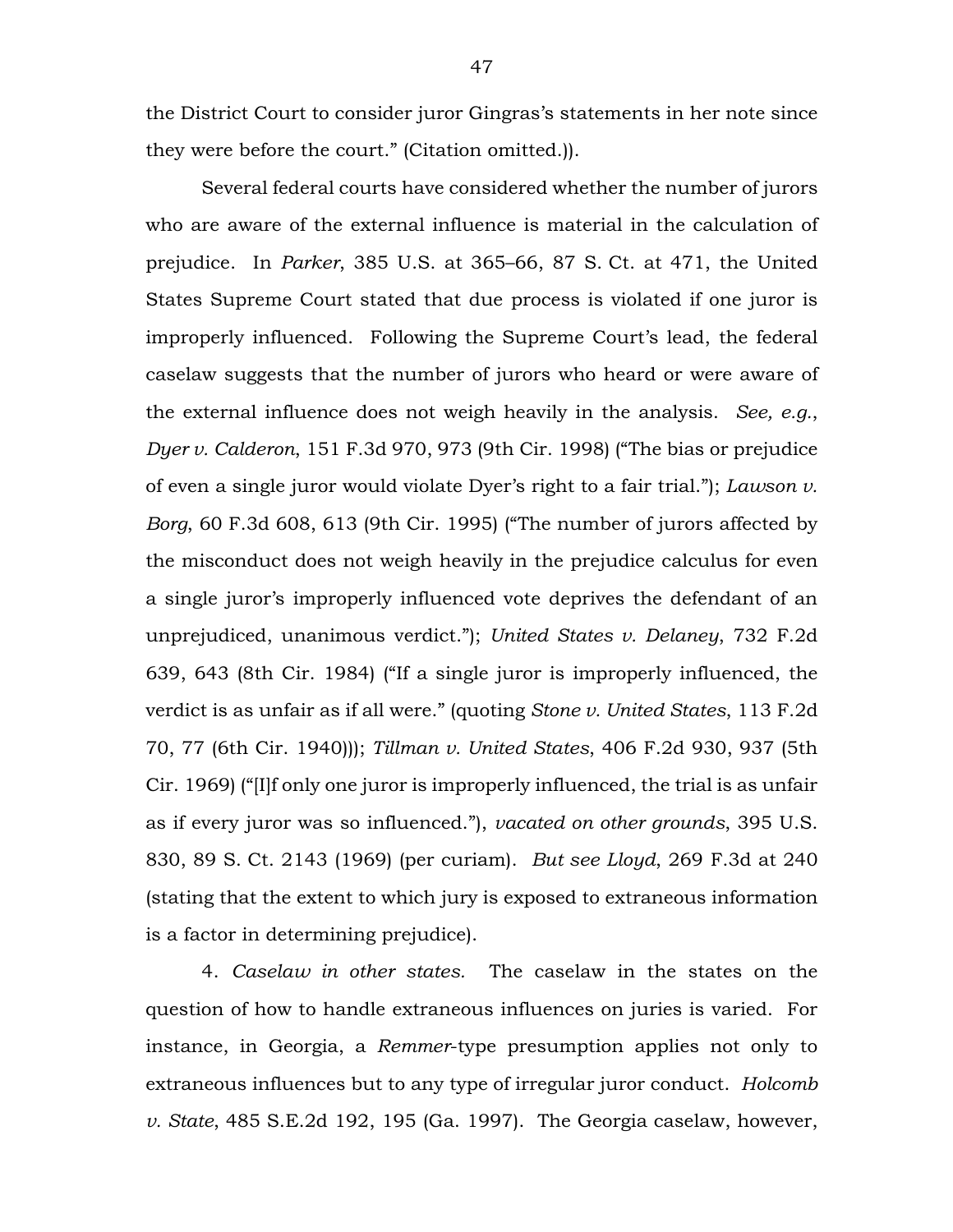distinguishes between inconsequential and irregular conduct. *Lamons v. State*, 340 S.E.2d 183, 184 (Ga. 1986) ("[S]ome irregularities are inconsequential."). *See generally* Rachel Morelli, Comment, *The Connected Juror's Effect on the Sixth Amendment Right to an Impartial Jury and Georgia's Presumption of Prejudice*, 7 J. Marshall L.J. 527, 529 (2014) (discussing presumption of harm to defendant whenever there is irregular juror conduct). Similarly, the Connecticut Supreme Court concluded recently that the *Remmer*-type presumption remains good law in a jury tampering case. *State v. Berrios*, 129 A.3d 696, 712 (Conn. 2016).

Like the federal courts, state law cases that follow *Remmer* tend to leave the burden of proof with the state. *See, e.g.*, *id.* at 713. In *State v. Stafford*, 678 P.2d 644, 647 (Mont. 1984), however, the Montana Supreme Court placed the burden on the defendant to show prejudice from a letter circulated to the jury urging the jury to resist court instructions. Similarly, in *Massey v. State*, 541 A.2d 1254, 1259 (Del. 1988), the Delaware Supreme Court placed the burden of showing actual prejudice on the defendant unless there are inherently prejudicial egregious circumstances.

Some state cases embrace the reasonable-possibility test. For instance, in *Wiser v. People*, 732 P.2d 1139, 1142 (Colo. 1987) (en banc), the Colorado Supreme Court stated that the test was "whether there is a 'reasonable possibility' that extraneous contact or influence affected the verdict to the detriment of the defendant." The *Wiser* court collected federal and state cases to the same effect. *Id.* Later, in *People v. Wadle*, 97 P.3d 932, 937 (Colo. 2004) (en banc), the Colorado court applied the reasonable possibility test.

In contrast, the New Mexico Supreme Court recently overhauled its approach to handling cases in which jurors receive extraneous material in

48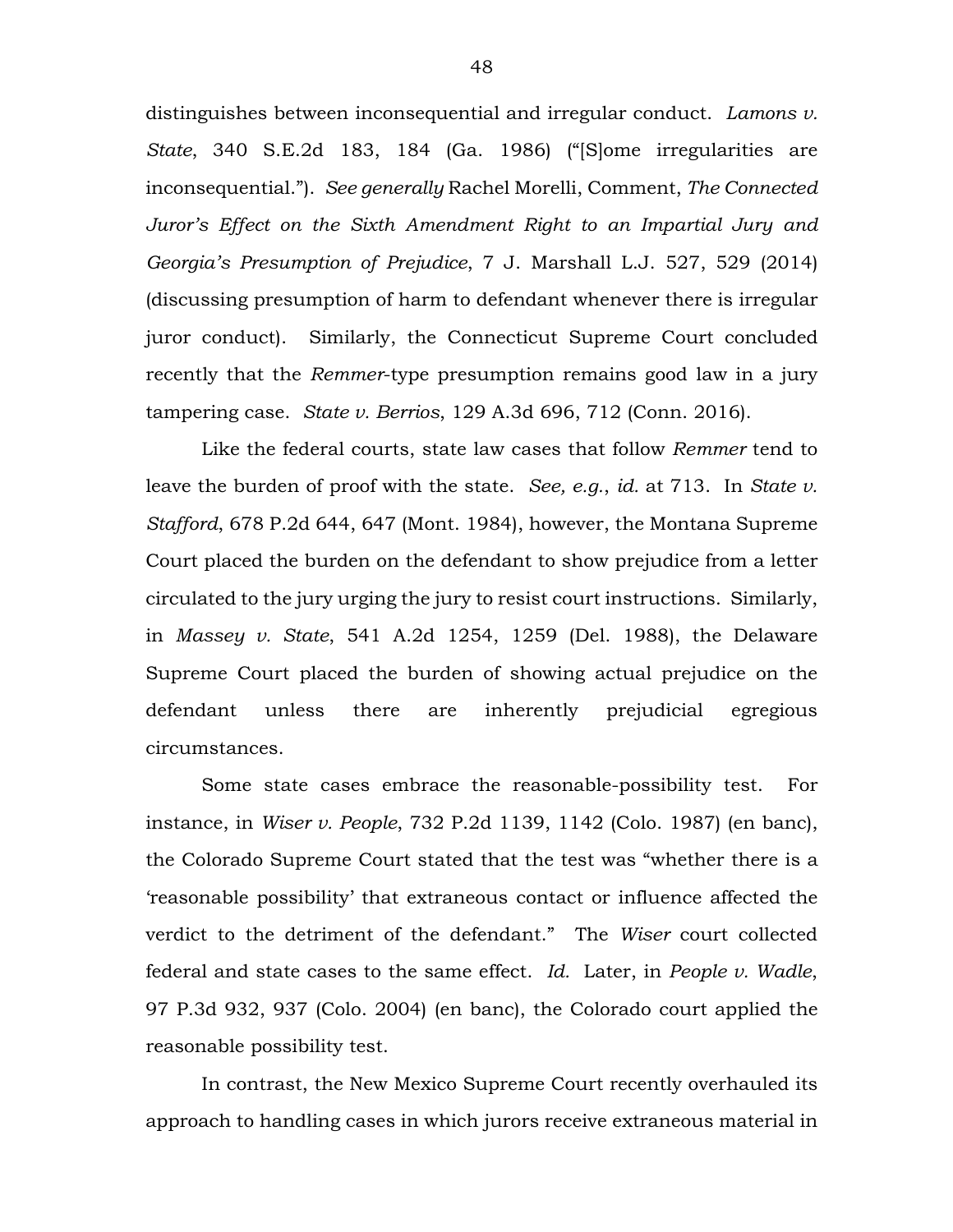*Kilgore v. Fuji Heavy Industries Ltd.*, 240 P.3d 648, 656 (N.M. 2010). The *Kilgore* court abandoned the notion of presumption of prejudice for a new approach. *Id.* Under *Kilgore*, the proper inquiry is whether "there is a reasonable probability that the extraneous material affected the verdict or a typical juror." *Id.* The *Kilgore* court stated that whether there is a reasonable probability that the extraneous material affected the jury included consideration of five factors:

1. The manner in which the extraneous material was received;

2. How long the extraneous material was available to the jury;

3. Whether the jury received the extraneous material before or after the verdict;

4. If received before the verdict, at what point in the deliberations was the material received; and

5. Whether it is probable that the extraneous material affected the jury's verdict, given the overall strength of the opposing party's case.

*Id.*; *see also In re Hamilton*, 975 P.2d 600, 614 (Cal. 1999) (embracing "probability of prejudice" test); *Commonwealth v. Sneed*, 45 A.3d 1096, 1115 (Pa. 2012) (embracing "reasonable likelihood of prejudice" test (quoting *Carter ex rel. Carter v. U.S. Steel Corp.*, 604 A.2d 1010, 1016 (Pa. 1992))).

State courts have used an objective test for evaluating claims of jury misconduct. In *Wiser*, 732 P.2d at 1142, the Colorado Supreme Court employed an objective test to determine what effect misconduct would have on a typical jury. Similarly, in *Buchholz v. State*, 366 N.W.2d 834, 840 (S.D. 1985), the South Dakota Supreme Court emphasized that the inquiry must apply an objective test and focus on the effect of the extraneous information on a typical juror.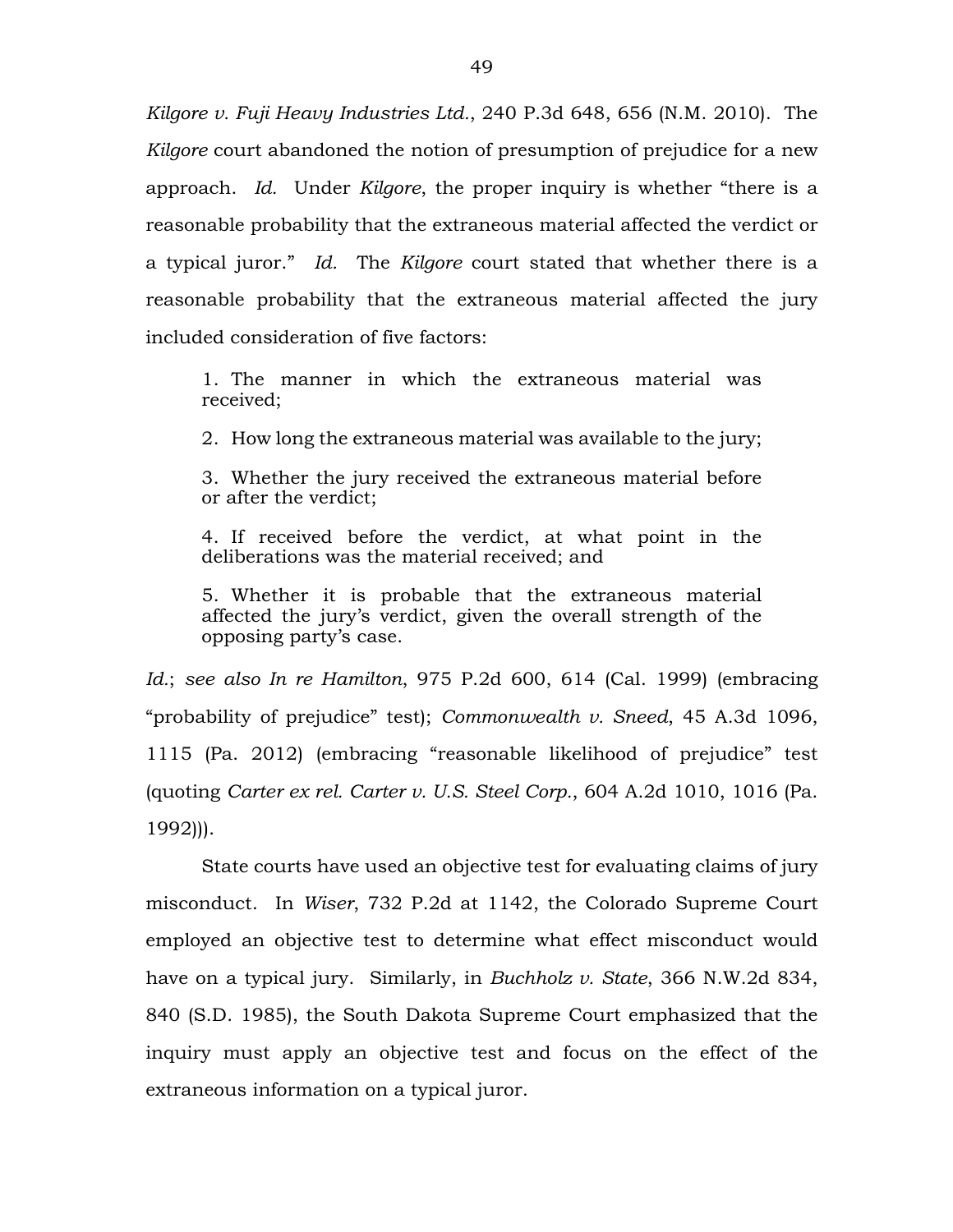5. *Iowa caselaw.* Iowa caselaw has long been reluctant to set aside jury verdicts on grounds of jury misconduct. Our traditional cases emphasize that in order for a new trial to be granted based on jury misconduct, it must be shown that the misconduct influenced the jury in reaching its verdict. *See State v. Jackson*, 195 N.W.2d 687, 689 (Iowa 1972) (collecting cases).

A case with a somewhat unusual posture is *Carey*, 165 N.W.2d 27. In that case, the defendant was convicted of the crime of aggravated burglary. *Id.* at 28. In *Carey*, coffee was provided in the jury room with a typewritten sign indicating it was furnished by the county clerk and the county attorney. *Id.* The defendant moved for a mistrial, which the district court denied. *Id.* at 28–29. We found the practice would lessen public confidence in our judicial system and declared it "fraught with danger, one that is calculated to bring the administration of justice into disrepute, and one which all courts should zealously guard against." *Id.* at 30.

In light of other trial errors, however, we were not required to determine whether reversal would be appropriate based on the issue. *Id.* More than a decade later, however, we decided *Omaha Bank for Cooperatives v. Siouxland Cattle Cooperative*, 305 N.W.2d 458 (Iowa 1981). In this case, we reversed a civil judgment after a jury foreman spoke to defense lawyers, made an offer to buy them drinks which was accepted, and engaged in extended conversation*. Id.* at 461–62. We found in *Omaha Bank* there was not sufficient evidence to support a finding that the contact was not prejudicial to the adverse party. *Id.* at 462.

After *Carey* and *Omaha Bank*, we considered a first-degree murder case in which the defendant sought a new trial based upon jury irregularity in *Cullen*, 357 N.W.2d at 25. In this case, three jurors advised the court, in front of the other jurors, that they knew one of the rebuttal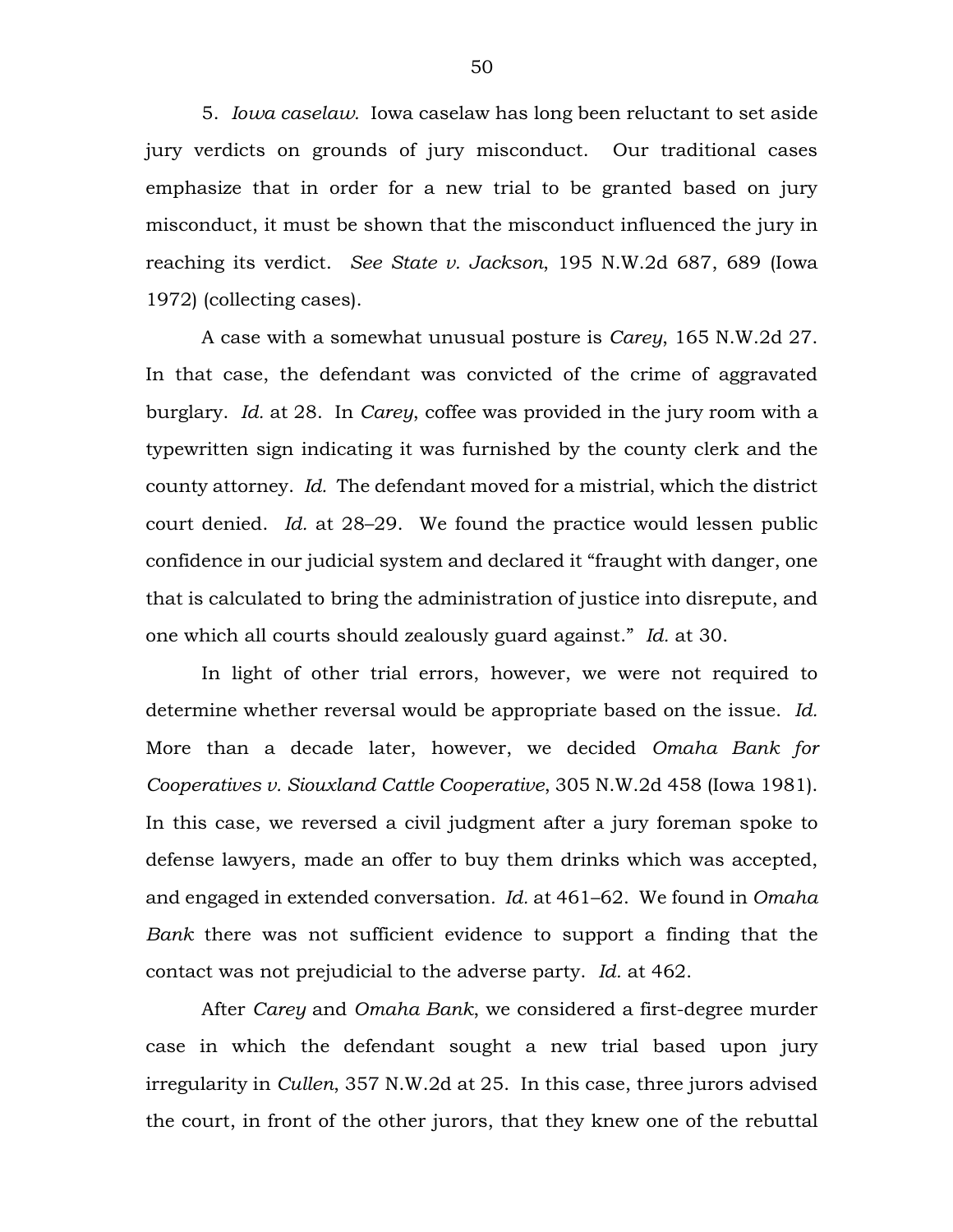witnesses and that "they absolutely would not have served had they known these witnesses would be called to testify." *Id.* at 26. The district court granted the mistrial, noting that juror statements made it easier for other jurors to believe the rebuttal witnesses. *Id.* at 26–27. In granting the relief, the district court relied on language in *Carey*, emphasizing that jury deliberations and pronouncements must be free "not only from all improper influences, *but from the appearance thereof*." *See id.* at 27 (quoting *Carey*, 165 N.W.2d at 30).

The *Cullen* court reversed. In doing so, it found that our precedents established that in order to impeach a verdict, a three-pronged test must be met: (1) evidence must consist only of objective evidence, (2) the acts or statements must exceed tolerable bounds of jury deliberation, and (3) the misconduct must appear calculated to, and with reasonable probability did, influence the verdict. *Id.*

The *Cullen* court also considered the question of prejudice. The *Cullen* court rejected the district court's approach that the "possibility" jurors would be unable to give appropriate weight to the testimony of rebuttal witnesses was sufficient for reversal. *Id.* at 28. The court emphasized that there must be a reasonable probability the verdict be influenced, a test that the court declared "is not easy to satisfy." *Id.*

Importantly, the *Cullen* court noted that *Carey* was inapposite because it dealt with a distinct issue. *Id.* The *Cullen* court emphasized the distinction between manipulation of the jury by outsiders, as in *Carey*, and cases concerned only with the internal operation of the jury. *Id.* The *Cullen* court stated that in the case of manipulation of the jury by outsiders, a stricter rule is justified to keep the jury above suspicion. *Id.* The *Cullen* court did not indicate what that stricter rule might be. Still,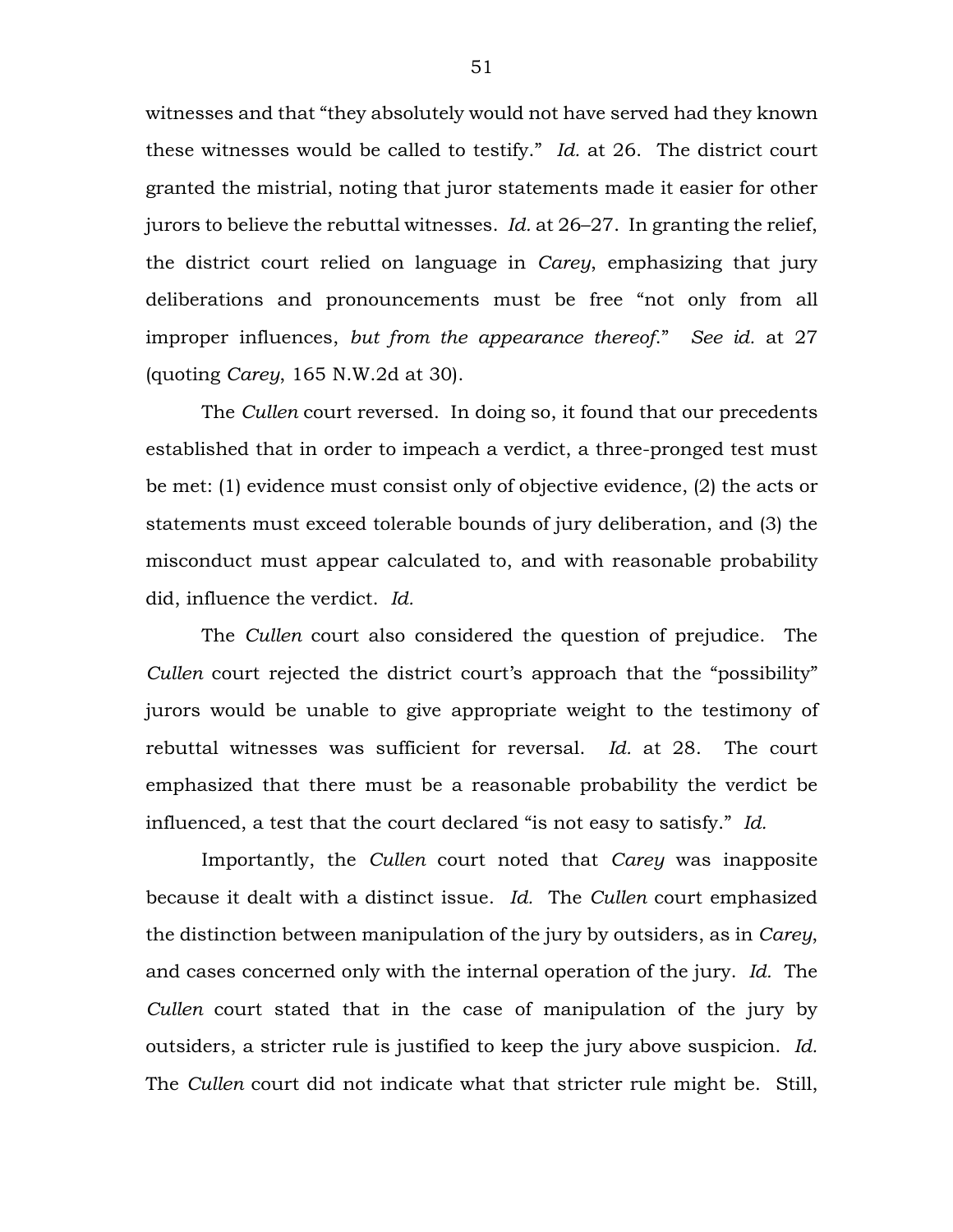the plain suggestion is the three-pronged *Cullen* approach might not apply to outside efforts to manipulate the jury. *Id.*

In at least one case decided after *Cullen*, however, we rejected the notion that introduction of extraneous evidence gave rise to a presumption of prejudice. In *Doe v. Johnston*, 476 N.W.2d 28, 34 (Iowa 1991), we considered whether the circulation of a cartoon about the case in the jury room provided grounds for a new trial. The cartoon depicted a judge telling the jury, "The verdict should be guilty or not guilty. There's no provision for guiltyish." *Id.*

In *Johnston*, we first held that jurors were incompetent to testify about the impact of the cartoon on their verdict. *Id.* The *Johnston* court stated, "When there is proof that extraneous material has reached the jury room, the party seeking reversal on a misconduct claim must prove 'that the misconduct was calculated to, and with reasonable probability did, influence the verdict.'" *Id.* at 35 (quoting *Johnson*, 445 N.W.2d at 342). The *Johnston* court cited with approval a federal case emphasizing that the court's task was to determine whether extraneous information would prejudice an "objective, 'typical juror.' " *Id.* (citing *Urseth v. City of Dayton*, 680 F. Supp. 1084, 1089 (S.D. Ohio 1987)).

In *Johnston*, we rejected a claim that "prejudice is presumed to result from the introduction of extraneous information." *Id.* We noted that some leeway was required in order to prevent a relatively minor matter from disrupting what might be a lengthy, costly, and otherwise fair trial. *Id.* On the facts, we concluded that injection of a humorous cartoon would not prompt an objective juror to reverse his or her view after days of testimony and jury deliberation. *Id.* The *Johnston* discussion, however, seems to suggest that we were rejecting presumption of prejudice where the intrusion into the jury was minimal.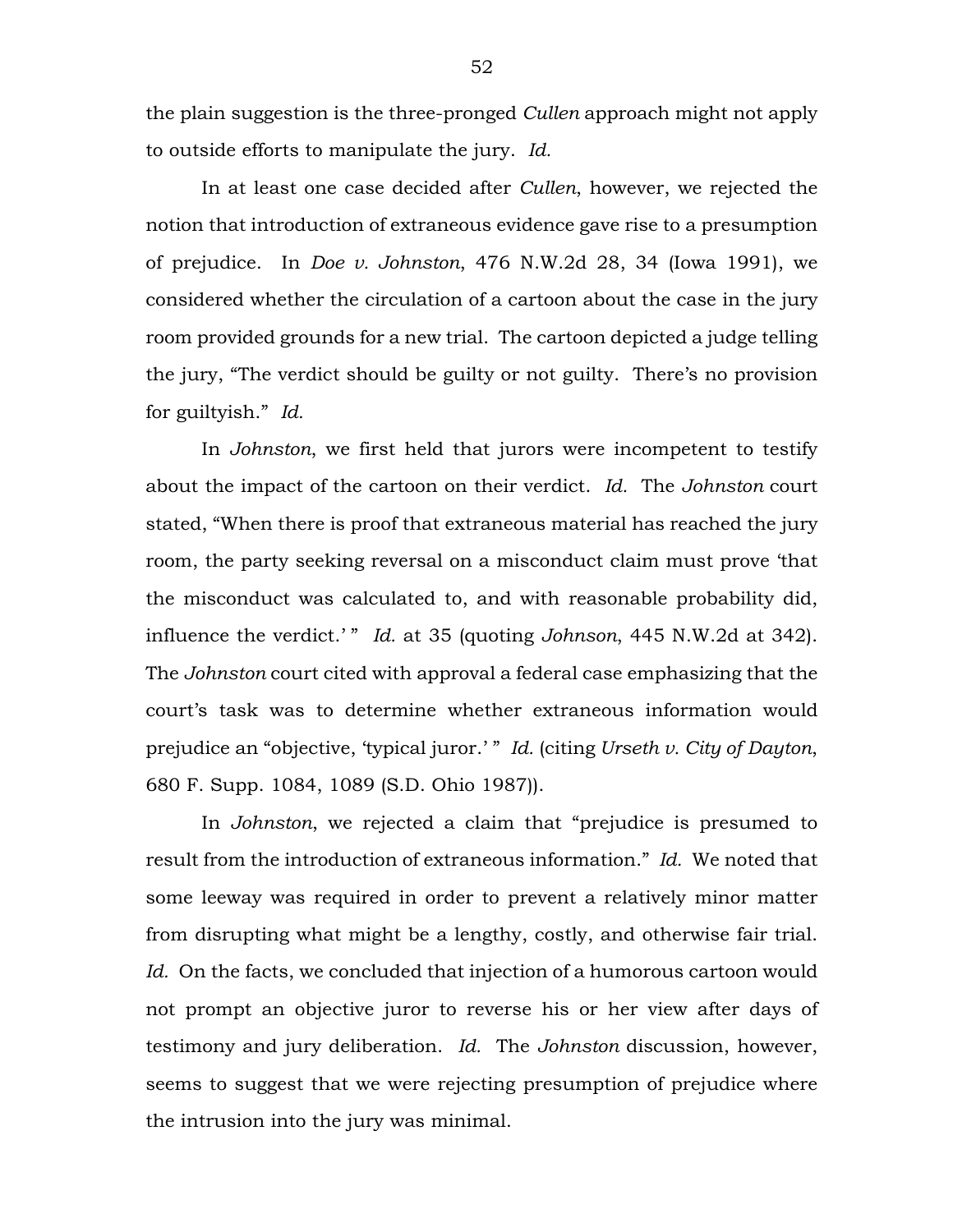In the recent case of *Webster*, the defendant challenged a district court's denial of a posttrial motion for a new trial. 865 N.W.2d at 226. In *Webster*, the conduct of a juror was challenged on grounds that the juror was less than candid during voir dire about her relationship with the victim's family, engaged in a brief trial-related communication with a third party at a convenience store during the trial, impermissibly engaged in outside-the-record research on the age of one of the witnesses, and improperly clicked "like" on a Facebook comment in which the victim's stepmother stated "Give me strength." *Id.* at 234–35.

The defendant failed to preserve constitutional error in this case. *Id.* at 232. Webster asserted that review was for abuse of discretion. *Id.* at 233. In light of the advocacy, we stated that our review of jury misconduct was for abuse of discretion, but observed in a footnote that we did not address the question of whether de novo review would be appropriate if constitutional issues were involved. *Id.* at 231 & n.4. With respect to the legal standard to be applied to juror misconduct and juror bias, Webster asked us to apply the standard articulated in *Cullen*, 357 N.W.2d at 27. 865 N.W.2d at 234. We were thus not asked to consider the implications of *Remmer* and its progeny or the approach in *Carey*. We did not explore adopting these standards that no one asked us to consider.

In *Webster*, we rejected the claims of juror misconduct by conducting a factual review in which the standard of review and even the substantive legal standards were largely irrelevant. *See id.* at 235–41. We concluded the juror did not provide false testimony in voir dire about her relationship with the victim's family, the juror basically dusted off an interloper at a brief stop at a convenience store, the outside-the-record research occurred after the verdict was rendered, and the clicking of "like" on Facebook, though reflecting bad judgment, reflected empathy for the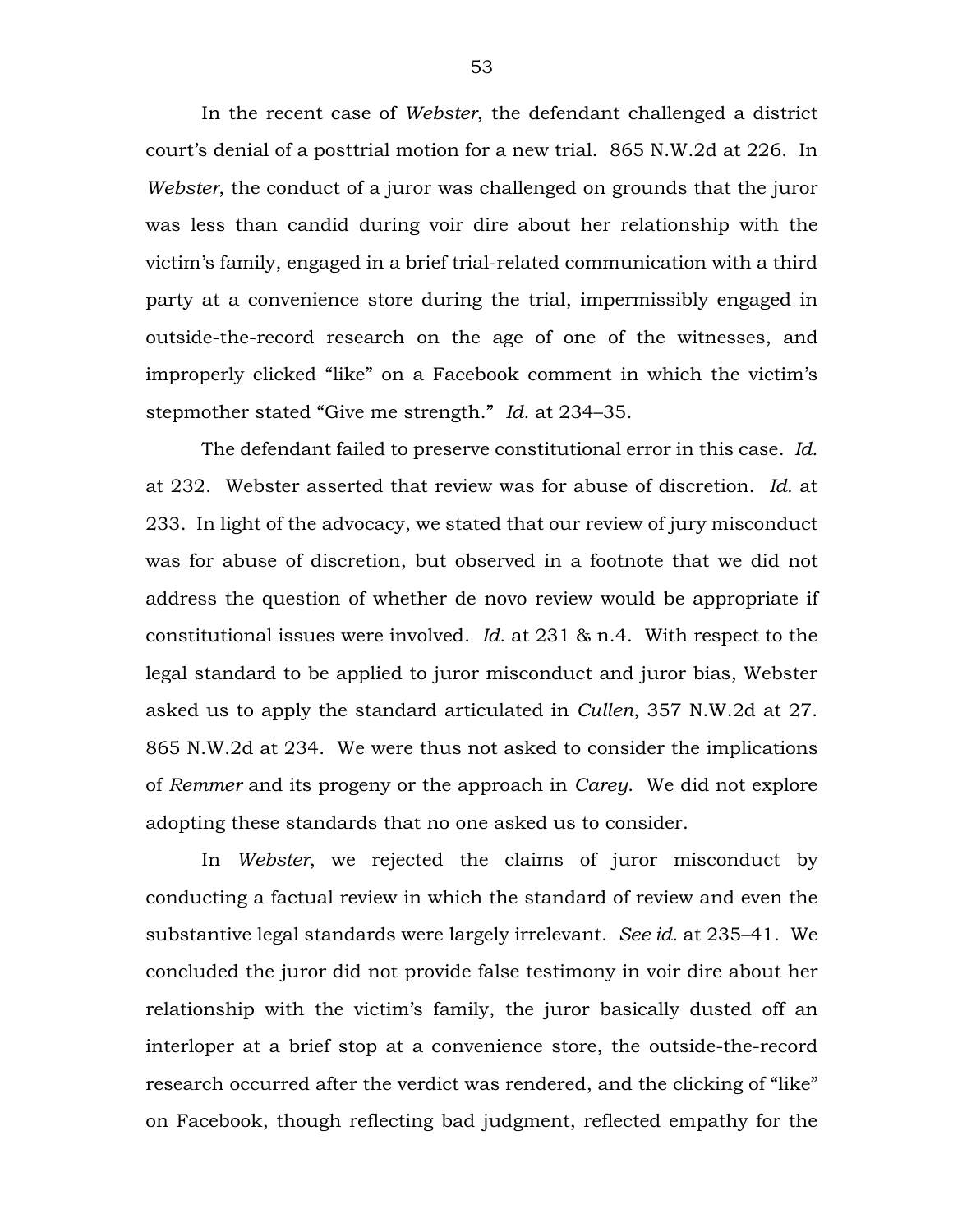stepmother who lost her son and did not relate to the guilt or innocence of the accused. *Id.*

In *Webster*, however, we cautioned that jurors are now part of the electronic world and that there was a risk that jurors could engage in electronic and social media activity during trial. *Id.* at 239–40. We urged district courts to give admonitions explicitly prohibiting electronic communications "early and often" in the course of a trial. *Id.* at 240–41.

## **D. Application of Jury Misconduct Principles to this Case.**

1. *Proper standard for appellate review.* We first address the question of the proper standard of review in this case. The parties dispute whether the standard of review should be de novo or for abuse of discretion.

When a party seeks a mistrial under our rules designed to ensure a fair trial, but does not mention any provision of the Iowa or United States Constitution, we have not yet decided whether the proper approach is de novo review. In *Webster*, we reserved the question for another day in light of our general agreement with the fact-finding of the district court. *Id.* at 231 n.4.

We have broadly stated many times and in many contexts that when constitutional issues are involved, the standard of appellate review of factfinding by the district court is de novo. *See, e.g.*, *State v. Green*, 896 N.W.2d 770, 775 (Iowa 2017) (jury instruction impacting constitutional rights); *State v. Kennedy*, 846 N.W.2d 517, 520 (Iowa 2014) (Confrontation Clauses under Federal and Iowa Constitutions); *Gartner v. Iowa Dep't of Pub. Health*, 830 N.W.2d 335, 344 (Iowa 2013) (constitutionality of statutes or administrative rule); *State v. Mootz*, 808 N.W.2d 207, 214 (Iowa 2012) (state and federal equal protection in context of *Batson* challenge); *State v. Decker*, 744 N.W.2d 346, 353 (Iowa 2008) (Iowa due process and Fifth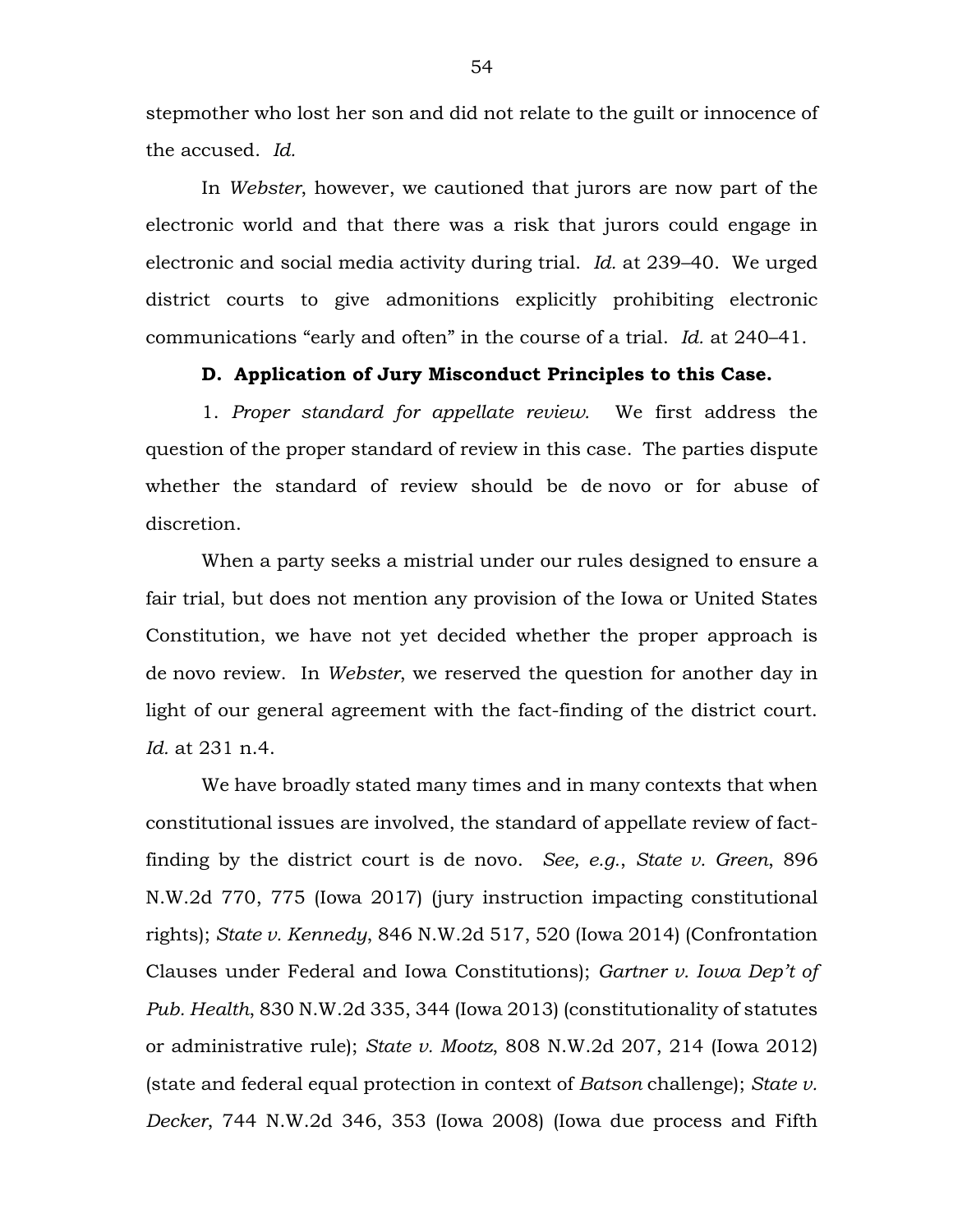Amendment right to counsel in custodial interrogation); *State v. Leutfaimany*, 585 N.W.2d 200, 203 (Iowa 1998) (Iowa due process and Fifth Amendment right to a fair trial); *State v. Morgan*, 559 N.W.2d 603, 606 (Iowa 1997) (uncounseled and coerced guilty plea); *State v. Dawdy*, 533 N.W.2d 551, 553 (Iowa 1995) (search and seizure); *State v. Schultzen*, 522 N.W.2d 833, 835–36 (Iowa 1994) (right to public trial). De novo review of constitutional issues is necessary because constitutional rules "acquire content only through application" and "[i]ndependent review is therefore necessary if appellate courts are to maintain control of, and to clarify, the legal principles." *Ornelas v. United States*, 517 U.S. 690, 697, 116 S. Ct. 1657, 1662 (1996). Further, de novo review of constitutional issues "tends to unify precedent" and thus provides better insight into whether a particular circumstance constitutes a constitutional violation. *Id.*

The rules implicated in this case are designed to implement the constitutional demands of due process. If claims alleging violation of a constitutional right merit de novo review, the same reasons suggest de novo review may be appropriate for claims involving rules implementing constitutional rights. Mere incantation of constitutional phrases need not control our standard of review.

Still, in prior cases, we have reviewed with deference decisions on claims raised under the rules of criminal procedure. For instance, as the State points out, in *State v. McNeal*, 897 N.W.2d 697, 703 (Iowa 2017), "[w]e review[ed] a district court's application of the procedural rules governing speedy trial for correction of errors at law" and "[w]e review[ed] a district court's determination whether the State carried its burden to show good cause for the delay for abuse of discretion." In another case cited by the State, *State v. Clark*, 464 N.W.2d 861, 864 (Iowa 1991), we reviewed a challenge to a district court's refusal to grant separate trials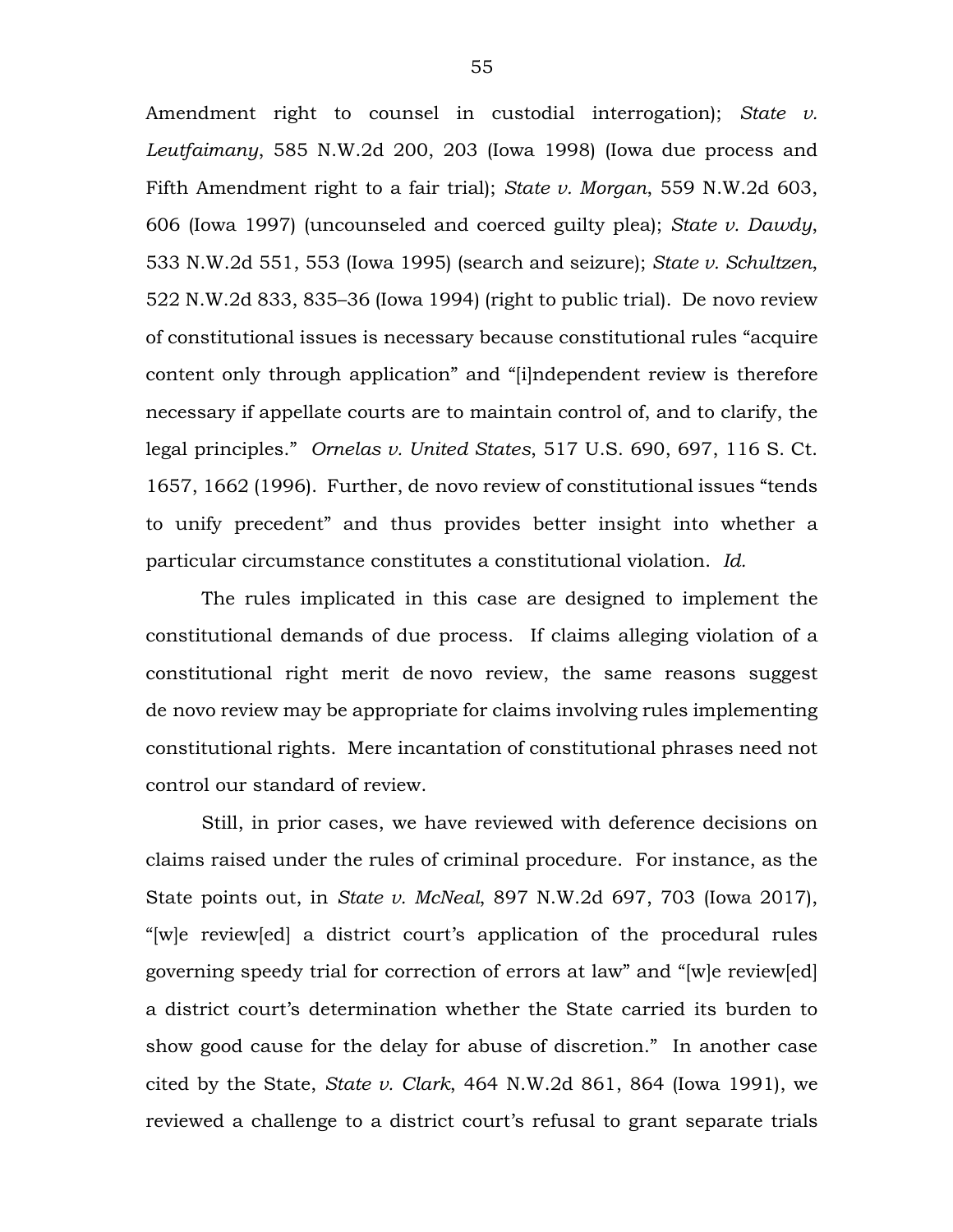under our rules of criminal procedure and explained that "[w]e will reverse a trial court's refusal to grant a motion for separate trials only if a defendant demonstrates an abuse of discretion." Yet in neither case did the parties challenge the standard of review; in both cases the parties agreed a deferential standard of review applied. *See* Brief for Appellant at 25–26, *State v. McNeal*, 897 N.W.2d 697 (Iowa 2017) (No. 15–1606); Brief for Appellee at 14, *State v. McNeal*, 897 N.W.2d 697 (Iowa 2017) (No. 15– 1606); Brief for Appellant at 13, *State v. Clark*, 464 N.W.2d 861 (Iowa 1991) (No. 89–1355); Brief for Appellee at 8, *State v. Clark*, 464 N.W.2d 861 (Iowa 1991) (No. 89–1355).

In the context of jury misconduct and jury bias, a number of courts have seen fit to review ultimate determinations with less deference than ordinarily applied in motions for new trial. For instance, Judge Posner held,

We review the district court's findings of fact under the clearly erroneous standard. However, because the ultimate factual determination of impartiality depends on inferences of effect drawn from the subsidiary facts, we believe a more critical review of the district court's ultimate finding of fact is appropriate in this context than in other situations.

*Owen v. Duckworth*, 727 F.2d 643, 646 (7th Cir. 1984). The Fourth Circuit

applies substantially the same standard:

The final question is whether the improper contact or communication compromised the impartiality of the jury. Ordinarily, the grant of a new trial is committed to the sound discretion of the district court. However, because the ultimate factual determination regarding the impartiality of the jury necessarily depends on legal conclusions, it is reviewed in light of all the evidence under a "somewhat narrowed," modified abuse of discretion standard giving the appellate court "more latitude to review the trial court's conclusion in this context than in other situations."

*Cheek*, 94 F.3d at 140 (citation omitted) (quoting *Haley*, 802 F.2d at 1532,

1537 nn.11–12).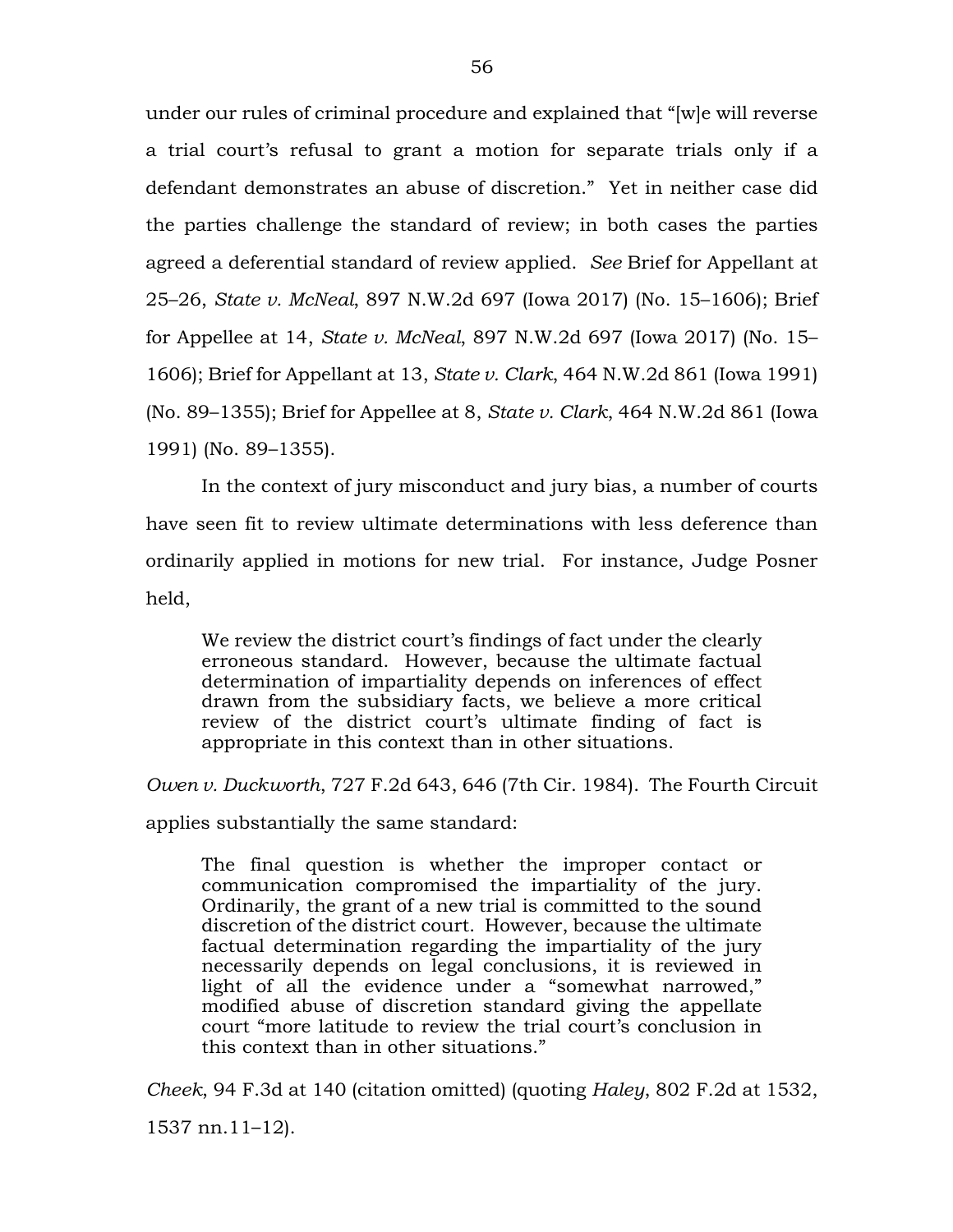Other jurisdictions, however, afford more deference to a trial court's determination. In the Eighth Circuit, "[t]he district court has broad discretion in handling allegations of juror misconduct and its decision will be affirmed absent an abuse of discretion." *United States v. Williams*, 77 F.3d 1098, 1100 (8th Cir. 1996). In Connecticut, allegations of juror bias or misconduct are reviewed for an abuse of discretion because "[a]ny assessment of the form and scope of the inquiry that a trial court must undertake when it is presented with [such] allegations . . . will necessarily be fact specific." *State v. Brown*, 901 A.2d 86, 89 (Conn. App. Ct. 2006) (quoting *State v. Sinvil*, 876 A.2d 1237, 1245 (Conn. App. Ct. 2005)).

We need not resolve this issue in this case. As in *Webster*, 865 N.W.2d at 231 n.4, we generally agree with the fact-finding of the district court. Therefore, the result in this case does not depend on the standard of review. This approach is consistent with *State v. Martin*, 877 N.W.2d 859, 865 n.4 (Iowa 2016), where we left for another day the question of whether claims under our rules designed to protect a defendant's right to a fair trial give rise to de novo review when the defendant fails to make a constitutional claim.

2. *Presumption of prejudice.* We must next determine whether there is an irrebuttable presumption of prejudice. We note Justice O'Connor's concurring opinion in *Phillips* that under the Sixth Amendment there might be occasions where the facts are sufficiently egregious to require an irrebuttable presumption. 455 U.S. at 222–24, 102 S. Ct. at 948–49 (O'Connor, J., concurring). And we do not regard our Iowa caselaw as necessarily foreclosing an irrebuttable presumption in the appropriate circumstances. But we do not find the present case involving a relatively vague and unspecific rumor of a potential riot briefly discussed by jurors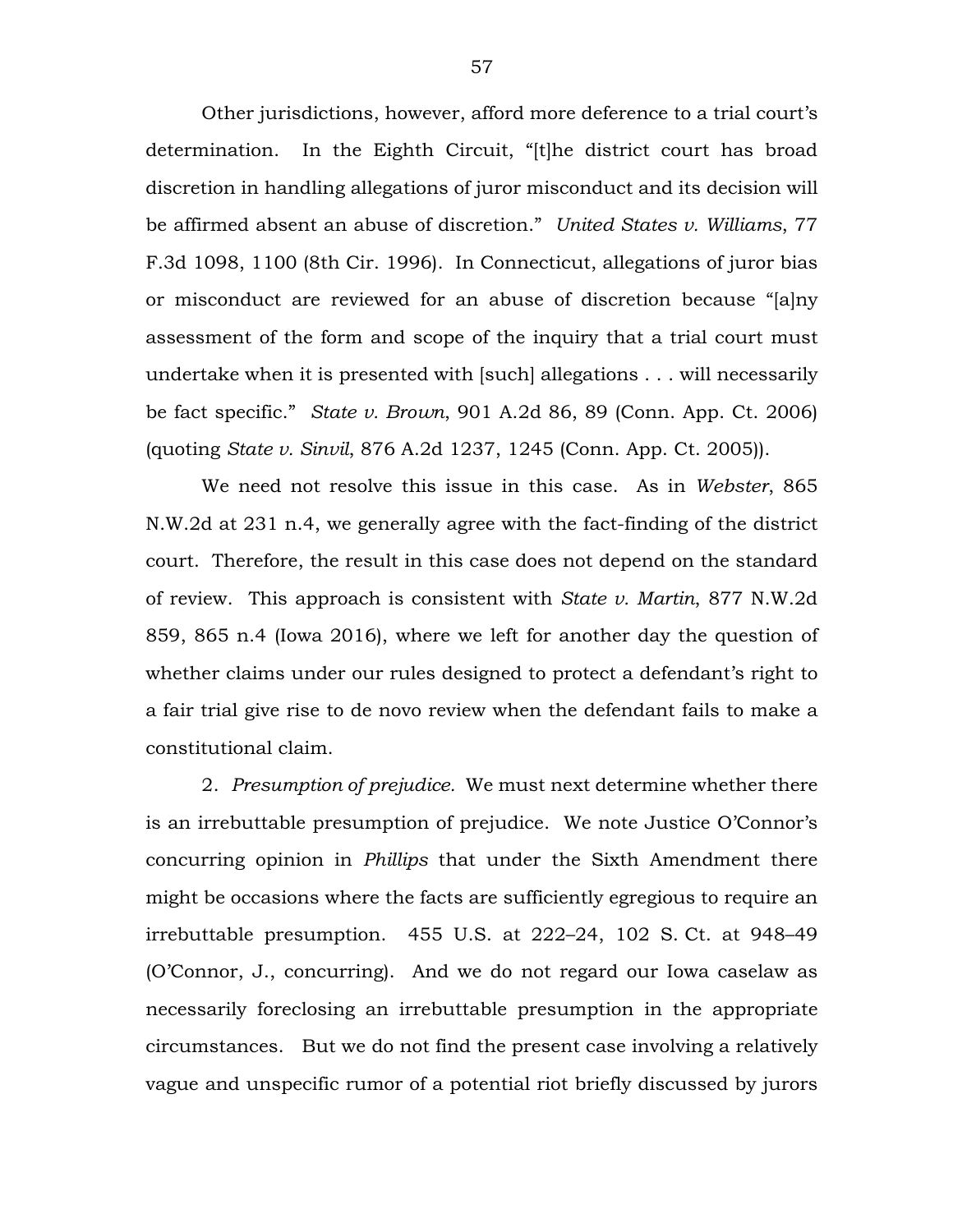sufficient to give rise to an irrebuttable presumption of the kind suggested by Justice O'Connor.

Having concluded that there is no irrebuttable presumption of prejudice under the facts of this case, there remains the possibility of applying a rebuttable presumption as in *Remmer*, 347 U.S. at 229, 74 S. Ct. at 451, and as still applied by a majority of the federal courts. There is caselaw suggesting that this type of *Remmer* presumption is particularly appropriate in jury tampering cases. For instance, in *Dutkel*, 192 F.3d at 894–95, 899, the Ninth Circuit suggested that in jury tampering cases, the *Remmer* presumption should apply and the state should have to meet a heavy burden to prove that the tampering was not prejudicial.

Based on our review of the trajectory of the cases of the Supreme Court and the federal circuits, we believe that *Remmer* may have some remaining vitality under the Federal Constitution as a rebuttable presumption in certain circumstances. And of course, we can apply such a presumption under article I, sections 9 and 10 of the Iowa Constitution. In this case, however, we are not dealing with direct jury tampering or bribery efforts by third parties. Instead, we are dealing with jurors who learned about a vague and generalized report on social media that some unknown persons might engage in a riot related to the trial in question. *Dutkel* does not provide much aid to Christensen on the facts of this case. We agree with the courts taking the position that the *Remmer*-type presumption is for "more than innocuous interventions." *Stephens*, 848 F.2d at 486 (quoting *Haley*, 802 F.2d at 1537 n.9); *see Lloyd*, 269 F.3d at 238; *Lamons*, 340 S.E.2d at 184. While *Remmer* may have some remaining vitality under federal and state law, we do not think it applies to the facts of this case.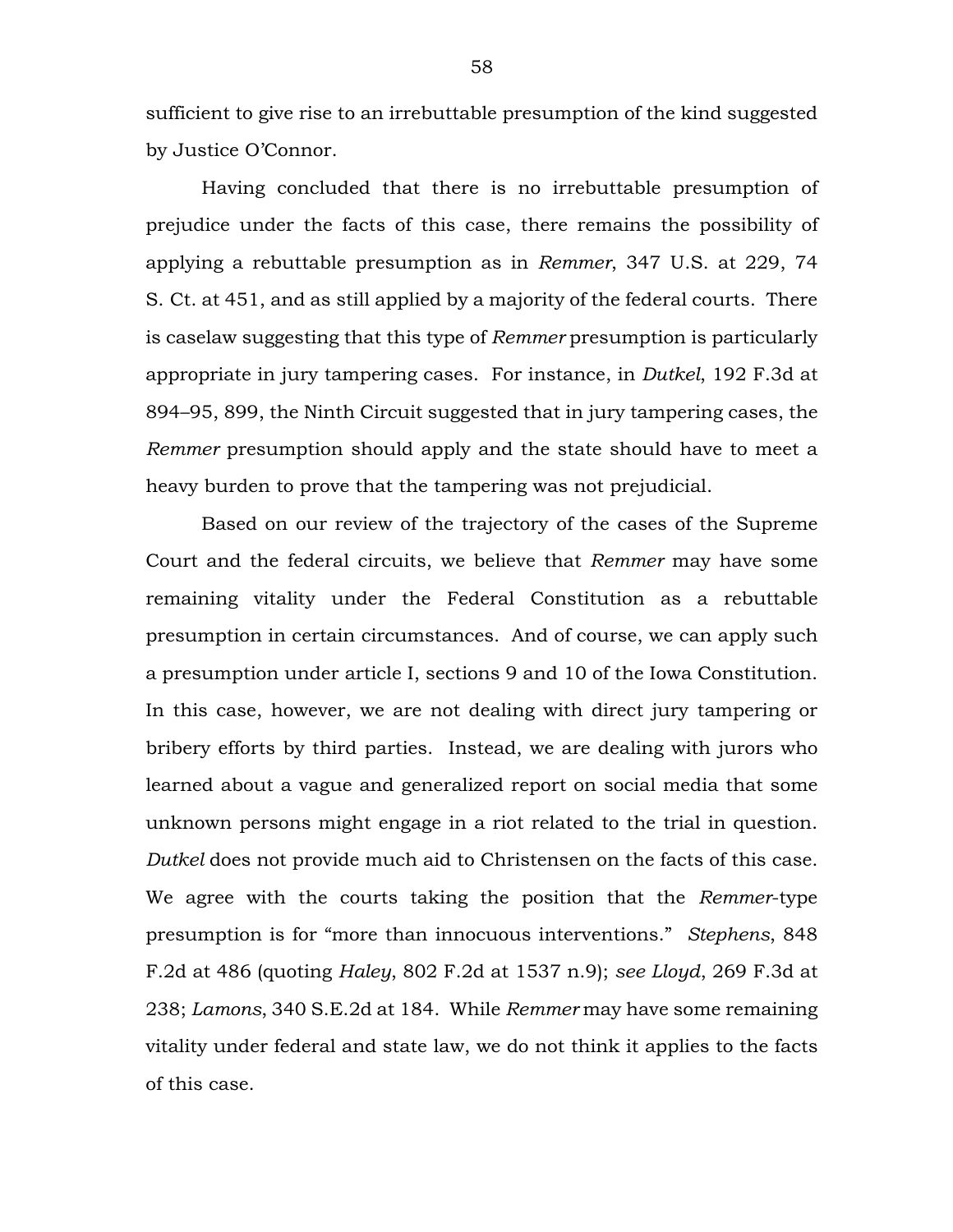We also do not find that the principles in *Carey*, 165 N.W.2d at 28– 30, or *Omaha Bank*, 305 N.W.2d at 461–62, are applicable in this case. It was poor judgment for the clerk and county attorney to post its message in the jury room that the coffee was being provided by them. 165 N.W.2d at 30. Although hardly constituting a bribe of the kind that might sway juries, it did send an informal message that the county attorney and members of the jury were on the same team. *See id.* The *Carey* court clearly wanted to send a contrary message that even this small accommodation from a party to litigation had no place in our court system where the appearance of fairness is extremely important. *See id.* It is not at all clear that but for other trial errors, the *Carey* court would have reversed the conviction. *See id.*

In *Omaha Bank*, the challenged conduct involved a juror buying drinks for lawyers and having extended conversation with the lawyers in the midst of trial at a restaurant bar. 305 N.W.2d at 461. The *Omaha Bank* court condemned the lawyers for attempting to ingratiate themselves to a juror by accepting drinks and engaging in extended conversation with the juror at the bar. *Id.* at 461–63. In the case presently before us, there was no similar misconduct by a party or a party's representatives.

3. *Requirements of prejudice.* On the question of prejudice, the caselaw is generally divided regarding the standard of prejudice required in extraneous influence cases. Many federal extraneous influence cases recite a possibility-of-prejudice test, while others embrace a more demanding reasonable-probability test. In *Cullen*, a case involving the internal workings of the jury, we adopted a higher reasonable-probability test. 357 N.W.2d at 27. We have repeatedly applied the reasonableprobability test in a variety of settings. *See, e.g.*, *State v. Atwood*, 602 N.W.2d 775, 778–80 (Iowa 1999) (holding that a judge's communication of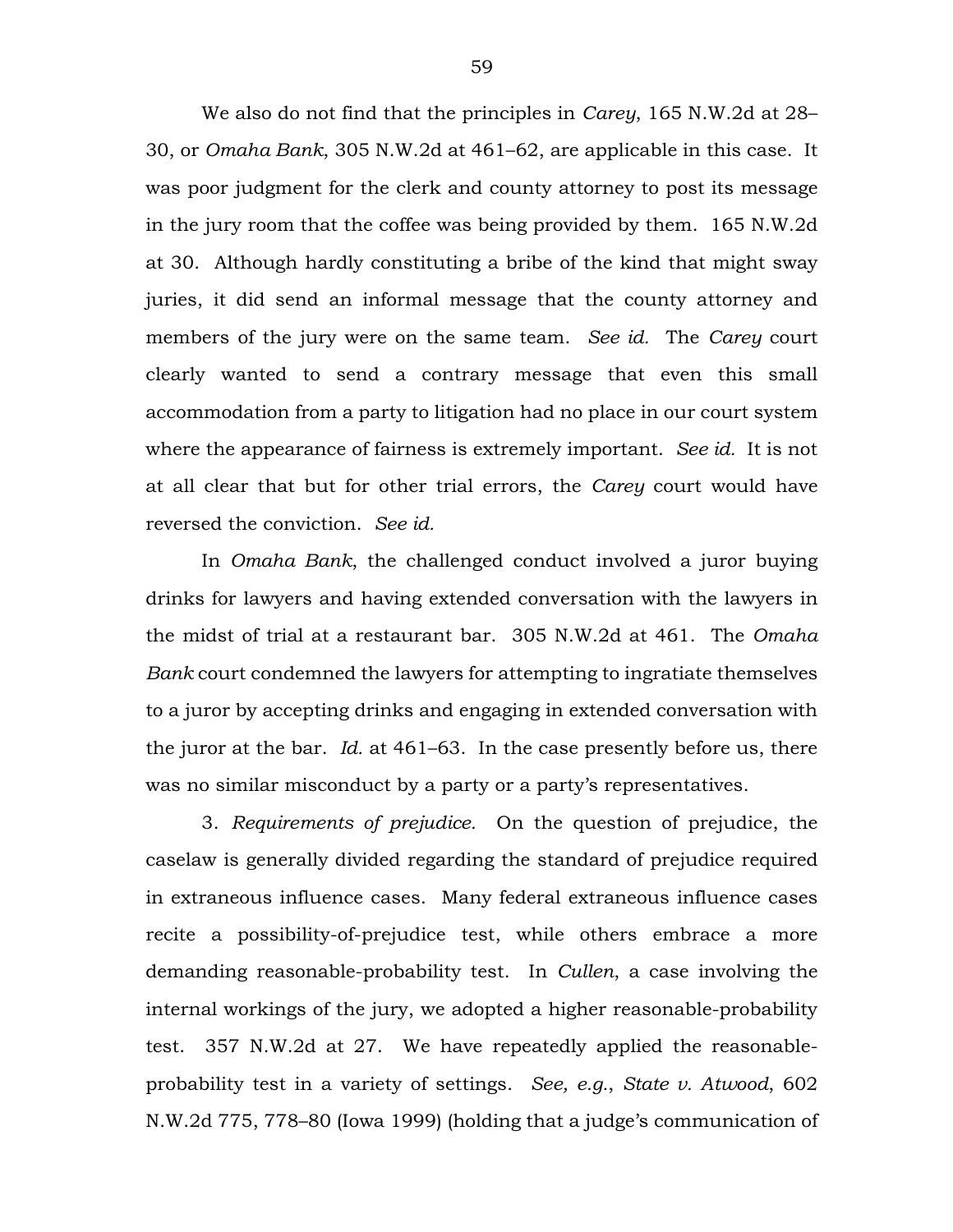threat made to all participants in the case, including the jury, is subject to a reasonable likelihood or reasonable probability of prejudice test); *State v. Henning*, 545 N.W.2d 322, 324–25 (Iowa 1996) (holding that extrarecord information about defendant's prior criminal offenses sufficiently prejudicial to meet reasonable-probability test). We apply the reasonableprobability test of *Cullen* today.

We also note that our prior cases adopt the view that juror statements about the impact of the improperly introduced influence are not admissible on the question of prejudice. *Johnston*, 476 N.W.2d at 34; *Carey*, 165 N.W.2d at 30. What can be considered is objective facts—who said what to whom and when and what specifically was injected into the jury discussion. But juror assessments about the impact of the improper extraneous influence are off limits. *Johnston*, 476 N.W.2d at 34; *Carey*, 165 N.W.2d at 30; *see also Greer*, 285 F.3d at 173; *Calbas*, 821 F.2d at 896 n.9; *Wiser*, 732 P.2d at 1142; *Buchholz*, 366 N.W.2d at 840.

Finally, we recognize that in determining fair trial issues, one improperly influenced juror is sufficient to require reversal. *Parker*, 385 U.S. at 365–66, 87 S. Ct. at 471; *Webster*, 865 N.W.2d at 237 n.7. We should not be distracted by a numbers game regarding how many jurors heard what and when they heard it. *See, e.g.*, *Lawson*, 60 F.3d at 613; *Delaney*, 732 F.2d at 643; *Tillman*, 406 F.2d at 937. The issue instead should be focused on the question of whether any juror or jurors have been shown to be improperly influenced such that a conviction based on a verdict in which the juror or jurors participated simply cannot be upheld.

4. *Determination of prejudice issue.* We focus our analysis on the question of prejudice. In doing so, we agree with the approach of courts that consider multiple factors in determining the question of prejudice. *Lloyd*, 269 F.3d at 240; *Dickson*, 849 F.2d at 406; *Kilgore*, 240 P.3d at 656.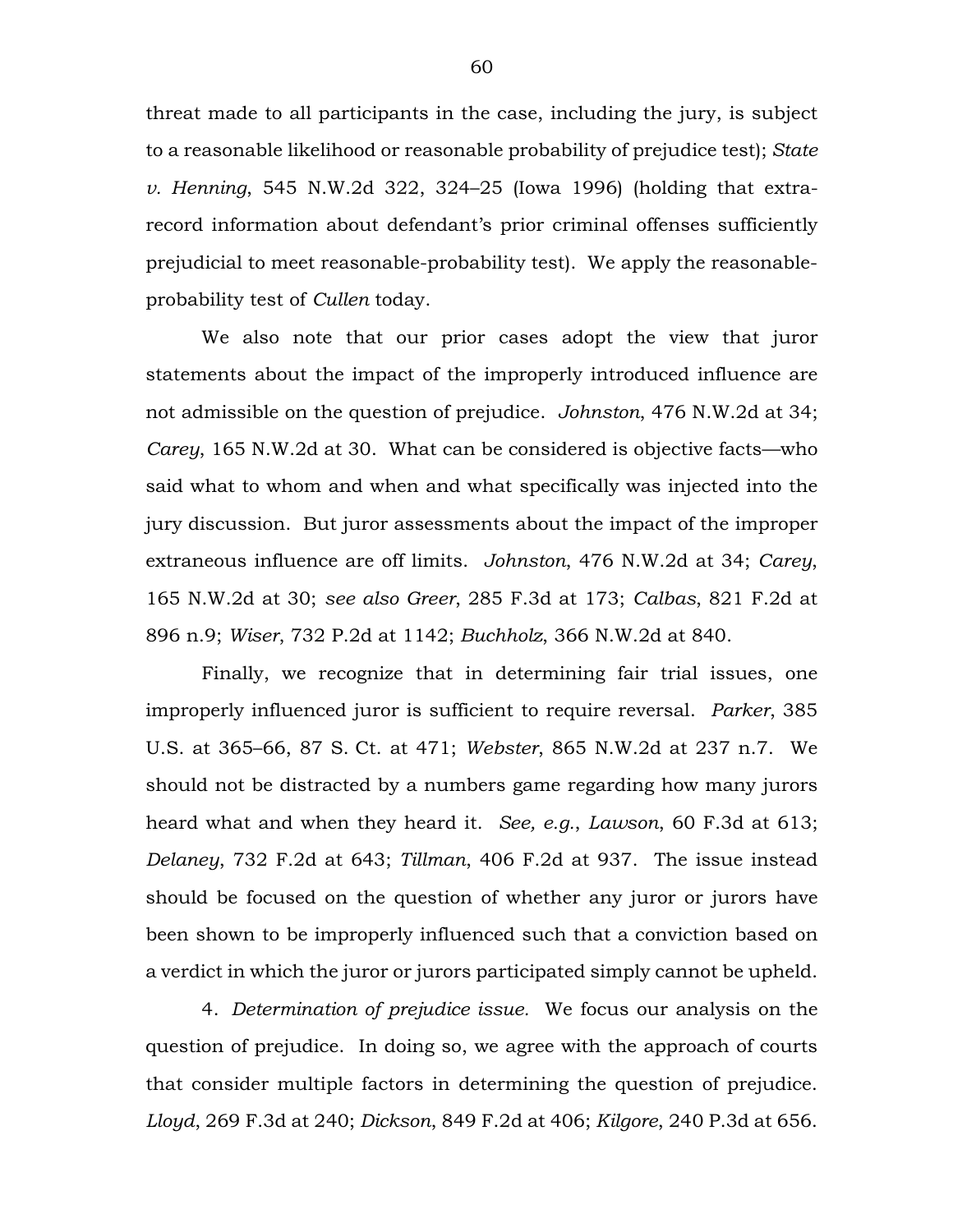Based on our review of the record, we conclude that Christensen failed to show a reasonable probability that the verdict of the jury would have been different if the extraneous influence did not reach the jury in this case. *Cullen*, 357 N.W.2d at 27. Here, the threat of a riot reported to the juror and the jury was vague, was not directed at any juror, and was merely a hearsay statement about what purportedly appeared in social media. Every reasonable juror knows that a wide variety of vacuous claims and statements may appear on social media without the slightest veracity. In addition, there was no objective support for the threat of a riot in the record except the vague hearsay report of a Facebook comment.

There was evidence that the vague report to the jury about a Facebook posting mentioning a riot was only briefly discussed by the jury. There was no evidence of an extended discussion. *See Dickson*, 849 F.2d at 406. Further, though the discussion about a riot appears to have occurred prior to the jury actually reaching a verdict, the record suggests that the discussion likely may have occurred after the jury reached its verdict but prior to announcing it in open court. *See id.* There was certainly no persuasive specific evidence that the rumors of a potential riot were discussed at a critical stage in the jury's deliberation. *See id.* Finally, there was nothing extraordinary about the jury verdict of second-degree murder in this case, a verdict that was well within the evidence presented at trial. *See Kilgore*, 240 P.3d at 656; *United States v. Sanders*, 962 F.2d 660, 673 (7th Cir. 1992). There is no objective reason to consider the jury verdict as motivated by fear from a vague speculative hearsay report on Facebook about a possible riot.

We recognize that at least some members of the jury did express concern about safety at the courthouse and asked for a police escort to their cars. Another asked for an officer to patrol the juror's home. These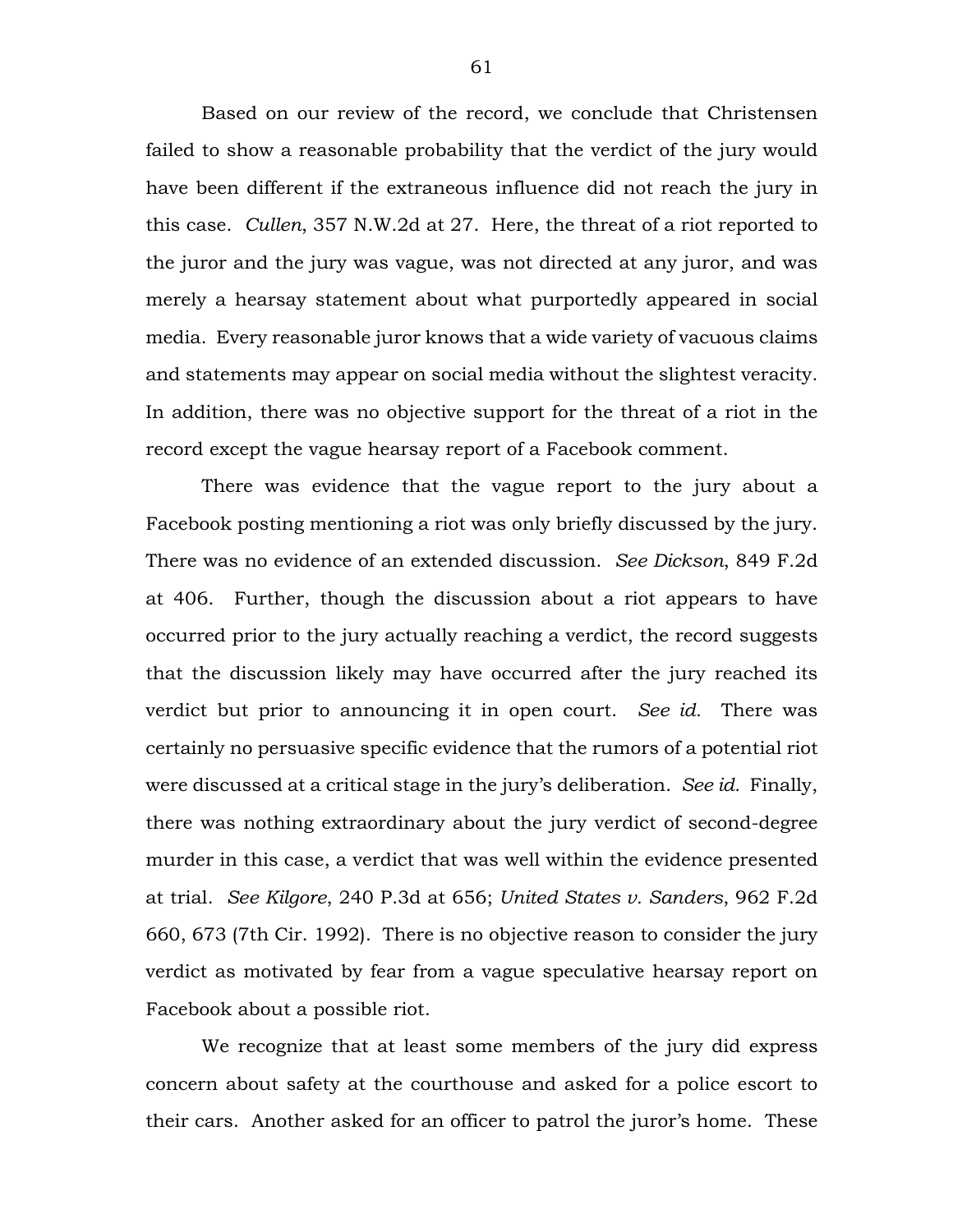protective measures after a controversial trial show a degree of common sense but do not make a persuasive per se case that the jury's verdict was likely influenced by the vague hearsay riot rumors. *See State v. Napulou*, 936 P.2d 1297, 1304 (Haw. Ct. App. 1997).

Although each case will turn on its specific facts, the result we reach here is not inconsistent with other caselaw. For instance, in *Wallace v. United States*, 412 F.2d 1097, 1102 (D.C. Cir. 1969), jurors were interviewed in chambers after a newspaper article detailed certain death threats against the jurors. The jurors' responses convinced the district court that they could continue to serve as impartial jurors. *Id.* Similarly, in *Napulou*, the court upheld a district court determination that a new trial was not required after the jurors felt intimidated upon being followed by the defendant's family members, a setting far more troubling than that presented in this case. 936 P.2d at 1304.

Christensen cites two cases in which the potential for public violence led to a change in venue. *Powell*, 283 Cal. Rptr. at 787; *Lozano*, 584 So. 2d at 22. We find these cases inapposite. They are pretrial change of venue cases in which there had been massive publicity and substantial threats of violence had arisen from the underlying incidents. We do not find them instructive on the case at hand.

Based on the above reasoning, we conclude that Christensen has failed to meet the *Cullen* test of showing a reasonable probability that the jury would have come to a different conclusion if it had not received the vague and speculative extraneous information about a potential riot.

**E. Jury Bias.** Christensen notes in passing that the district court erred in concluding that implied bias did not warrant a new trial. Christensen supports his claim of implied bias by pointing to the testimony of a juror claiming that two jurors saw Facebook posts threatening the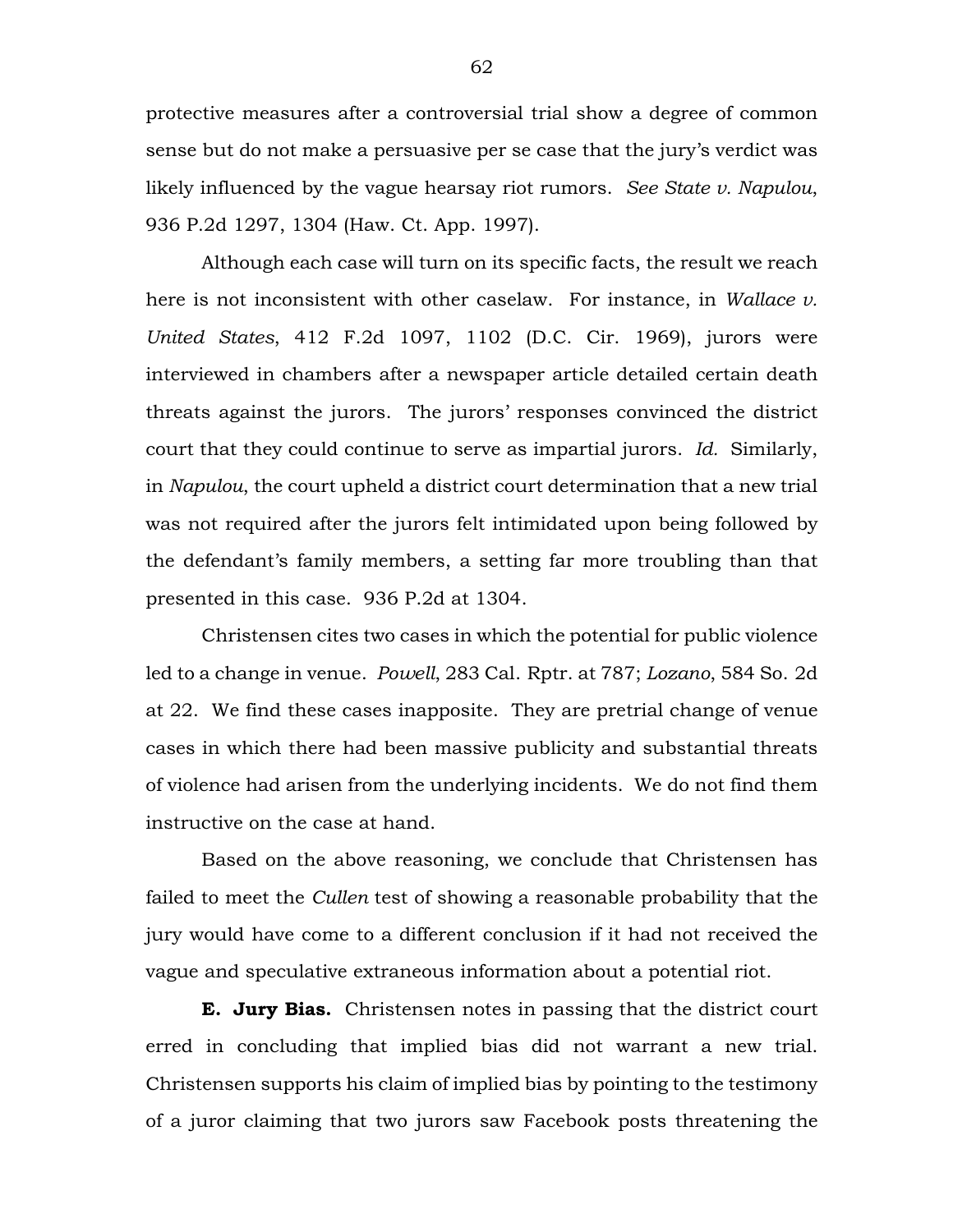jurors themselves. He also notes that the jurors were aware of the heightened community awareness surrounding the case.

In *Webster*, 865 N.W.2d at 236, we explained that juror bias may be actual or implied. "Actual juror bias occurs when the evidence shows that a juror, in fact, is unable to lay aside prejudices and judge a case fairly on the merits." *Id.* "Implied bias arises when the relationship of a prospective juror to a case is so troublesome that the law presumes a juror would not be impartial." *Id.* "Implied bias has been found to arise, for instance, when a juror is employed by a party or is closely related to a party or witness." *Id.* A jury consisting of even one biased juror is constitutionally infirm. *Id.* at 237 n.7.

We decline to find implied bias on the facts here. The ostensible threat to the jury attested by one juror is hearsay-upon-hearsay. That fact in tandem with the fact that other jurors generally testified to threats of riots rather than of violence against the jury, leads us to doubt the reliability of the attestation. *See State v. Evans*, 169 N.W.2d 200, 205 (Iowa 1969) ("Multiple hearsay is, of course, even more vulnerable to all the objections which attach to simple hearsay.").

Similarly, we do not find that the other threats of violence which reached the jury give rise to implied bias. As noted, these threats were vague, not directed at any juror, and only briefly discussed by the jurors in the jury's deliberation.

Finally on the facts here, we disagree with Christensen's contention that the heightened community awareness surrounding this case, and jurors' general knowledge thereof, gives rise to implied bias. It is certainly possible that a juror's connection to the circumstances of a case or the community response can give rise to implied bias. *See, e.g.*, *Leonard v. United States*, 378 U.S. 544, 544–45, 84 S. Ct. 1696, 1696 (1964) (per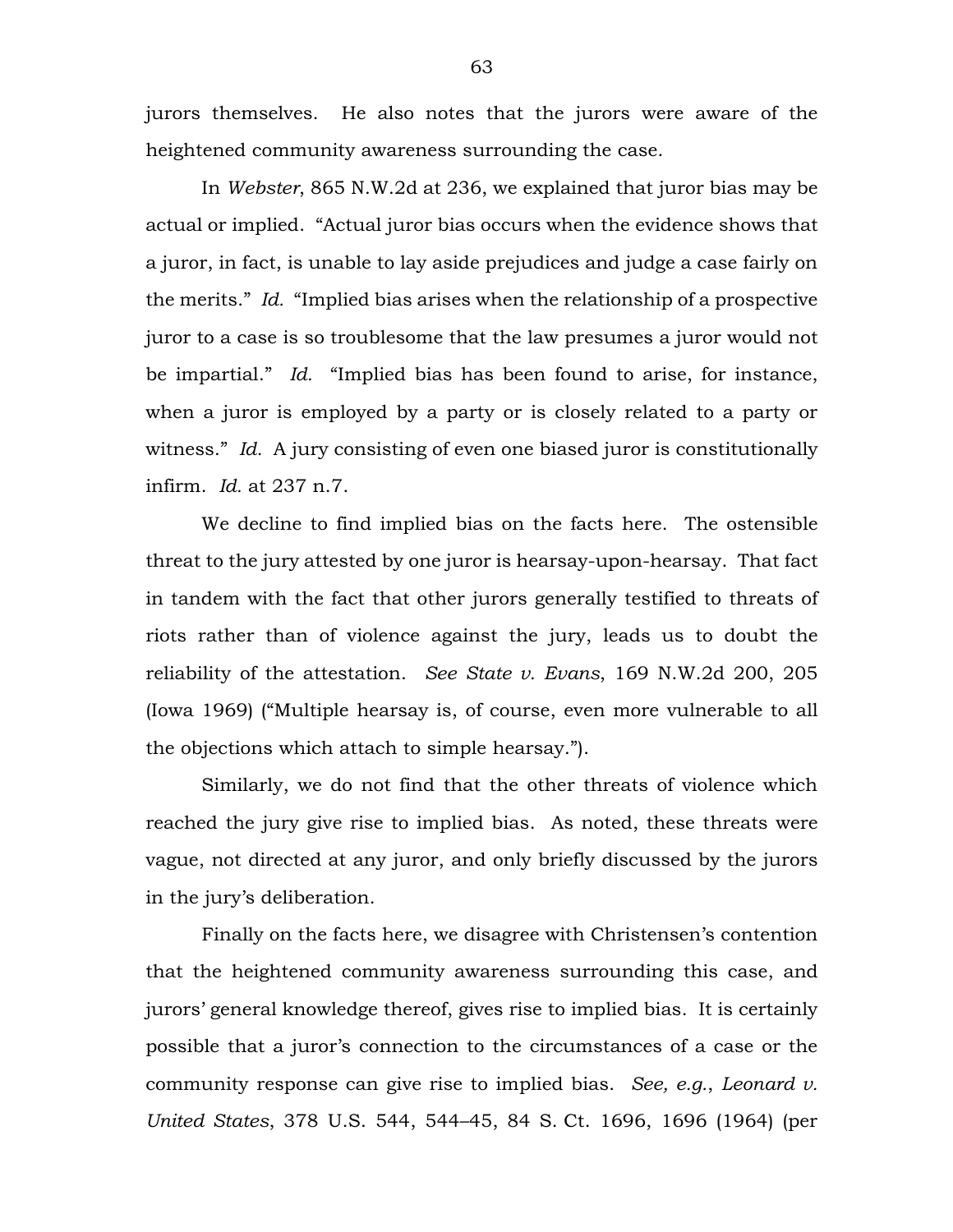curiam) (finding implied bias where jurors in a second case against Leonard were selected from a group which heard a guilty verdict in the first case). But here, various members of the community were on either sides of the guilt question, and through the voir dire process, potential jurors were stricken for cause after expressing opinions both favorable and unfavorable to Christensen. Christensen points to no facts concerning any of the jurors' connection to the community response besides their membership in the community. Without an indication that a juror had such a close connection to the circumstances of the case or the community response that the juror would be unable to render a fair verdict, we cannot make a finding that any juror or the jury was tainted by implied bias. *See Webster*, 865 N.W.2d at 236. Perhaps given the verdict, Christensen regrets not having moved for a change of venue, but he cannot remedy the consequences of that choice through an attack on the jury that has been selected after a thorough pretrial voir dire process.

#### **V. Conclusion.**

For the above reasons, the district court judgment is affirmed and the court of appeals decision is vacated.

# **DECISION OF COURT OF APPEALS VACATED; DISTRICT COURT JUDGMENT AFFIRMED.**

All justices concur except Waterman, Mansfield, and Christensen, JJ., who concur specially, and McDonald, J., who takes no part.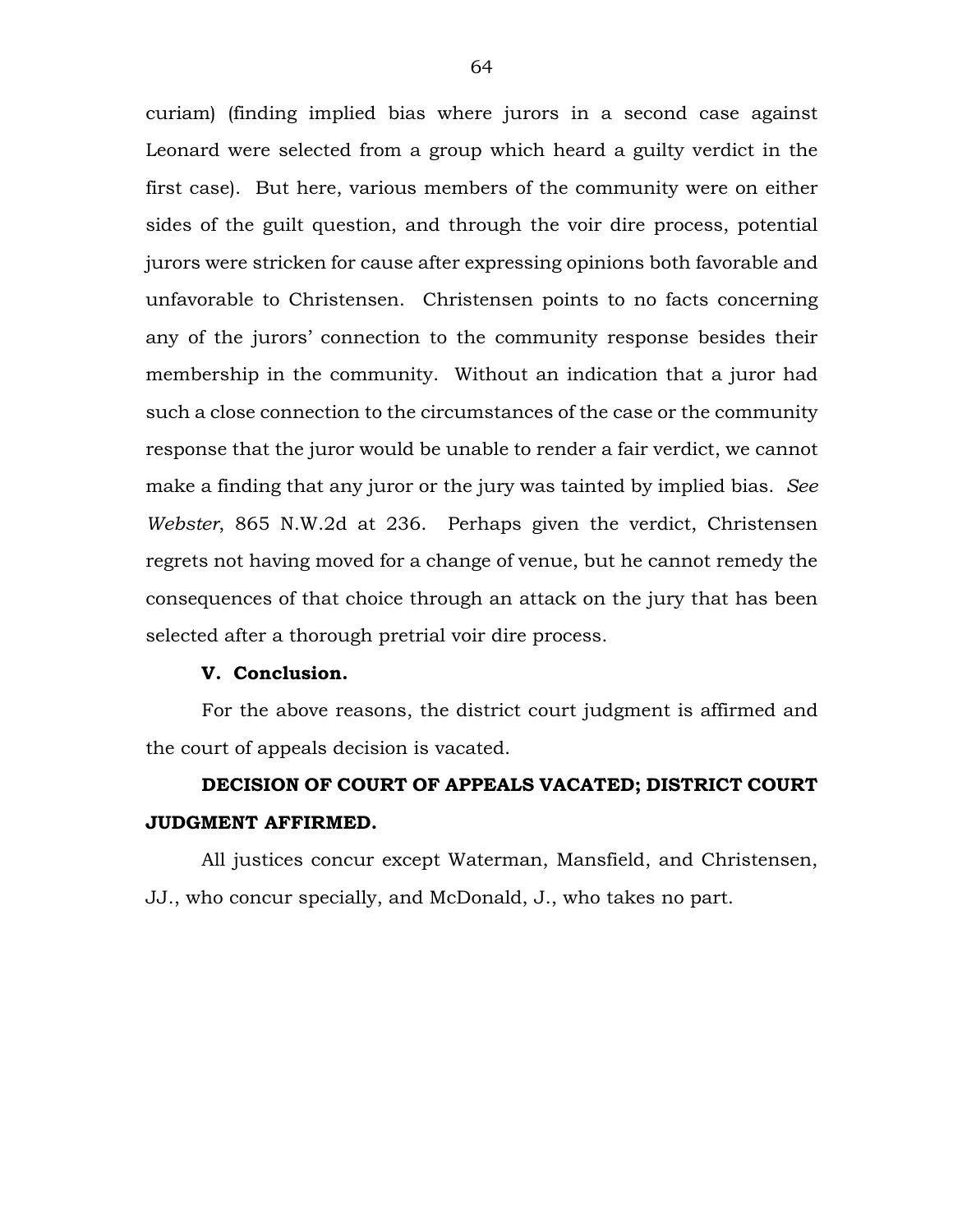## **WATERMAN**, **Justice (concurring specially).**

I concur in the court's opinion except for its discussion of the standard of review for the denial of a motion for new trial based on juror bias or misconduct. I write separately to emphasize that today's decision refraining from deciding the standard of review in this appeal does not overrule our precedent or change the governing law, nor is a change warranted from our review for abuse of discretion.

Indeed, in affirming the district court's ruling that extraneous influences on the jury did not warrant a new trial, the majority applies the proper test from *State v. Cullen*, 357 N.W.2d 24, 27 (Iowa 1984), *abrogated on other grounds by Ryan v. Arneson*, 422 N.W.2d 491, 495 (Iowa 1988). Citing *Cullen*, the majority reaches the right result, stating, "Based on our review of the record, we conclude that Christensen failed to show a reasonable probability that the verdict of the jury would have been different if the extraneous influence did not reach the jury in this case." But the majority fails to acknowledge the standard of review applied in *Cullen*, which emphasized the "[t]rial court has a broad discretion in ruling on these matters. 'We do not find an abuse of discretion . . . unless the action of the trial court is clearly unreasonable under the attendant circumstances.'" Id. at 27 (quoting *State v. Harrington*, 349 N.W.2d 758, 761 (Iowa 1984), *abrogated on other grounds by Ryan*, 422 N.W.2d at 495).

In *Doe v. Johnston*, we declined an invitation to change this standard and explained the reasons for our deference to the trial court when extraneous material reaches the jury. 476 N.W.2d 28, 35 (Iowa 1991).

Plaintiffs urge us to retreat from this standard and adopt, instead, a rule whereby prejudice is presumed to result from the introduction of extraneous material. We decline the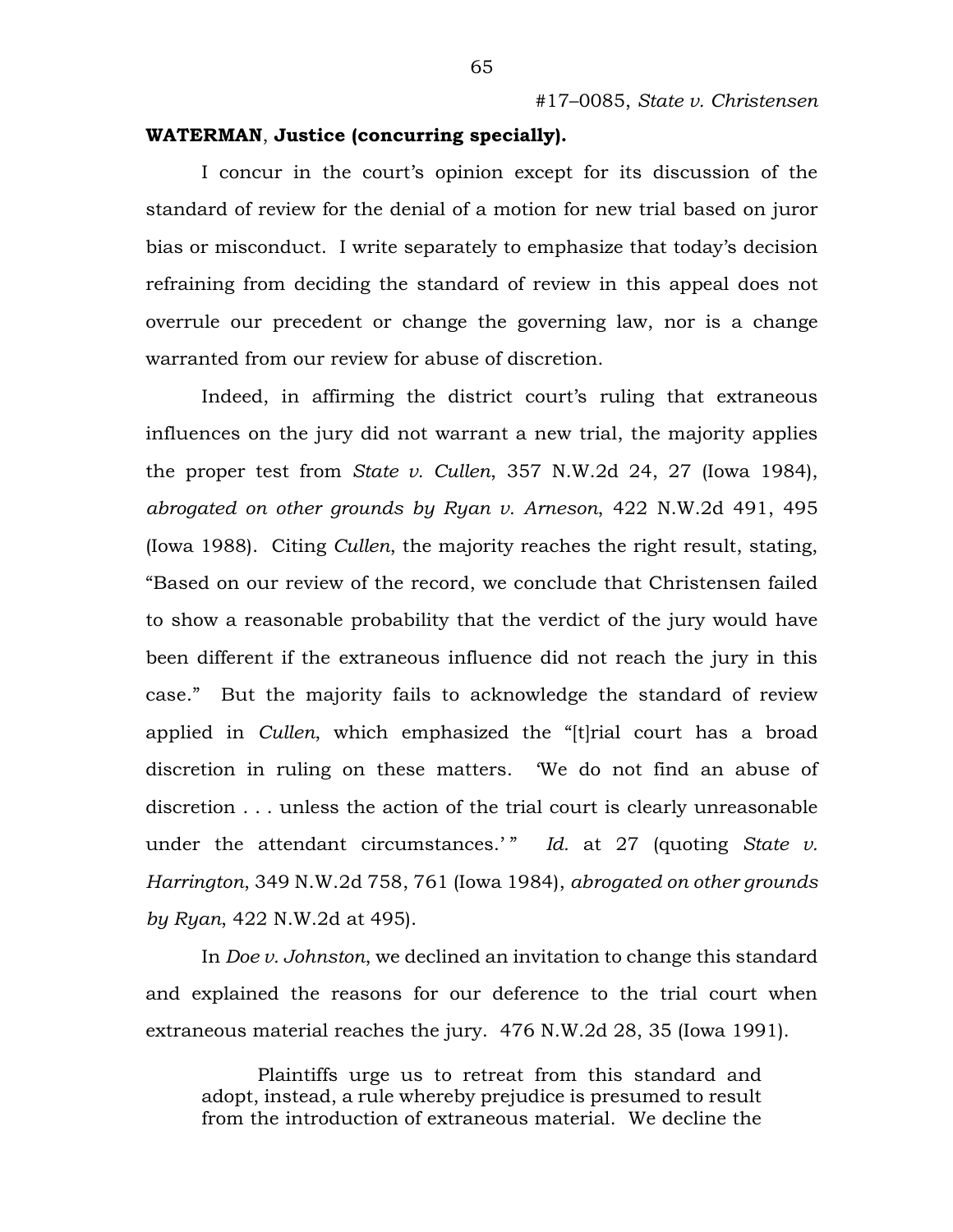invitation to do so. A certain amount of leeway must be built into the system so that a relatively minor incident of misconduct is not allowed to disrupt what may have been a lengthy, costly, and otherwise fair trial. We are still convinced that the trial court is in the best position to objectively assess the impact of juror misconduct.

Applying this objective standard to the present case, we find the court was well within its discretion in denying plaintiffs' motion for new trial.

*Id.* This reasoning is even more compelling today because the proliferation of social media increases the chances for juror exposure to extraneous material.

The majority fails to provide a persuasive reason to change the standard of review now. We have long held that rulings on motions for new trial or mistrial based on juror misconduct or bias are reviewed for an abuse of discretion. *See, e.g.*, *State v. Gathercole*, 877 N.W.2d 421, 427 (Iowa 2016) ("We review the district court's refusal to grant a mistrial [for juror bias] for an abuse of discretion."); *Fry v. Blauvelt*, 818 N.W.2d 123, 128 (Iowa 2012) ("If the motion [for a new trial] is based on a discretionary ground such as misconduct it is reviewed for an abuse of discretion." (alteration in original) (quoting *Loehr v. Mettille*, 806 N.W.2d 270, 277 (Iowa 2011))); *State v. Smith*, 573 N.W.2d 14, 17 (Iowa 1997) ("We apply an abuse of discretion standard when reviewing the district court's rulings on juror misconduct claims . . . ."); *State v. Johnson*, 445 N.W.2d 337, 340–41 (Iowa 1989) (noting trial court's "broad discretion in ruling on" motions for new trial based on juror bias or misconduct), *overruled on other grounds by State v. Hill*, 878 N.W.2d 269, 275 (Iowa 2016); *State v. Hendrickson*, 444 N.W.2d 468, 472 (Iowa 1989) (holding district "court did not abuse its discretion in denying defendant's motions" challenging allegedly biased juror); *State v. Powell*, 400 N.W.2d 562, 565 (Iowa 1987) ("A trial court has broad discretion in matters involving alleged jury misconduct, and an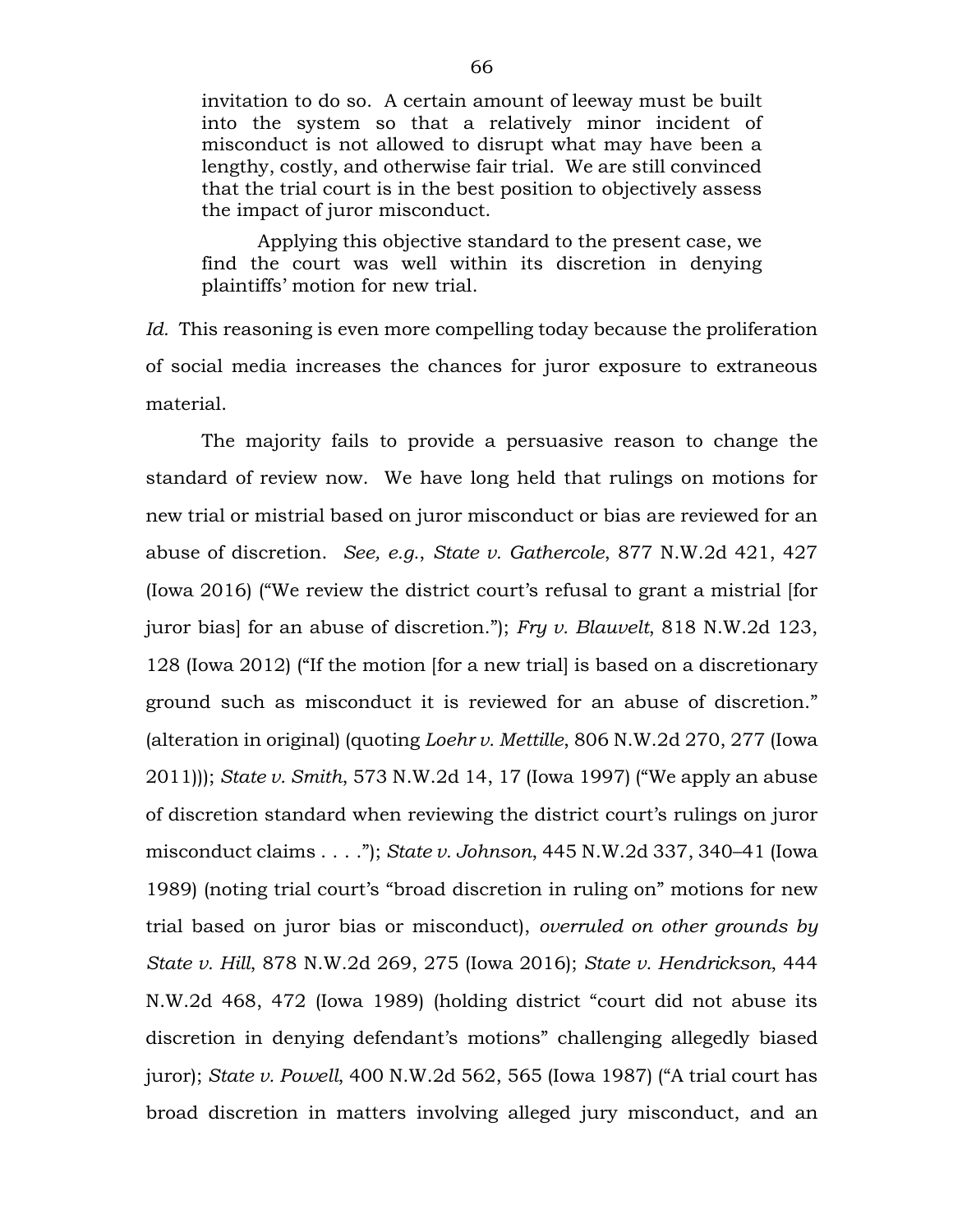abuse of that discretion will not be found unless the action of the trial court is clearly unreasonable under the circumstances."); *State v. Christianson*, 337 N.W.2d 502, 504 (Iowa 1983) ("Trial courts possess 'broad discretion' in deciding whether evidence of alleged jury misconduct warrants a new trial." (quoting *State v. Cuevas*, 288 N.W.2d 525, 535 (Iowa 1980)); *Harris v. Deere & Co.*, 263 N.W.2d 727, 729 (Iowa 1978) ("Trial courts have broad discretion in ruling on motions predicated on jury misconduct."), *superseded on other grounds by rule*, Iowa R. Evid. 606(*b*), *as recognized in Ryan*, 422 N.W.2d at 495; *State v. Houston*, 209 N.W.2d 42, 44–45 (Iowa 1973) (noting the "[t]rial court has broad discretion in determining whether evidence of claimed jury misconduct justifies a new trial" and its ruling "will not be set aside on appeal except upon showing an abuse of such discretion"). This law is well settled and should stay that way.

But seeds of confusion were planted when we addressed the standard of review in *State v. Webster*, 865 N.W.2d 223, 231 (Iowa 2015). Under the heading "**Standard of Review**," we accurately stated Iowa law as follows: "We review a denial of a motion for a new trial based upon juror misconduct or juror bias for an abuse of discretion." *Id.* Yet we muddied the waters in a footnote, stating,

There is a question of the proper standard of review regarding fact-finding performed by the district court in the context of a motion for a new trial. There is authority in other jurisdictions that fact-finding made by the district court in considering a motion for a new trial is subject to review under a clearly erroneous standard.

*Id.* at 231 n.4. This footnote cited a single case for that proposition, *State v. Dellinger*, 696 S.E.2d 38, 42 (W. Va. 2010) (per curiam). The *Dellinger*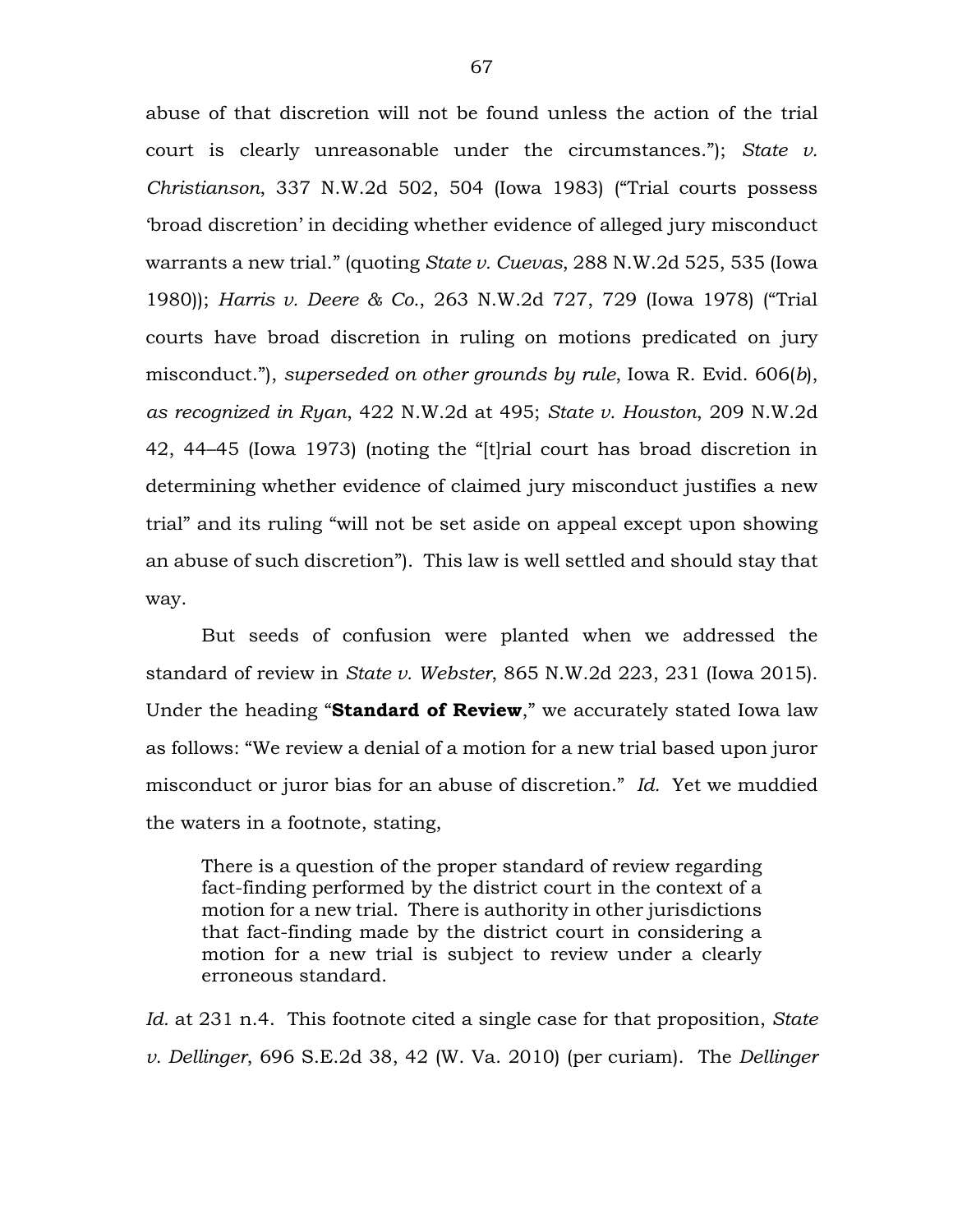court described its standard of review as "deferential" to the trial court. *Id.* at 42.

In reviewing challenges to findings and rulings made by a circuit court, we apply a two-pronged deferential standard of review. We review the rulings of the circuit court concerning a new trial and its conclusion as to the existence of reversible error under an abuse of discretion standard, and we review the circuit court's underlying factual findings under a clearly erroneous standard. Questions of law are subject to a *de novo* review.

*Id.* (quoting *State v. Vance*, 535 S.E.2d 484, 487 (W. Va. 2000)). Thus, the trial court's factual findings would be affirmed unless clearly erroneous a far cry from appellate de novo review.

*Dellinger* thus offers no support for de novo review of fact-finding for juror bias or misconduct. The *Webster* footnote, however, went on to cite a search and seizure case for the unremarkable proposition that we apply de novo review to fact-finding on constitutional claims. 865 N.W.2d at 231 n.4. By suggesting a connection between two separate lines of authority, the footnote purported to create an issue where none existed, concluding, "In this case, we do not resolve the issue because we generally agree with the fact-finding of the district court." *Id.* What issue? We should not compare apples and oranges. De novo review of constitutional issues has long coexisted with our deferential review of judgment calls trial courts make on a wide variety of rulings. There arguably is a constitutional dimension to any ruling during a criminal trial, but that does not mean we should now start reviewing all trial rulings de novo. I would not start here.

After *Webster*, we revisited the issue of juror bias claims arising from inaccurate midtrial publicity in *Gathercole* and squarely held our review is for an abuse of discretion. 877 N.W.2d at 427. In *Gathercole*, while an attempted murder trial was ongoing, a local newspaper inaccurately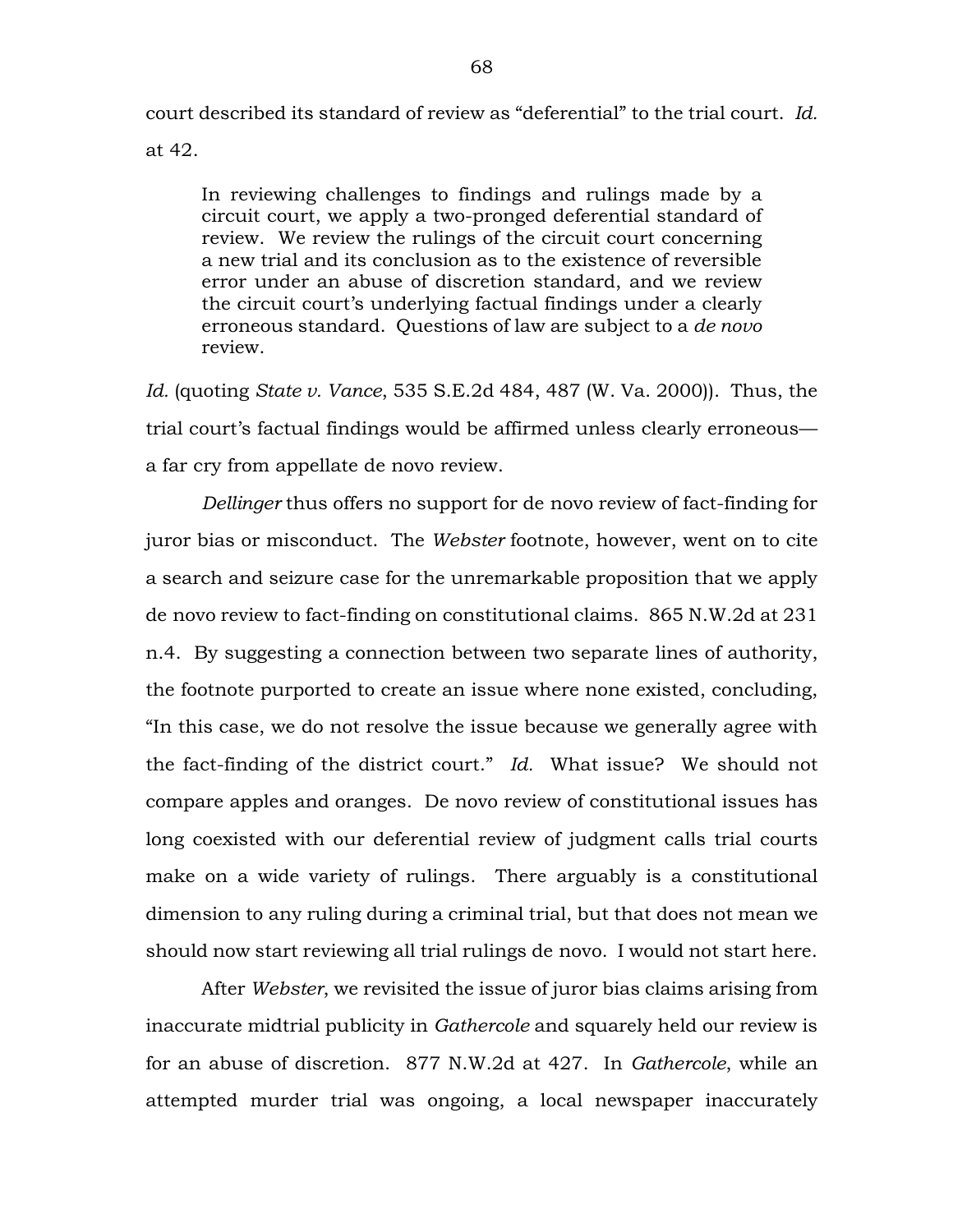reported in an online article that the police had recovered the defendant's palm print at the crime scene. *Id.* at 425. The defendant moved for a mistrial or, alternatively, to poll the jury to determine if jurors saw the article. *Id.* The district court denied the motions, and the defendant was convicted and appealed. *Id.* at 426. We concluded the district court did not abuse its discretion in denying the motions for mistrial and jury polling. *Id.* at 432–33.

Despite our well-settled law on the standard of review, Christensen's counsel took the hint buried in the *Webster* footnote and argues for de novo review. Our court today takes the same approach as in *Webster*, stopping short of deciding "the issue" over the standard of review because of general agreement with the district court's factual findings. Yet the court adds a lengthy discussion likely to cause further confusion, unnecessary detours, and wasted court time. The bottom line is that neither *Webster* nor today's decision overrules our precedent holding abuse of discretion is the proper standard of review for juror-bias and misconduct cases.

The majority also overlooks our long-standing precedent that the district court's factual findings on juror bias or misconduct are binding on the appellate court when the findings are supported by substantial evidence. *See Hutchinson v. Fort Des Moines Cmty. Servs., Inc.*, 252 Iowa 536, 543, 107 N.W.2d 567, 571 (1961) ("Where the facts on which a claim of misconduct is based are in dispute we will not interfere with the trial court's determination of the matter if supported by substantial evidence. *Such determination has about the same force as a jury verdict.*" (quoting *Hackaday v. Brackelsburg*, 248 Iowa 1346, 1352, 85 N.W.2d 514, 517–18 (1957))); *see also* Iowa R. App. P. 6.904(3)(*a*) ("Findings of fact in a law action . . . are binding upon the appellate court if supported by substantial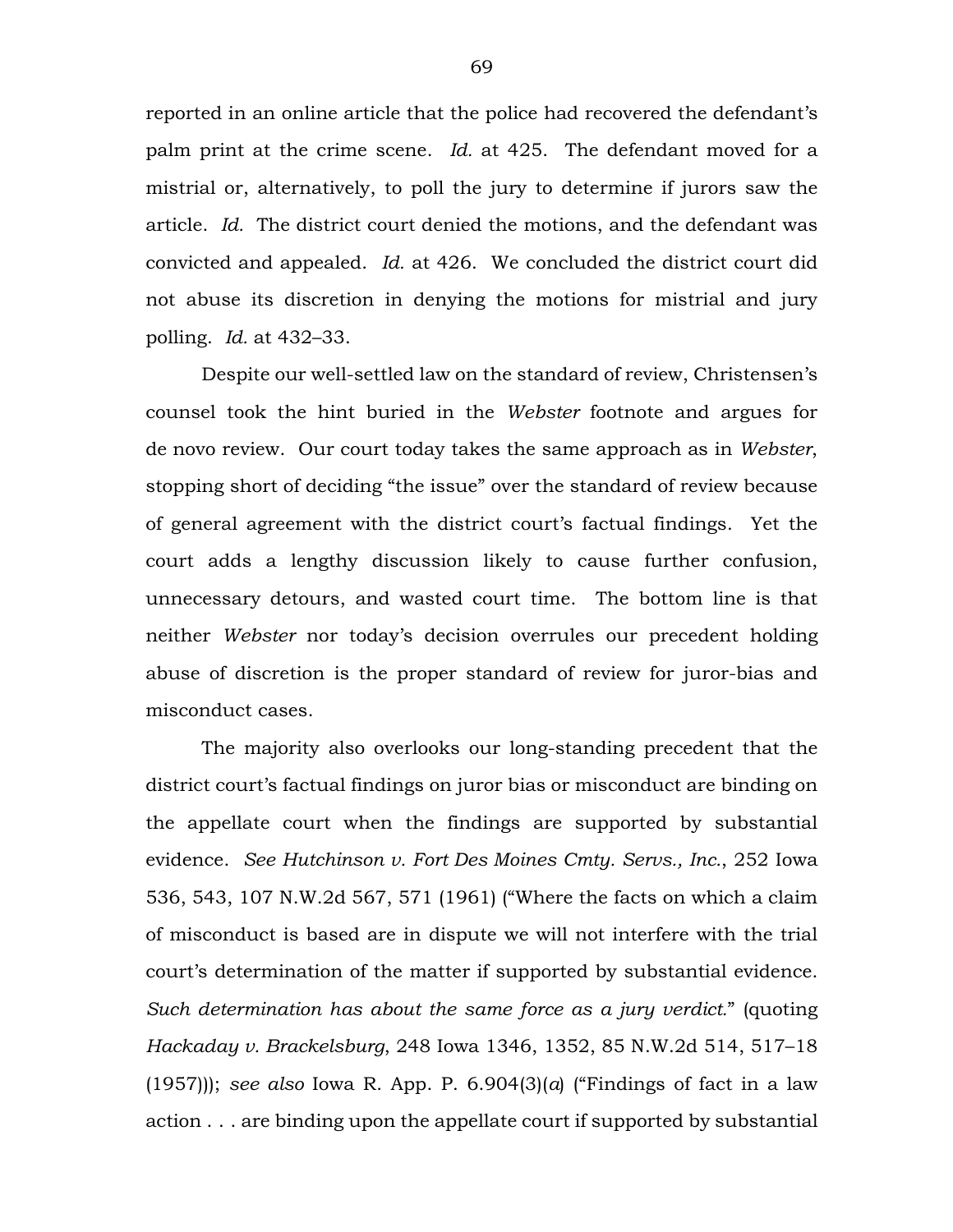evidence."); *State v. Gomez Garcia*, 904 N.W.2d 172, 177 (Iowa 2017) (" '[A]buse of discretion occurs when a district court exercises its discretion on grounds or for reasons clearly untenable or to an extent clearly unreasonable.' 'A ground or reason is untenable when it is not supported by substantial evidence or when it is based on an erroneous application of the law.' " (alteration in original) (first quoting *State v. Wilson*, 878 N.W.2d 203, 210–11 (Iowa 2016); then quoting *Graber v. City of Ankeny*, 616 N.W.2d 633, 638 (Iowa 2000))). No one claims the district court's factual findings in this case were not supported by substantial evidence.

Neither Christensen nor today's majority opinion cite a single case from any jurisdiction applying de novo review to fact-finding on juror bias or misconduct. We should not create an issue when none exists. Going forward, the standard of review for such cases should remain what it has been for generations—abuse of discretion.

We have long adhered to the abuse-of-discretion standard because of the trial judge's superior vantage point. The trial judge presides over the trial, with a front row seat for the testimony. *See Mays v. C. Mac Chambers Co.*, 490 N.W.2d 800, 803 (Iowa 1992) ("The trial court has before it the whole scene, the action and incidents of the trial as they occur, and is in a much better position to judge whether the defendant has been prejudiced by misconduct of opposing counsel, if there is such. . . . The trial court occupies a position of vantage and is rightly given a considerable discretion in determining whether prejudice has resulted." (alteration in original) (quoting *Baysinger v. Haney*, 261 Iowa 577, 582, 155 N.W.2d 496, 499 (1968))). When jurors are questioned, the trial judge observes their demeanor firsthand. The trial judge is far better positioned than an appellate court reading a cold transcript to decide whether what